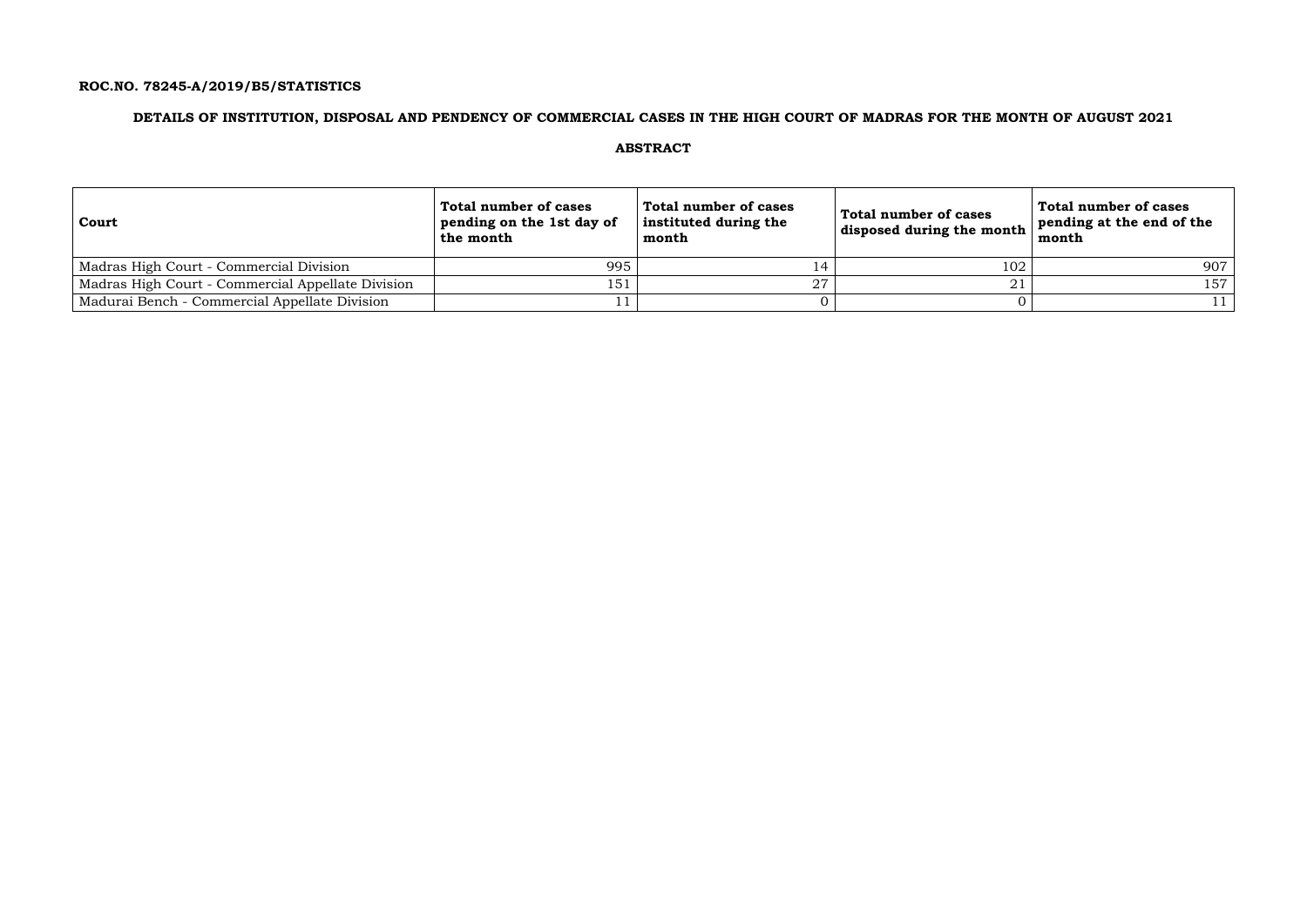### **AUGUST 2021 COMMERCIAL DIVISION OF MADRAS HIGH COURT**

| Form 1                                                       |             |  |                                                                 |            |                                    |                               |                         |                      |  |  |  |
|--------------------------------------------------------------|-------------|--|-----------------------------------------------------------------|------------|------------------------------------|-------------------------------|-------------------------|----------------------|--|--|--|
| List of cases e-filed/e-mail during the month of AUGUST 2021 |             |  |                                                                 |            |                                    |                               |                         |                      |  |  |  |
| <b>Sr.No Court</b>                                           |             |  | <b>Petitioner Name Vs. Respondent</b><br>District Case No. Name |            | Advocate Advocate Mobile<br>Number | <b>Advocate E-mail</b><br> Id | Date of<br>Registration | Date of e-<br>filing |  |  |  |
| Madras High<br>Court                                         | Chennai NIL |  | <b>NIL</b>                                                      | <b>NIL</b> | <b>NIL</b>                         | NIL                           | NIL                     | <b>NIL</b>           |  |  |  |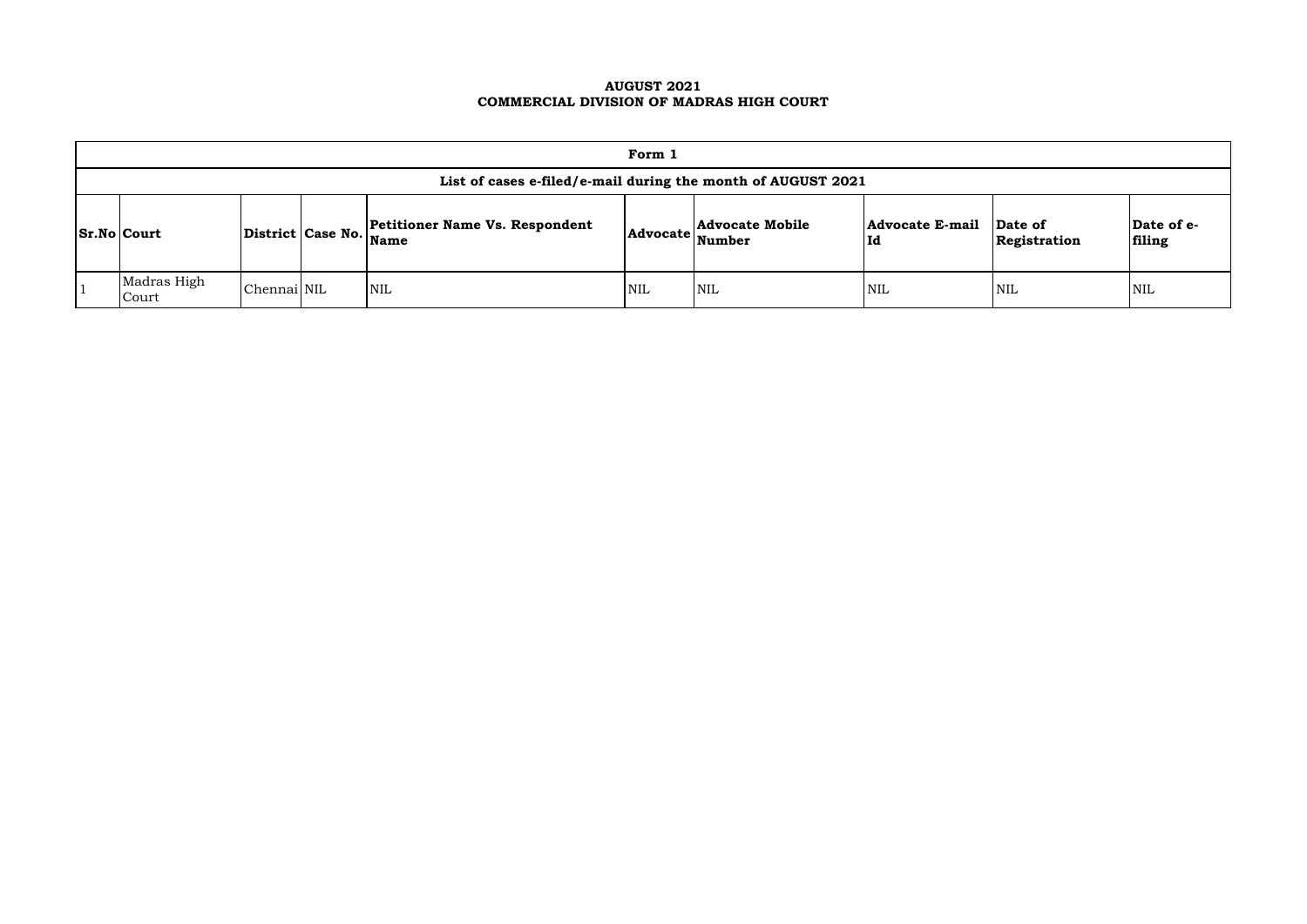|                | Form 2                      |                 |                          |                                                                                                                                                                                                                                |                                                                                                                 |                         |                                                  |  |  |  |  |  |
|----------------|-----------------------------|-----------------|--------------------------|--------------------------------------------------------------------------------------------------------------------------------------------------------------------------------------------------------------------------------|-----------------------------------------------------------------------------------------------------------------|-------------------------|--------------------------------------------------|--|--|--|--|--|
|                |                             |                 |                          | List of cases in which e-payment of Court fees was made during the month of AUGUST 2021                                                                                                                                        |                                                                                                                 |                         |                                                  |  |  |  |  |  |
| Sr.No          | Court                       | <b>District</b> | Case No.                 | <b>Petitioner Name Vs. Respondent Name</b>                                                                                                                                                                                     | <b>Advocate</b>                                                                                                 | Date of<br>Registration | Date of e-<br>payment<br>of Court<br><b>Fees</b> |  |  |  |  |  |
|                | Madras High Court   Chennai |                 | CS (COMM DIV)<br>30/2021 | P1 - KACHING SOFTWARE PVT. Ltd<br>VS. R1 - KACHING SHOPSMART PRIVATE LIMITED                                                                                                                                                   | 1. ANIRUDH KRISHNAN 2. ADARSH<br>SUBRAMANIAN 3.SHIVA<br>VS.                                                     | 02-07-2021              | $01-07-$<br>2021                                 |  |  |  |  |  |
| $\overline{2}$ | Madras High Court   Chennai |                 | CS (COMM DIV)<br>36/2021 | P1 - M/S OCEAN LIFESPACES INDIA PRIVATE<br>LIMITED<br>VS. R1 - CCRC INDIA<br>PRIVATE LIMITED R-2 AXIS BANK LIMITED<br><b>CORPORATE OFFFICE</b>                                                                                 | 1. M/S A.K.MYLSAMY<br>VS.                                                                                       | 14-07-2021              | $14-07-$<br>2021                                 |  |  |  |  |  |
| 3              | Madras High Court   Chennai |                 | CS (COMM DIV)<br>34/2021 | P1 - AMARAVATHI RESTAURANTS PRIVATE<br>LIMITED<br>VS. R1 - HOTEL GRAND<br><b>KARAIKUDI</b>                                                                                                                                     | 1. ARUN C.MOHAN 2. VASUNDHARA<br>ARUN 3. BRINDA MOHAN<br>VS. AL.GANTHIMATHI- P.GOPIRAJA-<br>A.MURUGAVEL-        | 26-07-2021              | $24-07-$<br>2021                                 |  |  |  |  |  |
| $\overline{4}$ | Madras High Court   Chennai |                 | CS (COMM DIV)<br>38/2021 | P1 - M/S AHL FREIGHT INDIA PRIVATE LIMITED<br>VS. R1 - M/S T.ABDUL WAHID AND CO.,                                                                                                                                              | 1. M/S V.J.ARUL RAJ 2.<br>M.KIRUBAHARAN 3. B.NIRMALA<br>VS. M/S BFS LEGAL<br>P.V.BALASUBRAMANIA<br>D.FERDINAND- | 28-04-2021              | $09-04-$<br>2021                                 |  |  |  |  |  |
| $\overline{5}$ | Madras High Court   Chennai |                 | CS (COMM DIV)<br>33/2021 | P1 - SHRIRAM VALUE SERVICES LTD<br>VS. R1 - SHRIRAM WEALTH ARCHITECTURE                                                                                                                                                        | 1. ARUN C.MOHAN 2. VASUNDHARA<br>ARUN 3. BRINDA MOHAN<br>VS.                                                    | 26-07-2021              | $24-07-$<br>2021                                 |  |  |  |  |  |
| 6              | Madras High Court   Chennai |                 | CS (COMM DIV)<br>35/2021 | P1 - M/S TRINETRA HOUSING PROJECTS (P) LTD.,<br>VS. R1 - V.A.PRASAD R-2 V.HARISH                                                                                                                                               | 1. B.SRINIVASA BABU 2. K.SAI<br><b>SHARAVAN KUMAR</b><br>VS.<br>M/S.K.C.RAMAMURTHY M/S.OM<br>SAI RAM -          | 06-07-2021              | $02 - 07 -$<br>2021                              |  |  |  |  |  |
| $\overline{7}$ | Madras High Court   Chennai |                 | CS (COMM DIV)<br>41/2021 | P1 - PUJA ENTERTAINMENT (INDIA) LIMITED,<br>REP. BY ITS AUTHORISED SIGNATORY KARAN<br>PANJWANI.<br>VS. R1 - BHARAT<br>SANCHAR NIGAM LIMITED R-2 MAHANAGAR<br>TELEPHONE NIGAM LTD., R-3 BHARTI AIRTEL<br>LIMITED, and 39 OTHERS | 1. M/S ARUN C.MOHAN 2.<br>VASUNDHARA ARUN 3. BRINDA<br>VS.<br><b>MOHAN</b>                                      | 13-08-2021              | $11-08-$<br>2021                                 |  |  |  |  |  |
| 8              | Madras High Court   Chennai |                 | CS (COMM DIV)<br>40/2021 | P1. AMRUTANJAN HEALTH CARE LTD., REP. BY<br>ITS COMPANY SECRETARY, MR.M.SRINIVASAN.<br>VS. R1. YASHVI ENTERPRISE,                                                                                                              | 1. ARUN C.MOHAN 2. VASUNDHARA<br>ARUN 3. BRINDA MOHAN<br>VS.                                                    | 10-08-2021              | $09-08-$<br>2021                                 |  |  |  |  |  |
| 9              | Madras High Court   Chennai |                 | CS (COMM DIV)<br>42/2021 | P1. M/S RAJ TELEVISION NETWORK LIMITED.<br>REP.BY ITS AUTHORISED SIGNATORY, SYED<br><b>SUHEL BASHA</b><br>VS. R1 - YUPP TV USA<br>INC. REPRESENTED BY ITS CHIEF EXECUTIVE<br>OFFICER, MR.UDAY REDDY PADI                       | 1. R.SATHISH KUMAR 2. R.GOPIKA<br>VS.                                                                           | 01-08-2021              | $11 - 08 -$<br>2021                              |  |  |  |  |  |
| 10             | Madras High Court   Chennai |                 | CS (COMM DIV)<br>45/2021 | P1 - THIRUMALAI MURUGAN ARUNACHALAM,<br>VS. R1 - MR.K.RAJARAMAN R-2 MR.RAJARAMAN                                                                                                                                               | 1. M/S M.S.BHARATH 2. CHITRA<br>SUBBIAH 3. L.RAMPRASAD<br>VS.                                                   | 22-07-2021              | $28 - 06 -$<br>2021                              |  |  |  |  |  |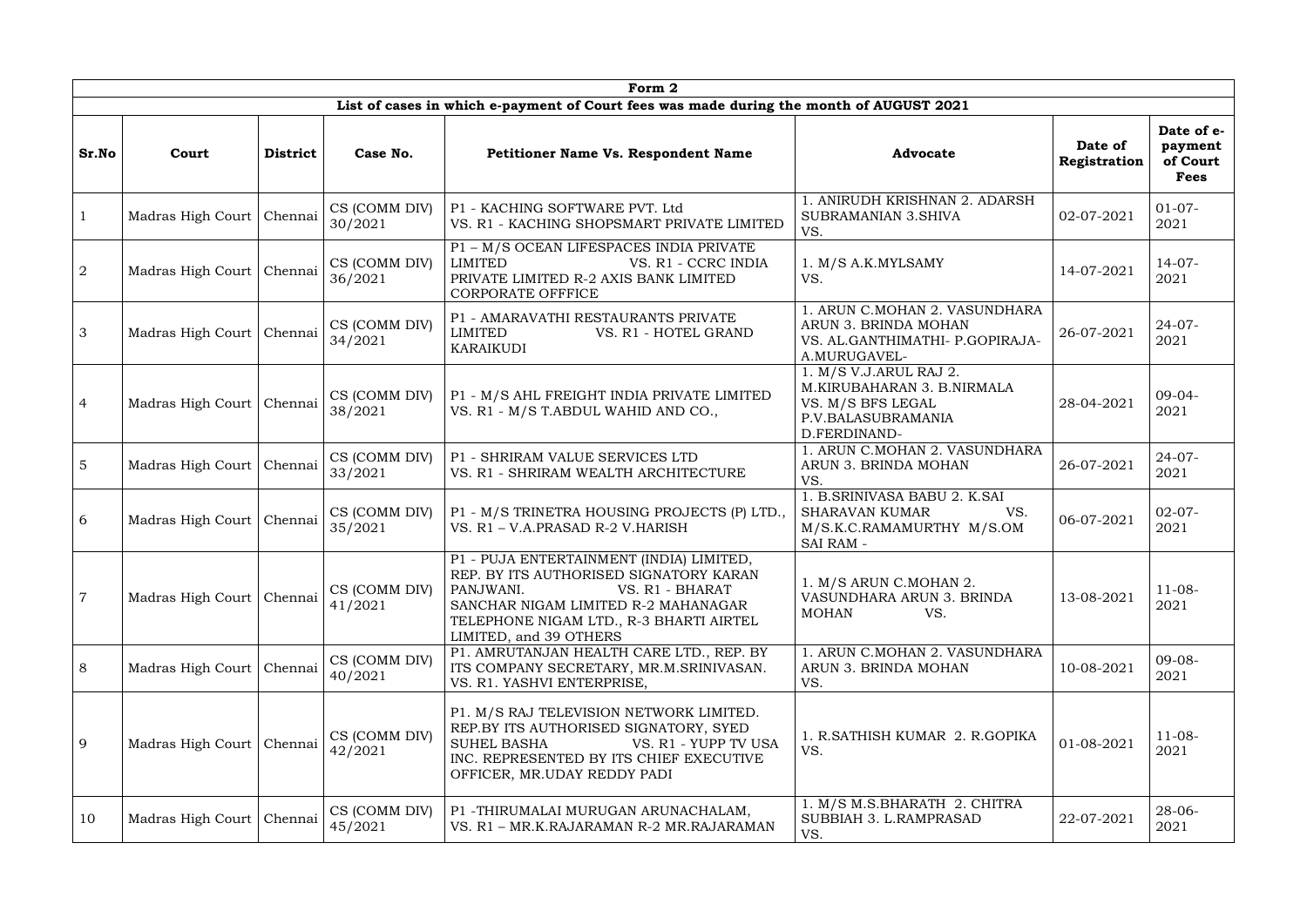|                                                                                                      |                   |          |            | Form 3                                          |            |                               |            |
|------------------------------------------------------------------------------------------------------|-------------------|----------|------------|-------------------------------------------------|------------|-------------------------------|------------|
| List of cases in which Electronic Service of Process has taken place during the month of AUGUST 2021 |                   |          |            |                                                 |            |                               |            |
| <b>Sr.No Court</b>                                                                                   |                   | District | Case No.   | <b>Petitioner Name Vs. Respondent</b>  <br>Name |            | Advocate Date of Registration | Date of I  |
|                                                                                                      | Madras High Court | Chennai  | <b>NIL</b> | <b>NIL</b>                                      | <b>NIL</b> | NIL                           | <b>NIL</b> |

**Name Advocate Date of Registration Date of Electronic Service of Process**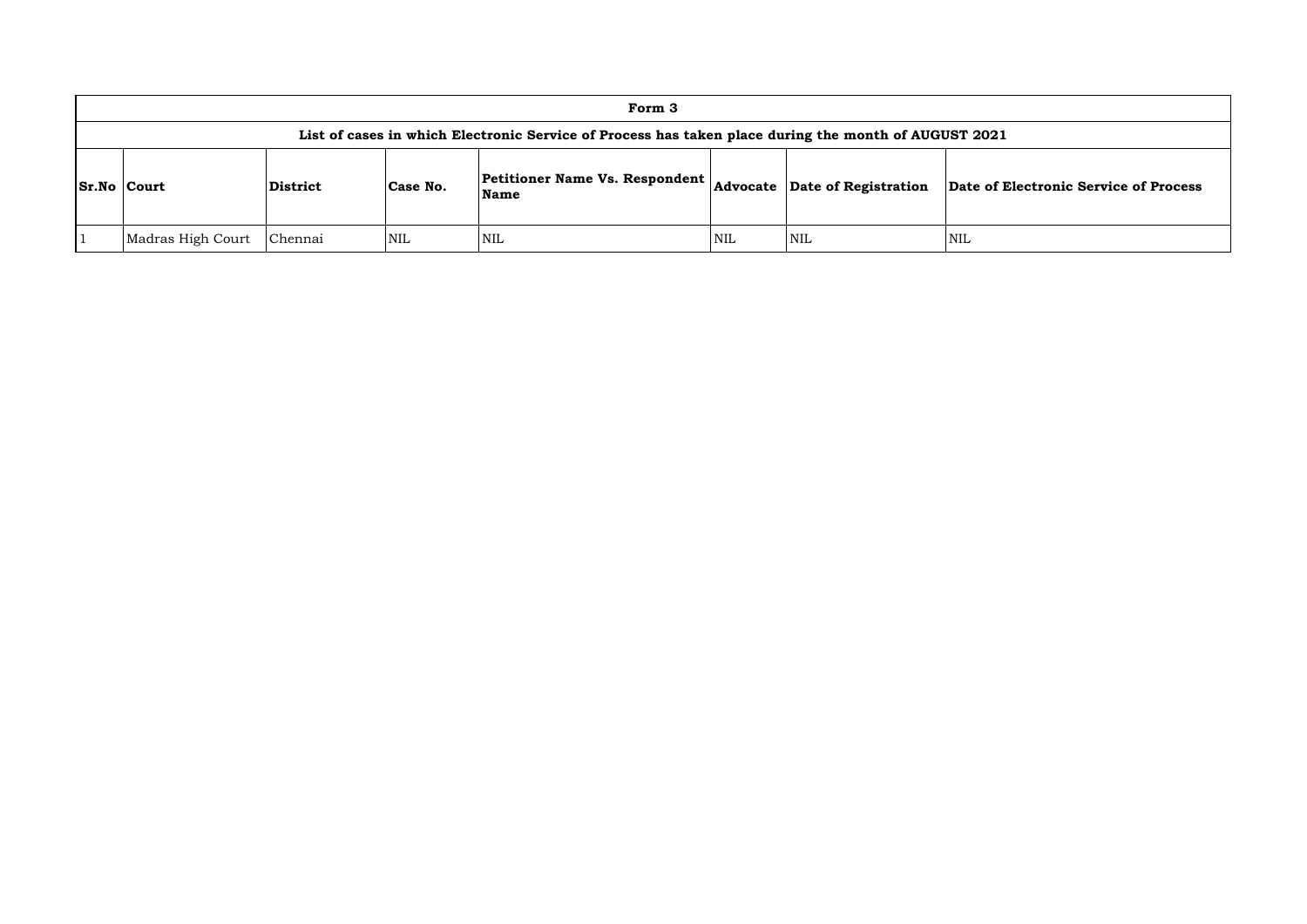|              |                   |          |                   |            | Form 4           |                                                                               |
|--------------|-------------------|----------|-------------------|------------|------------------|-------------------------------------------------------------------------------|
|              |                   |          |                   |            |                  | List of total no. of cases randomly allocated during the month of AUGUST 2021 |
| <b>Sr.No</b> | <b>Court</b>      | District | <b>Court Name</b> | Court No.  | <b>Case Type</b> | Case Count (No. of cases randomly allocated)                                  |
|              | Madras High Court | Chennai  | Commercial        | <b>NIL</b> | Civil Suit       | 697                                                                           |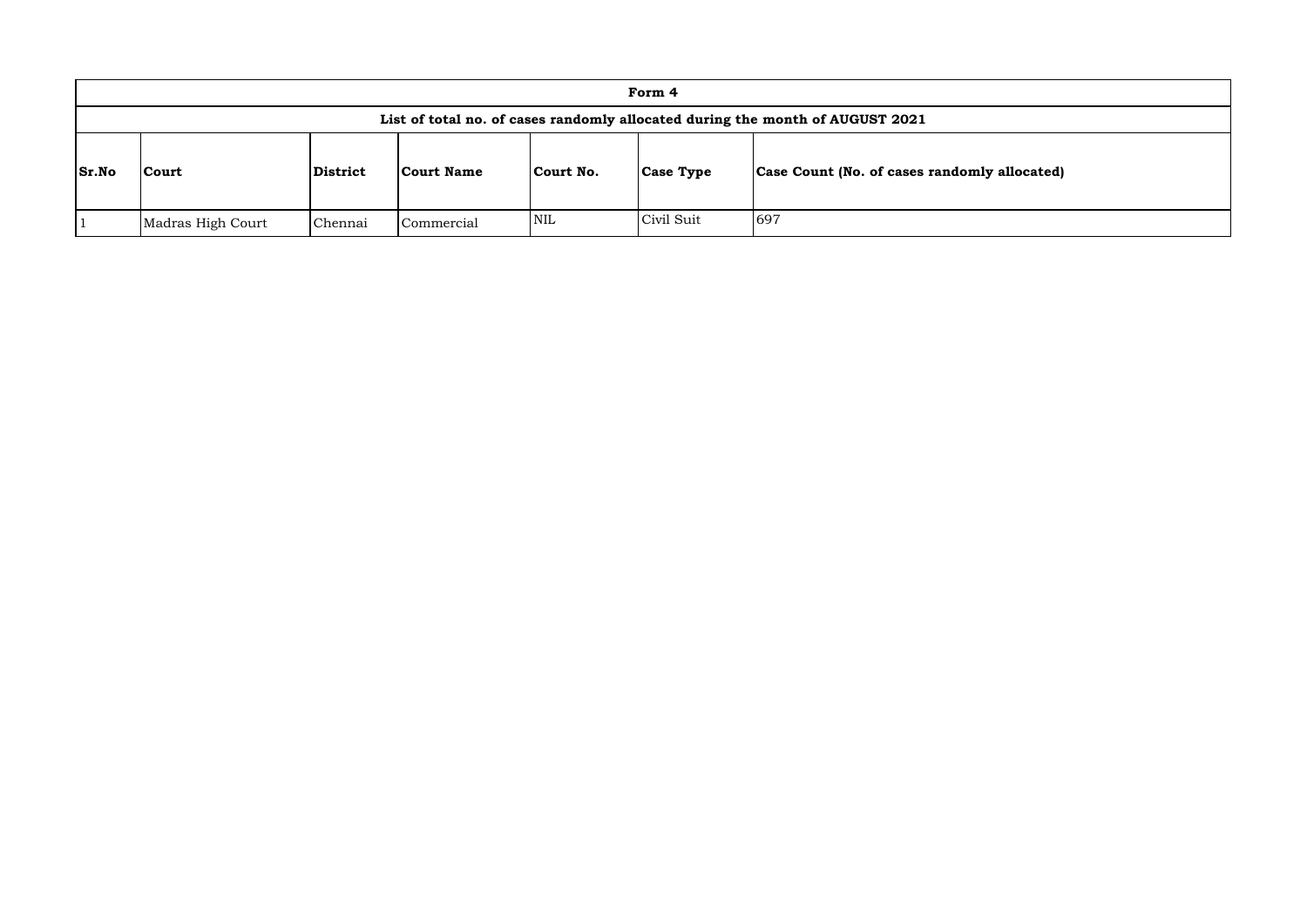|                | Form 5               |                 |             |                                                                                                                                                                                        |                                                                                                                                                        |                         |                                              |  |  |  |
|----------------|----------------------|-----------------|-------------|----------------------------------------------------------------------------------------------------------------------------------------------------------------------------------------|--------------------------------------------------------------------------------------------------------------------------------------------------------|-------------------------|----------------------------------------------|--|--|--|
|                |                      |                 |             | List of cases in which Case Management Hearing was held during the month of AUGUST 2021                                                                                                |                                                                                                                                                        |                         |                                              |  |  |  |
| Sr.No          | Court                | <b>District</b> | Case No.    | <b>Petitioner Name Vs. Respondent Name</b>                                                                                                                                             | <b>Advocate</b>                                                                                                                                        | Date of<br>Registration | Date of Case<br><b>Management</b><br>Hearing |  |  |  |
| $\mathbf{1}$   | Madras High<br>Court | Chennai         | CS 305/2020 | P1 - DHANAVILAS MADRAS SNUFF<br>COMPANY,<br>VS. R1 -<br>MURUGAVILAS TIRUPUR SNUFF CO.                                                                                                  | 1. M/S.C.DANIEL 2. GLADYS DANIEL<br>3. V.REVATHY<br>VS. 1.<br>M/S.RAJESH RAMANATHAN 2.<br>R.BASKAR 3. N.SATHISH KUMAR                                  | 06-11-2020              | 02-08-2021                                   |  |  |  |
| $\overline{2}$ | Madras High<br>Court | Chennai         | CS 459/2016 | P1 - MILLENNIUM DETERGENTS &<br>Chemicals Sdn Bhd, P-2. Rep.by POA<br>T.R.Bhaskar<br>VS. R1 -<br>M/S.SAUNDARYA ASSOCIATES R2-<br>M.KARUNANIDHI R3 - A.MANIVASAKAM & 2<br><b>OTHERS</b> | 1. M/S.B.CHANDRASEKARAN 2.<br>RAJKISHORE BHAGWATSARAN<br>VS. 1. M/S.RAMALINGAM & ASSO 2.<br>M/S.S.P.PRABAKARAN                                         | 21-07-2016              | 03-08-2021                                   |  |  |  |
| $\mathcal{S}$  | Madras High<br>Court | Chennai         | CS 873/2018 | P1 - M/S.JESYGAA, PROPX. JVKDS<br>ENTERPRISES<br>VS. R1 -<br>DHANDAYUTHAPANI, PROPR. M/S.DEVAR<br>FILMS R2 - C. DHANDAYUTHAPANI & 2<br><b>OTHERS</b>                                   | 1. M/S.WARAON AND SAIRAMS 2.<br>P.NEETHI KUMAR 3. D.SARASWATHI<br>VS. 1. M/S.K.HARISHANKAR 2.<br>SRINATH SRIDEVAN 3. T.K.BHASKAR                       | 18-12-2018              | 03-08-2021                                   |  |  |  |
| $\overline{4}$ | Madras High<br>Court | Chennai         | CS 259/2017 | P1 - N.RANGA RAO & SONS PVT.LTD.<br>VS. R1 - SREE ANNAPOORNA AGRO FOODS                                                                                                                | 1. M/S.RAJESH RAMANATHAN 2.<br>VIJAYA NATARAJAN 3. S.DIWAKAR<br>VS. 1. M/S.RAMJI 2.<br>R.SATHISHKUMAR 3. R.GOPIKA                                      | 06-04-2017              | 03-08-2021                                   |  |  |  |
| $\overline{5}$ | Madras High<br>Court | Chennai         | CS 280/2019 | P1 - P.JESYGAA, PROPRIETRIX<br>VS. R1 - PUSHBAKANDHASAMY,<br>PROPRIETRIX R2 - SANTHA R3 - N.V.<br>RAMASAMY, PROPRIETOR N.V.R. PICTURE<br>& 6 OTHERS                                    | 1. M/S. WARAON AND SAIRAMS 2. P.<br>NEETHI KUMAR 3. D. SARASWATHI<br>VS. 1. M/S.K.HARISHANKAR 2.<br>SRINATH SRIDEVAN 3. T.K.BHASKAR                    | 16-04-2019              | 04-08-2021                                   |  |  |  |
| 6              | Madras High<br>Court | Chennai         | CS 593/2019 | VS. $R1 -$<br>P1 - P.JESYGAA<br>S.JOHNJANNIMAX R2 - S.NANTHA GOPAL<br>R3 - S.BALAKRISHNAN & 2 OTHERS                                                                                   | 1. M/S.WARAON AND SAI RAMS 2.<br>P.NEETHI KUMAR 3. D.SARASWATHI<br>VS. 1. M/S.ABISHEK JENASENAN 2.<br>APARAJITHA VISHWANATH 3. AKSHAY<br><b>BATHIA</b> | $01-10-2019$            | 04-08-2021                                   |  |  |  |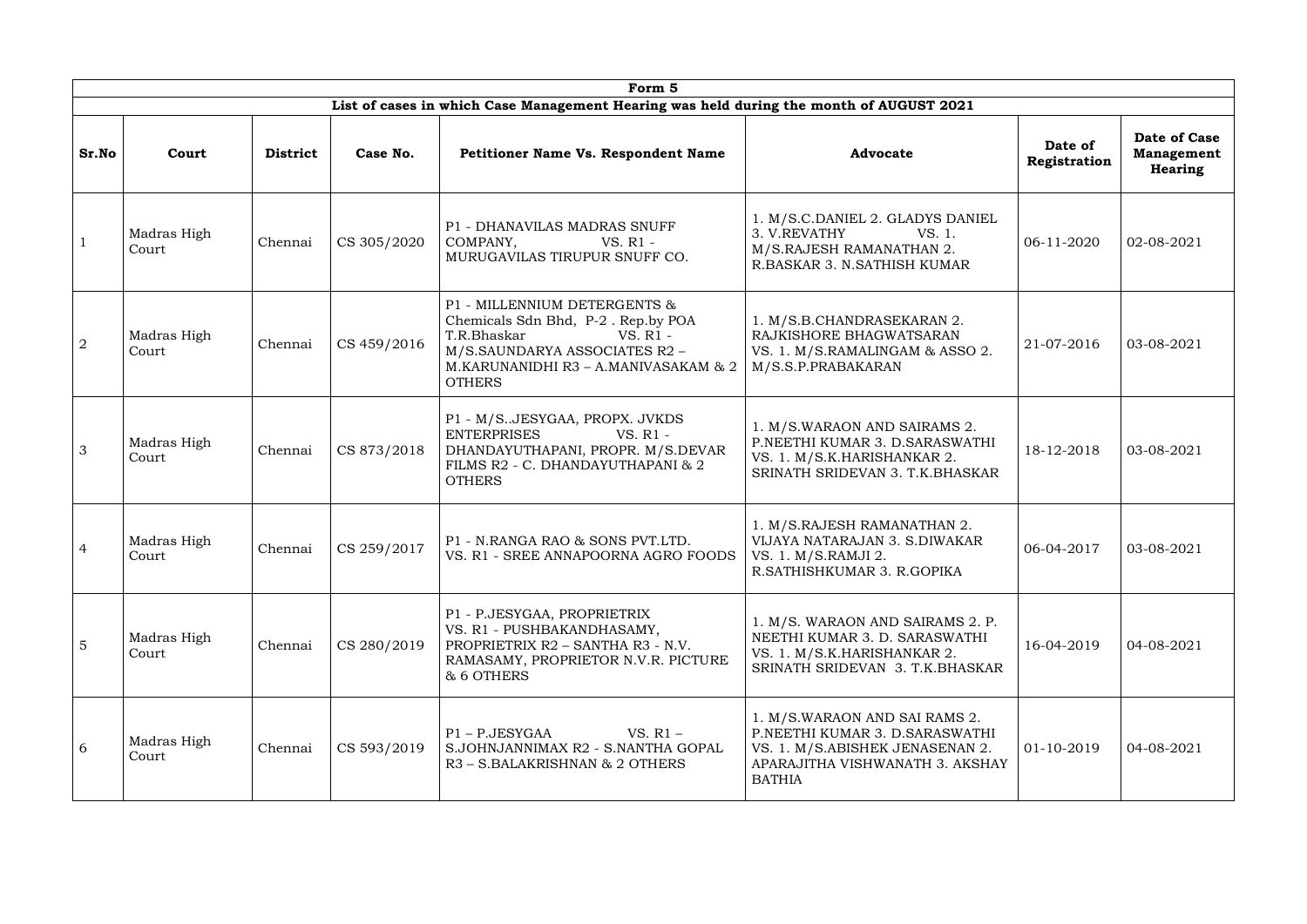|                | Form 5               |                 |             |                                                                                                                                                                                                                     |                                                                                                                                                        |                         |                                                     |  |  |  |
|----------------|----------------------|-----------------|-------------|---------------------------------------------------------------------------------------------------------------------------------------------------------------------------------------------------------------------|--------------------------------------------------------------------------------------------------------------------------------------------------------|-------------------------|-----------------------------------------------------|--|--|--|
|                |                      |                 |             | List of cases in which Case Management Hearing was held during the month of AUGUST 2021                                                                                                                             |                                                                                                                                                        |                         |                                                     |  |  |  |
| Sr.No          | Court                | <b>District</b> | Case No.    | <b>Petitioner Name Vs. Respondent Name</b>                                                                                                                                                                          | <b>Advocate</b>                                                                                                                                        | Date of<br>Registration | Date of Case<br><b>Management</b><br><b>Hearing</b> |  |  |  |
| $\overline{7}$ | Madras High<br>Court | Chennai         | CS 582/2019 | P1 – M/S.P.JESYGAA<br>$VS. R1 -$<br>R.SUBRAMANI R2 - P.BABU R3 - GANESH &<br>5 OTHERS                                                                                                                               | 1. M/S.WARAON AND SAI RAMS 2.<br>P.NEETHI KUMAR 3. D.SARASWATHI<br>VS. 1. M/S.ABISHEK JENASENAN 2.<br>APARAJITHA VISHWANATH 3.<br><b>AKSHAY BATHIA</b> | 26-09-2019              | 04-08-2021                                          |  |  |  |
| 8              | Madras High<br>Court | Chennai         | CS 583/2019 | VS. R1 -<br>P1 - P.JESYGAA<br>S.MICHAEL RAYAPPAN R2 - A.M.RATHNAM<br>& 2 OTHERS                                                                                                                                     | 1. M/S.WARAON AND SAI RAMS 2.<br>P.NEETHI KUMAR 3. D.SARASWATHI<br>VS. 1. M/S.ABISHEK JENASENAN 2.<br>APARAJITHA VISHWANATH 3.<br><b>AKSHAY BATHIA</b> | 26-09-2019              | 04-08-2021                                          |  |  |  |
| 9              | Madras High<br>Court | Chennai         | CS 9/2020   | P1 - ZEE ENTERTAINMENT ENTERPRISES<br><b>LTD</b><br>VS. R1 - SIVANESWARAN<br>R2 - ARAVIND SRIDHAR R3 - M/S.YASODHA<br>FILMS,                                                                                        | 1. M/S.KING AND PARTRIDGE<br>VS. 1. M/S.S.KARTHIKEI BALAN 2.<br>M/S.SUDHARSHANA SUNDER 3.<br><b>B.RAVI RAJA</b>                                        | 08-01-2020              | 04-08-2021                                          |  |  |  |
| 10             | Madras High<br>Court | Chennai         | CS 754/2012 | P1 - M/S. SAINT GOBAIN GLASS FRANCE<br>P2 - M/S SANIT GOBAIN GLASS (INDIA)<br>VS. $R1 - M/S \, \text{CSG}$<br>LTD.<br>HOLDING COMPANY LTD.,                                                                         | 1. M/S.JACOB KURIAN 2. MADHAN<br><b>BABU 3. NARAYAN PRASAD</b><br>VS. 1. M/S. UMA SHANKAR 2. GOPAL<br>TRIVEDI 3. R. UDAYA KUMAR                        | 27-11-2012              | 04-08-2021                                          |  |  |  |
| 11             | Madras High<br>Court | Chennai         | CS 759/2010 | P1 - M/S.SYNERGY SHIPPING PVT LTD.,<br>REP. BY ITS BRANCH MANAGER<br>VS. R1 -<br>G.R.KRISHNAMURTHI<br>M/S.OWNERS AND PARTIES INTERESTED<br>IN THE VESSEL M.V.ANUSHREE FAME (EX-<br>ROYAL PLACES) REP. BY ITS MASTER | 1. M/S.K. BIJAI SUNDAR 2. R. SUNITHA<br>SUNDAR 3. K.S.RAMAMOORTHY<br>VS. 1. M/S.S.RAGHUNATHAN 2.<br>C.J.SHYAMALA 3. S.ARUNKUMAR                        | 26-08-2010              | 09-08-2021                                          |  |  |  |
| 12             | Madras High<br>Court | Chennai         | CS 249/2014 | P1 - HALONIX TECHNOLOGIES PVT.LTD.<br>VS. R1 - CEMA ELECTRIC LIGHTING<br>PRODUCTS INDIA PVT. LTD.,                                                                                                                  | 1. M/S.THRIYAMBAK J.KANNAN 2.<br>PREETI MOHAN<br>VS. 1.<br>M/S.B.GIRIDHARA RAO 2.<br>D.R.RAGHUNATH 3. P.J.SRI GANESH                                   | 07-04-2014              | 09-08-2021                                          |  |  |  |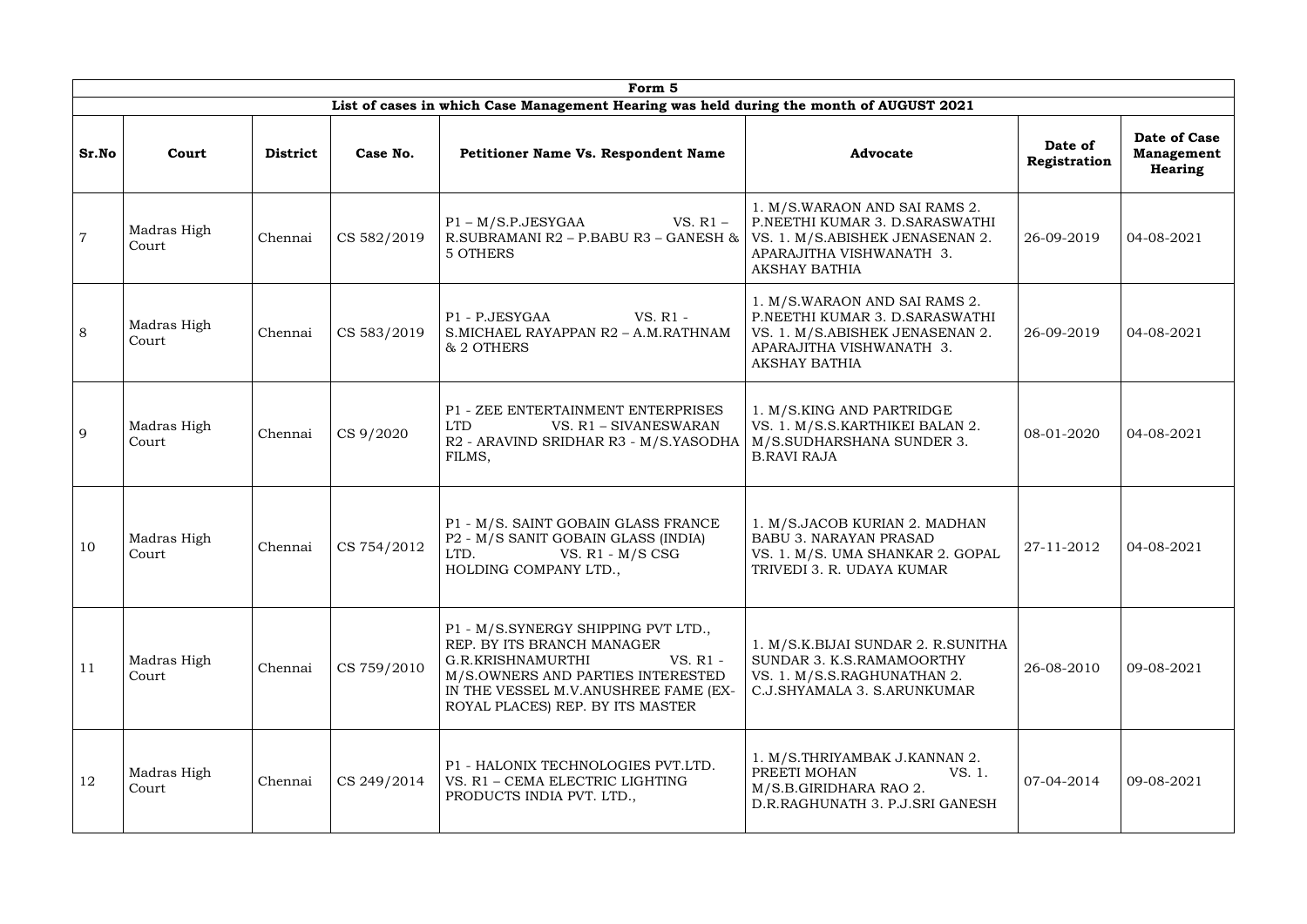|       | Form 5               |                 |              |                                                                                                                                                                                                                                  |                                                                                                                                                              |                                              |                                                     |  |  |  |  |
|-------|----------------------|-----------------|--------------|----------------------------------------------------------------------------------------------------------------------------------------------------------------------------------------------------------------------------------|--------------------------------------------------------------------------------------------------------------------------------------------------------------|----------------------------------------------|-----------------------------------------------------|--|--|--|--|
|       |                      |                 |              | List of cases in which Case Management Hearing was held during the month of AUGUST 2021                                                                                                                                          |                                                                                                                                                              |                                              |                                                     |  |  |  |  |
| Sr.No | Court                | <b>District</b> | Case No.     | <b>Petitioner Name Vs. Respondent Name</b>                                                                                                                                                                                       | <b>Advocate</b>                                                                                                                                              | Date of<br>Registration                      | Date of Case<br><b>Management</b><br><b>Hearing</b> |  |  |  |  |
| 13    | Madras High<br>Court | Chennai         | CS 565/2012  | P1 - STATE BANK OF INDIA, NO.32,<br>MONTIETH ROAD, EGMORE, CHENNAI-8<br>VS. R1 - THE ORIENTAL INSURANCE<br>COMPANY LTD., R-2 THE GENERAL<br>MANAGER THE ORIENTAL INSURANCE<br>COMPANY LTD R3 - M/S. PARAMOUNT<br>AIRWAYS PVT.LTD | VS.<br>1. M/S.K.MOHANDAS<br>1. M/S.M.B.GOPALAN 2.<br>N.VIJAYARAGHAVAN 3.<br>M/S.S.R.SUNDAR                                                                   | 27-08-2012                                   | 11-08-2021                                          |  |  |  |  |
| 14    | Madras High<br>Court | Chennai         | CS 2/2017    | VS. R1 -<br>P1 - ARUN SURADHAN<br>M/S.MPF STUDIOS R2 - ZOHO<br>CORPORATION PVT.LTD.                                                                                                                                              | 1. M/S.BFS LEGAL 2.<br>P.V.BALASUBRAMANIAM 3.<br>D.FERDINAND<br>VS. 1.<br>M/S.CPG.YOGANAND AND<br>ASSOCIATES 2. L.MARY PUSHPA RANI<br>3. M/S.ASHWIN SHANBHAG | 02-01-2017                                   | 11-08-2021                                          |  |  |  |  |
| 15    | Madras High<br>Court | Chennai         | CS 374/2017  | P1 - G.R.APPARAJ P2 - N.RAJASEKARAN &<br>18 OTHERS<br>VS. R1 -<br>C.R.KASTURI R2 - SARAYPOU BASANTH & 3<br><b>OTHERS</b>                                                                                                         | 1. M/S.R.RAMYA 2. S.PREM<br>AUXILIANRAJ 3. M/S.J.SIMON ARUL<br>PRAGASAM<br>VS. 1. M/S<br><b>B.A.PRAKASH 2. S.SAMIRAJA</b><br>3.<br>MR.P.S.AMALRAJ            | 02-05-2017                                   | 11-08-2021                                          |  |  |  |  |
| 16    | Madras High<br>Court | Chennai         | CS 399/2017  | P1 - M/S.ACME COMMODITIES PVT.LTD.<br>VS. R1 - THE ORIENTAL INSURANCE<br>COMPANY, Rep.by Dy.Genl.Manager Ajith<br>Kumar R2 - THE ORIENTAL INSURANCE<br>COMPANY Rep.by its Senior Divisional<br>Manager Karpagam Amutha           | 1. M/S.S.VASUDEVAN 2.<br>K.KRISHNASWAMY<br>M/S.NAGESWARAN 2. NARICHANIA                                                                                      | VS. 1. $\vert$ 02-06-2017 $\vert$ 11-08-2021 |                                                     |  |  |  |  |
| 17    | Madras High<br>Court | Chennai         | CS 565//2019 | P1 - GLOBAL CONUSMER PRODUCTS<br>PRIVATE LIMITED<br>VS. R1 -<br>GOLDEN CHOCOLATES PVT.LTD.                                                                                                                                       | 1. M/S.PERUMBULAVIL RAHDA<br>KRISHNAN 2. S.P.VIJAYARAGAVAN 3.<br>AMINA S.<br>VS. 1. DEVI.N                                                                   | 20-09-2019                                   | 11-08-2021                                          |  |  |  |  |
| 18    | Madras High<br>Court | Chennai         | CS 609/2019  | P1 - PREETI P2 - KOSMOS GLOBAL, A<br>VS. $R1 -$<br>PROPRIETARY CONCERN<br>NENMAL JAIN                                                                                                                                            | 1. M/S.N.NITHIANANDHAM 2. DEVI N<br>3. A. JAYARAMAN<br>VS. 1<br>M/S.C.DANIEL 2. GLADYS DANIEL 3.<br>SANJAY RAJPUROHIT                                        | 18-10-2019                                   | 11-08-2021                                          |  |  |  |  |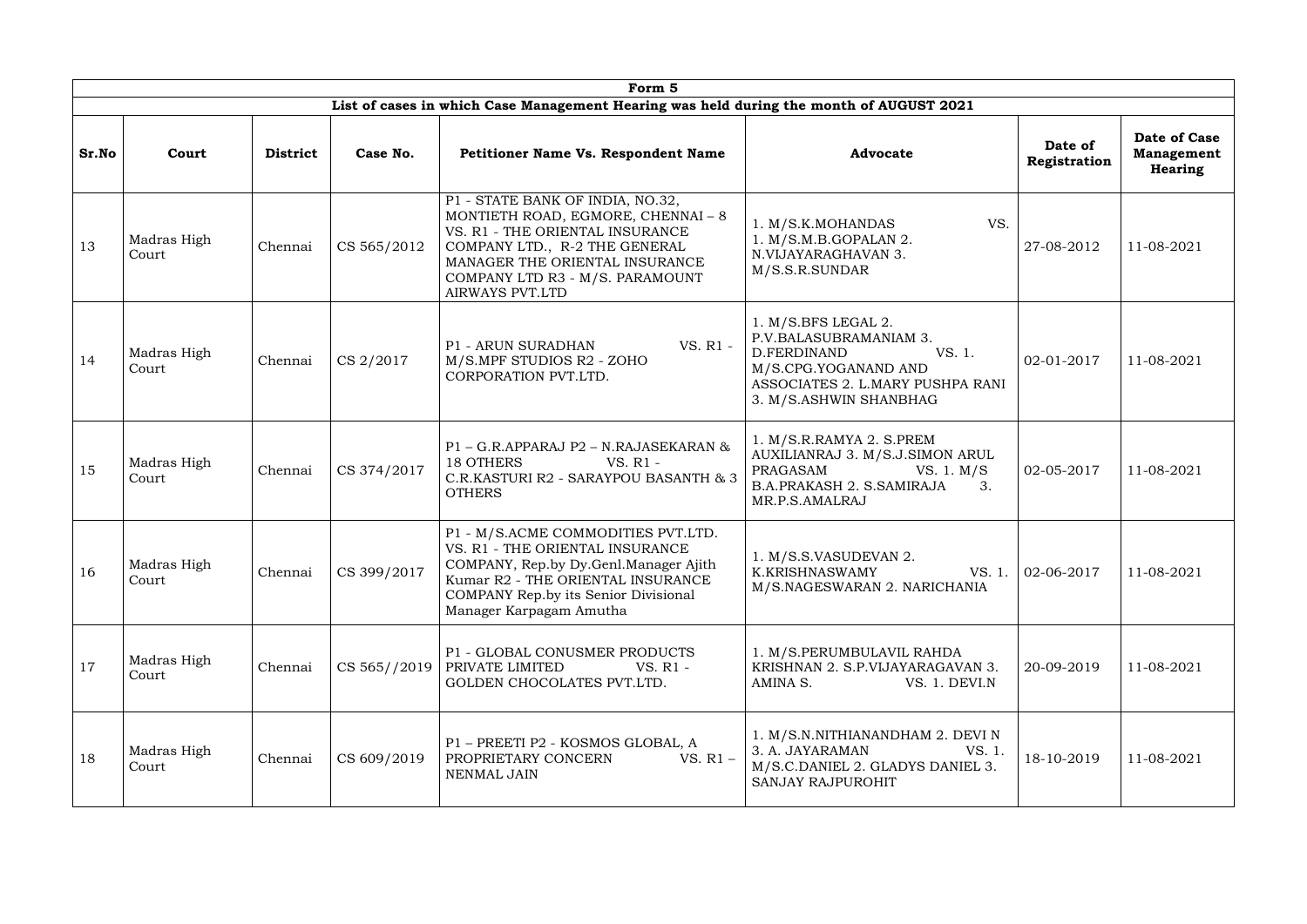|       | Form 5               |                 |             |                                                                                                                                                                                        |                                                                                                                                                      |                         |                                                            |  |  |  |
|-------|----------------------|-----------------|-------------|----------------------------------------------------------------------------------------------------------------------------------------------------------------------------------------|------------------------------------------------------------------------------------------------------------------------------------------------------|-------------------------|------------------------------------------------------------|--|--|--|
|       |                      |                 |             | List of cases in which Case Management Hearing was held during the month of AUGUST 2021                                                                                                |                                                                                                                                                      |                         |                                                            |  |  |  |
| Sr.No | Court                | <b>District</b> | Case No.    | <b>Petitioner Name Vs. Respondent Name</b>                                                                                                                                             | <b>Advocate</b>                                                                                                                                      | Date of<br>Registration | <b>Date of Case</b><br><b>Management</b><br><b>Hearing</b> |  |  |  |
| 19    | Madras High<br>Court | Chennai         | CS 159/2020 | P1 - M/S.NALLI CHINNASAMI CHETTY<br>VS. R1 - SIVAKUMAR G.NALLI R2 - AJITHA<br>S.NALLI R3 - M/S.NALLI SILKS                                                                             | 1. M/S.BFS LEGAL 2.<br>P.V.BALASUBRAMANIAM 3.<br>D.FERDINAND<br>VS.<br>RESPONDENTS ARE SET EXPARTE ON<br>18/8/2020                                   | 09-07-2020              | 11-08-2021                                                 |  |  |  |
| 20    | Madras High<br>Court | Chennai         | CS 444/2017 | P1 - M/S. THIRUVANNAMALAI POTHYS<br>VS. R1 - THE UNITED INDIA INSURANCE<br>Company Ltd., R2 - UNITED INDIA<br>INSURANCE COMPANY Ltd., R3 - THE BANK<br>OF BARODA                       | 1. M/S.M.SANTHANARAMAN 2.<br>VS. 1.<br>.M.R.SIVAKUMAR<br>M/S.NAGESWARAN & NARICHANIA 2.<br>M/S.P.V.RAMACHANDRAN 3.<br><b>V.SUNDARARAMAN</b>          | 14-06-2017              | 12-08-2021                                                 |  |  |  |
| 21    | Madras High<br>Court | Chennai         | CS 133/2019 | P1 - RAMANAN BALAGANGATHARAN<br>VS. R1 - RISE EAST ENTERTAINMENT PVT<br>LTD R2 - QUBE CINEMA TECHNOLOGIES<br>PRIVATE LIMITED, R3 - IGENE<br>ENTERTAINMENT SERVICES PRIVATE<br>LIMITED, | 1. M/S. RAJESH RAMANATHAN<br>VS. 1. M/S.WARAON & SAI RAMS 2.<br>D.SARASWATHY                                                                         | 12-02-2019              | 12-08-2021                                                 |  |  |  |
| 22    | Madras High<br>Court | Chennai         | CS 184/2021 | P1 - RISE EAST ENTERTAINMENT PRIVATE<br>LIMITIED<br>VS. R1 - RAMANAN<br><b>BALAGANGATHARAN</b>                                                                                         | 1. M/S WARAON AND SAI RAMS, 2.<br>P.NEETHI KUMAR 3. ARCHANA R.<br>VS. 1. M/S.RAJESH RAMANATHAN 2.<br>S.SRIRAMAN 3. S.DIWAKAR                         | 03-05-2021              | 12-08-2021                                                 |  |  |  |
| 23    | Madras High<br>Court | Chennai         | CS 718/2019 | P1 - CAC INSURANCE COMPANY<br>VS. R1 - ROYAL SUNDARAM GENERAL<br>INSURANCE CO.LTD.                                                                                                     | 1. M/S.ESWAR KUMAR AND RAO<br>VS. 1. M/S.M.B.GOPALAN<br>ASSOCIATES 2. N.VIJAYARAGHAVAN<br>3. M.B.RAGHAVAN                                            | 17-12-2019              | 12-08-2021                                                 |  |  |  |
| 24    | Madras High<br>Court | Chennai         | CS 535/1999 | P1 - AIRPORTS AUTHORITY OF INDIA<br>VS. R1 - MK SKYLINE NEPC LTD, R2 -<br>M/S.NEPC INDIA LTD. R3 - THE OFFICIAL<br><b>LIQUIDATOR</b>                                                   | 1. MR.C.GODWIN 2.<br>VS.<br>MR.A.MAHESHNATH<br>1. M/S.S.R.RAGHUNATHAN 2.<br>V.VISHNU VIJAY                                                           |                         | 12-08-2021                                                 |  |  |  |
| 25    | Madras High<br>Court | Chennai         | CS 687/2017 | P1 - ASHIQUE EXPORTS PVT.LTD<br>VS. R1 -KOYENCO SOAPS AND<br>DETERGENTS Pvt.Ltd. R2 - KOYENCO<br>CONSUMER PRODUCTS Pvt.Ltd.,                                                           | 1. M/S.PERUMBULAVIL<br>RADHAKRISHNAN 2.<br>S.P.VIJAYARAGAVAN 3.<br>VS. 1.<br>G.THANIGAIVEL<br>M/S.ARUN C.MOHAN 2. VASUNDHARA<br>ARUN 3. BRINDA MOHAN | 05-09-2017              | 13-08-2021                                                 |  |  |  |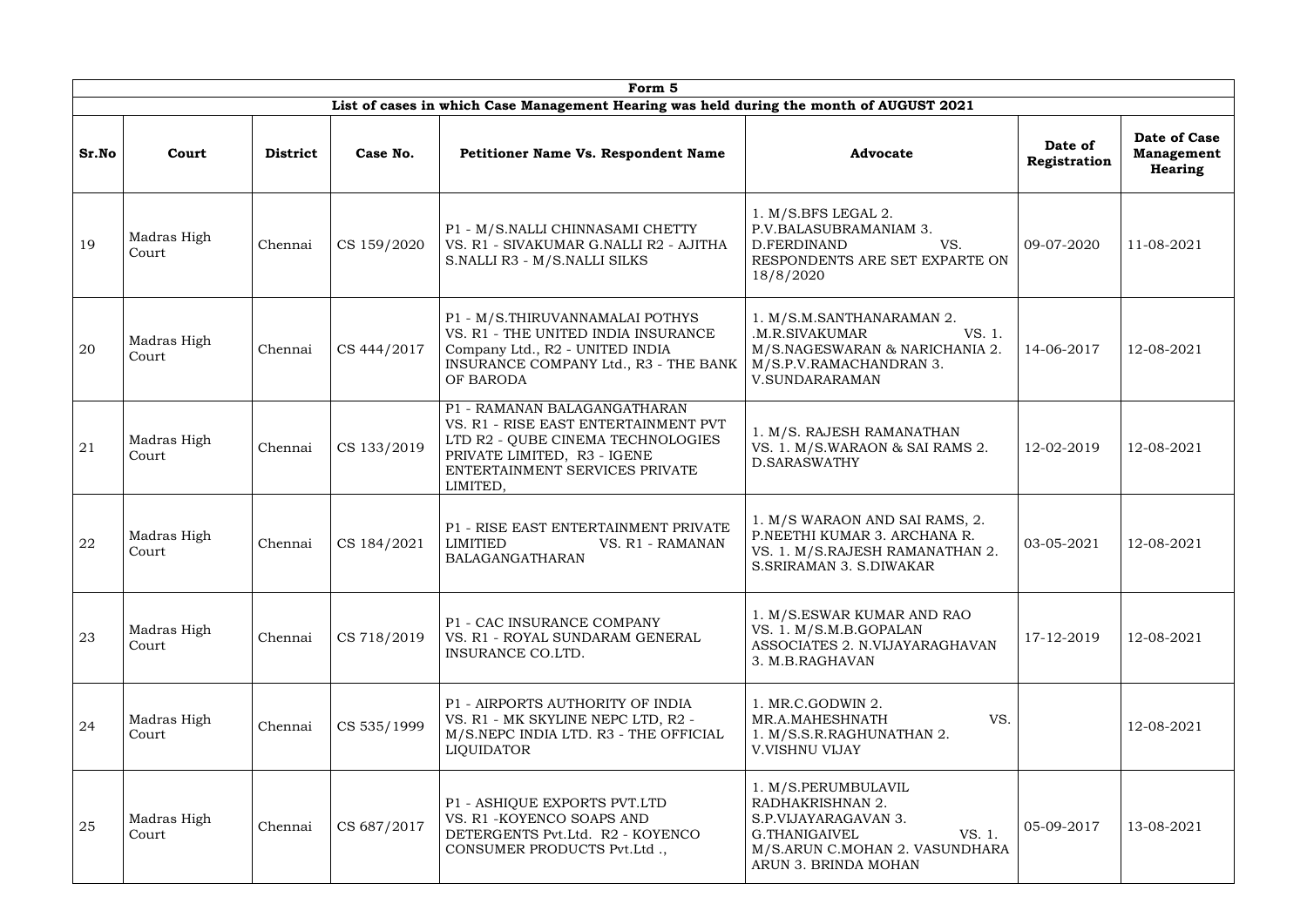|       | Form 5               |                 |             |                                                                                                                                                                                                |                                                                                                                           |                         |                                                     |  |  |  |
|-------|----------------------|-----------------|-------------|------------------------------------------------------------------------------------------------------------------------------------------------------------------------------------------------|---------------------------------------------------------------------------------------------------------------------------|-------------------------|-----------------------------------------------------|--|--|--|
|       |                      |                 |             | List of cases in which Case Management Hearing was held during the month of AUGUST 2021                                                                                                        |                                                                                                                           |                         |                                                     |  |  |  |
| Sr.No | Court                | <b>District</b> | Case No.    | <b>Petitioner Name Vs. Respondent Name</b>                                                                                                                                                     | <b>Advocate</b>                                                                                                           | Date of<br>Registration | Date of Case<br><b>Management</b><br><b>Hearing</b> |  |  |  |
| 26    | Madras High<br>Court | Chennai         | CS 926/2017 | P1 - RAJARATHNAM CONSTRUCTION (P)<br><b>LTD</b><br>VS. R1 -<br>M/S.GANAPATHY FUNDS R2 -<br><b>J.S.SRINIVASAN &amp; 4 OTHERS</b>                                                                | 1.M/S.P.CHANDRASEKAR 2.<br>V.RAJKUMAR<br>VS. 1.<br>M/S.K.N.NATARAAJ 2. K.N.RUBAN 3.<br>M/S.G.THYAGARAJAN                  | 01-01-2017              | 13-08-2021                                          |  |  |  |
| 27    | Madras High<br>Court | Chennai         | CS 298/2018 | PRADEEP STAINLESS INDIA PVT. Ltd., P-2<br>P1 rep.by its Director Mr.Darshan Jain<br>VS. M/S.JB ENTERPRISES R-2 D1                                                                              | 1. M/S.SUBHANG NAIR 2.<br>K.M.D.MUHILAN 3. PAVITRA<br>VS.<br>VENKATESWARAN<br>1. M/S.N.P.VIJAY KUMAR 2.<br>R.PRADEEP      | 27-04-2018              | 13-08-2021                                          |  |  |  |
| 28    | Madras High<br>Court | Chennai         | CS 755/2018 | P1 - PRADEEP STAINLESS INDIA PVT LTD<br>VS. R1 - JB ENTERPRISES R2 - V.<br><b>JAIKUMAR</b>                                                                                                     | 1. M/S.RAJASEKARAN R 2. S.<br>BALACHANDRAN 3. M.R. GOKUL<br><b>KRISHNAN</b><br>VS. 1.<br>M/S.N.P.VIJAY KUMAR 2. R.PRADEEP | 09-11-2018              | 13-08-2021                                          |  |  |  |
| 29    | Madras High<br>Court | Chennai         | CS 412/2020 | VS.<br>P1 - VEERAMANI KANNAN<br>R1 - M/S SUPER AUDIO (MADRAS) PVT LTD                                                                                                                          | 1. M/S.K.RATHINAVEL<br>VS. 1. M/S.U.VINAY METHA 2. U.VIJAY<br>METHA 3. I.ZURIYATH FATHIMA                                 | 22-12-2020              | 13-08-2021                                          |  |  |  |
| 30    | Madras High<br>Court | Chennai         | CS 888/2006 | P1 - M/S.KAS ZAINULABDIN AND CO.,<br>VS. R1 - M/S.KAS BUKHARI AND COMPANY                                                                                                                      | 1. M/S.APR ASSOCIATES<br>VS. 1. M/S.S.BALAJANAKI 2.<br>M/S.RIGHTS & MARKS                                                 | 30-11-2006              | 16-08-2021                                          |  |  |  |
| 31    | Madras High<br>Court | Chennai         | CS 269/2011 | P1 - B HARAT PETROLEUM CORPORATION<br>LTD.,<br>VS. R1 -<br>SRI.A.SREEKANTH                                                                                                                     | 1. M/S.S.RAMASUBRAMANIAM AND<br><b>ASSOCIATES</b><br>VS. 1.<br>MR.S.RAVEE KUMAR                                           | 09-04-2011              | 16-08-2021                                          |  |  |  |
| 32    | Madras High<br>Court | Chennai         | CS 706/2018 | P1 - HOUSING DEVELOPMENT FINANCE<br>CORPORATION LTD<br>VS. $R1 -$<br><b>VIVEKANANDAN</b>                                                                                                       | 1. M/S.K.J PARTHESARATHY, 2. B.<br>RAJESH 3., R.SIVA<br>VS.<br>1. M/S.A.G.RAJAN 2. S.DEIVANEETHI<br>3. C.SANTHOSHKUMAR    | 12-10-2018              | 17-08-2021                                          |  |  |  |
| 33    | Madras High<br>Court | Chennai         | CS 140/2019 | P1 - NAPC LTD<br>VS. R1 - THE<br>EXECUTIVE DIRECTOR, Tamil nadu Road<br>Infrastructure Development Corporation R2 -<br>THE ENGINEER, Tamil nadu Road<br>Infrastructure Development Corporation | 1. M/S.ANIRUDH KRISHNAN 2.<br>ADARSH SUBRAMANIAN 3. SHIVA K.<br>VS. 1. M/S.D.BALARAMAN 2.<br>G.RAMANUJAM 3. B.SUDARSHAN   | 14-02-2019              | 17-08-2021                                          |  |  |  |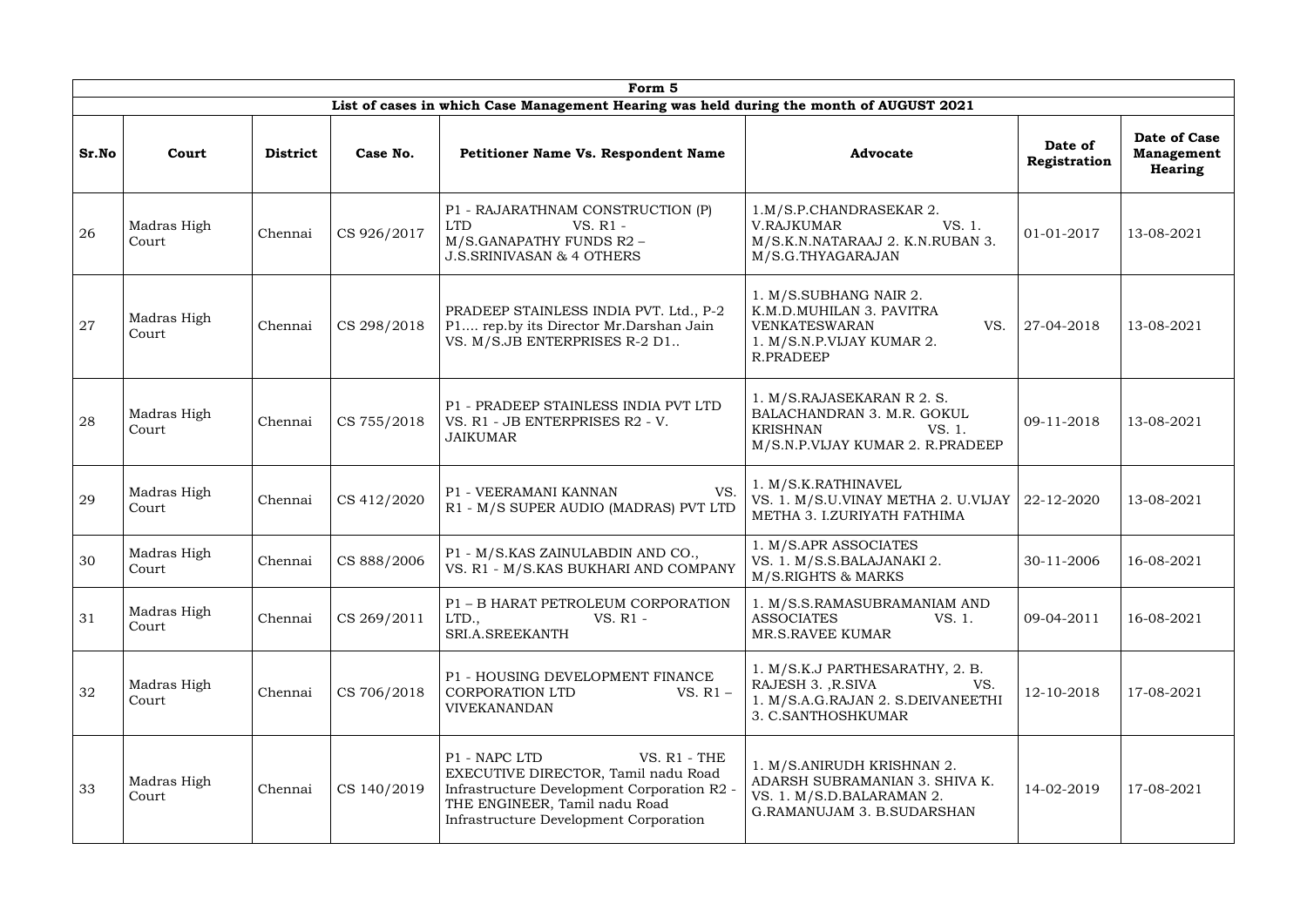|       | Form 5               |                 |              |                                                                                                                                                        |                                                                                                                                                |                         |                                                     |  |  |  |  |
|-------|----------------------|-----------------|--------------|--------------------------------------------------------------------------------------------------------------------------------------------------------|------------------------------------------------------------------------------------------------------------------------------------------------|-------------------------|-----------------------------------------------------|--|--|--|--|
|       |                      |                 |              | List of cases in which Case Management Hearing was held during the month of AUGUST 2021                                                                |                                                                                                                                                |                         |                                                     |  |  |  |  |
| Sr.No | Court                | <b>District</b> | Case No.     | <b>Petitioner Name Vs. Respondent Name</b>                                                                                                             | <b>Advocate</b>                                                                                                                                | Date of<br>Registration | Date of Case<br><b>Management</b><br><b>Hearing</b> |  |  |  |  |
| 34    | Madras High<br>Court | Chennai         | CS 644/2019  | P1 - APOLLO HOSPITALS ENTERPRISE LTD<br>VS. R1 - DR.PARAS JAIN R2 - SANGEETA<br><b>JAIN &amp; 6 OTHERS</b>                                             | 1. M/S.VINEET SUBRAMANI<br>VS. 1. M/S.S.KAUSHIK RAMASWAMY<br>2. ABHAY MANI TRIPATHI 3. ABISHEK<br><b>MURTHY</b>                                | 07-11-2019              | 17-08-2021                                          |  |  |  |  |
| 35    | Madras High<br>Court | Chennai         | CS 614/1998  | P1 - APEX LABORATORIES PVT. LTD<br>VS. R1 - APEX FORMULATIONS PVT.LTD                                                                                  | 1. MR.R.SATHISHKUMAR<br>VS. 1. M/S.BRINDA MOHAN 2.<br>K.MUGUNTHAN 3. S.DIWAKAR                                                                 |                         | 18-08-2021                                          |  |  |  |  |
| 36    | Madras High<br>Court | Chennai         | CS. 366/2016 | P1. M/S.R.K.M.POWERGEN PRIVATE Ltd.,<br>rep. by J Mohan (GM Planning)<br>VS. R1. JAI BALAJI INDUSTRIES LTD., rep.<br>by its Managing Director          | 1. M/S.S.RAMACHANDRAN 2.<br><b>T.SUDHANRAJ</b><br>VS. 1.<br>M/S.K.V.SHANMUGANATHAN 2.<br>V.VAIJAYANTHIMALA 3.<br>R.M.D.NAZARULLAH              | 29-06-2016              | 19-08-2021                                          |  |  |  |  |
| 37    | Madras High<br>Court | Chennai         | CS. 676/2017 | P1. SICAGEN INDIA LTD Rep. by Authorized<br>Signatory, Mr.S.Mahadevan<br>VS. R1. SAI ELECTROMECH INDUSTRIES<br>Represented by its authorized Signatory | 1. M/S.D.S.RAMESH 2. B.RAMA 3.<br>D.ROOBINI CHITRA<br>VS.<br>1. M/S.PALANIANDAVAN 2.<br>G.RAJKUMAR 3. DHRUV KIRAN DAVE                         | 30-08-2017              | 19-08-2021                                          |  |  |  |  |
| 38    | Madras High<br>Court | Chennai         | CS. 98/2013  | P1. M/S. ALPHA COMMERCIALS<br>VS. R1. MR.A.M.FAROOK R-2 M/S.A.K.R.<br>VIJAYPAAR LTD R-3 M/S.<br>A.K.R.INFRASTRUCTURE LTD and 3<br><b>OTHERS</b>        | 1. M/S.T.DHANASEKARAN 2.<br>A.AGILESH<br>VS. 1.<br>M/S.K.SAKTHIVEL 2. S.VIJAYAKUMAR<br>3. P.GAJENDRA BABU                                      | 19-02-2013              | 23-08-2021                                          |  |  |  |  |
| 39    | Madras High<br>Court | Chennai         | CS. 331/2014 | P1. M/S.SREEDEVI VIDEO CORPORATION<br>VS. R1. M/S.SAREGAMA INDIA LTD., R-2<br>M/S.POORNODAYA MOVIE CREATIONS R-3<br>M/S.POORNODAYA ART CREATIONS       | 1. M/S.K.HARISHANKAR 2.<br>T.K.BHASKAR 3. SRINATH SRIDEVAN<br>VS. 1. M/S.UDAYARKAR RANGARAJAN<br>2. THRIYAMBAK KANNAN 3.<br>M/S.V.RAGHAVACHARI | 13-05-2014              | 23-08-2021                                          |  |  |  |  |
| 40    | Madras High<br>Court | Chennai         | CS. 799/1999 | P1 - K. VASUDEVA RAO & ANOTHER<br>VS. R1 - THE WOODS MANOR A UNIT OF<br>WOODYS HOTELS (P) LTD.                                                         | 1. M/S.TMT LAW PRACTICE 2. RAJESH<br>RAMANATHAN 3. M.SATHIAVEL<br>VS. 1. M/S. V. RAGHAVACHARI 2. V.<br><b>SRIMATHI</b>                         | Nil                     | 25-08-2021                                          |  |  |  |  |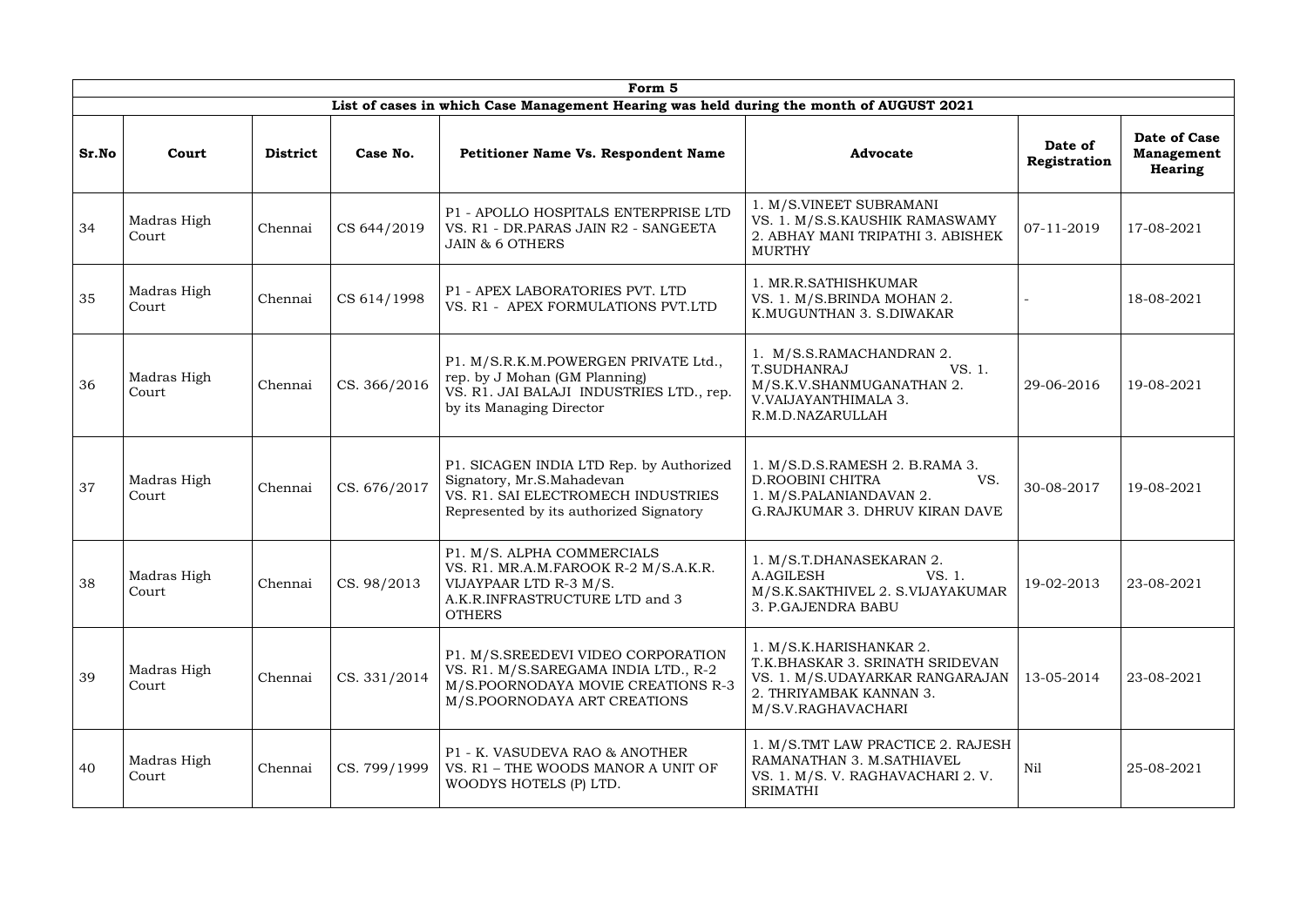|       | Form 5               |                 |              |                                                                                                                                                                                            |                                                                                                                                             |                         |                                                     |  |  |  |
|-------|----------------------|-----------------|--------------|--------------------------------------------------------------------------------------------------------------------------------------------------------------------------------------------|---------------------------------------------------------------------------------------------------------------------------------------------|-------------------------|-----------------------------------------------------|--|--|--|
|       |                      |                 |              | List of cases in which Case Management Hearing was held during the month of AUGUST 2021                                                                                                    |                                                                                                                                             |                         |                                                     |  |  |  |
| Sr.No | Court                | <b>District</b> | Case No.     | <b>Petitioner Name Vs. Respondent Name</b>                                                                                                                                                 | <b>Advocate</b>                                                                                                                             | Date of<br>Registration | Date of Case<br><b>Management</b><br><b>Hearing</b> |  |  |  |
| 41    | Madras High<br>Court | Chennai         | CS. 381/2019 | P1 - BHARANI PICTURES PRIVATE LIMITED<br>Rep by its Manager, Ramakrishnan Bhatt<br>VS. R1 - SRI VENKATESWARA BAKTHI<br><b>CHANNEL</b>                                                      | 1. M/S.PL.NARAYANAN 2. R.<br>VIGNESHKUMAR 3. S. JERALD LENIN<br>VS. 1. M/S.ARUN C.MOHAN 2.<br>VASUNDHARA ARUN 3. BRINDA<br><b>MOHAN</b>     | 25-06-2019              | 25-08-2021                                          |  |  |  |
| 42    | Madras High<br>Court | Chennai         | CS. 591/2019 | P1 – AKS JEWELLERY, Rep.by its Partner<br>$VS. R1 - THE$<br>K.Ayyappa<br>NEW INDIA ASSURANCE CO.LTD                                                                                        | 1. M/S.N.P.VIJAY KUMAR 2.<br>VS. 1.<br>R.PRADEEP<br>M/S.S.R.SUNDAR 2.<br>A.S.SUBRAMANIAN- 3. P.SURESH<br><b>SRINIVASN</b>                   | 01-10-2019              | 25-08-2021                                          |  |  |  |
| 43    | Madras High<br>Court | Chennai         | CS 715/2015  | P1-DINGO COMMODEAL PVT LTD, Rep by<br>its director Mr. Ritesh M Jain<br>VS. R1-AKB & SONS REALITY PVT LTD R-2<br>MRS AMITA BISHNOI R-3 MR. AKSHAY<br>KUMAR BISHNOI                         | 1.M/S.R.KARUNAKARAN 2.K.BIJAI<br>SUNDAR 3.R.SUNDARAMURTHY<br>VS. 1.M/S.NITHYAESH & VAIBHAV<br>2. NITHYAESH NATRAJ 3. VAIBHAV<br>R.VENKATESH | 26-08-2015              | 26-08-2021                                          |  |  |  |
| 44    | Madras High<br>Court | Chennai         | CS. 744/2018 | P1 - HINDUSTAN CLEANENERGY LTD,<br>Authorised Signatory, Mr. R. Jaya Kumar<br>VS. ALLCARGO LOGISTICS LTD                                                                                   | 1. M/S. RAJ KUMAR JHABAKH 2.<br>PREETI MOHAN 3. S. SREESH<br>VS. 1. M/S.PUSHPA MENON 2. VIVEK<br><b>MENON</b>                               | 01-11-2018              | 27-08-2021                                          |  |  |  |
| 45    | Madras High<br>Court | Chennai         | CS 945/2017  | P1- IL & FS FINANCIAL SERVICES LTD<br>VS. R1 - M/S IND BARATH POWER<br>GENCOM R-2 M/S.IND BARATH POWER<br>INFRA LTD R-3 K.RAGHU RAMA KRISHNA<br>RAJU and 1 OTHER                           | 1. M/S.MENON 2. KARTHIK 3.<br><b>MUKUNDAN</b><br>VS. 1.<br>M/S.V.VISWANATHAN 2.<br>S.R.SHANMUGADOSS 3.<br>M/S.R.S.PANDIYARAJ                | 11-12-2017              | 26-08-2021                                          |  |  |  |
| 46    | Madras High<br>Court | Chennai         | CS 950/2017  | P1 - M/S IL & FS FINANCIAL SERVICES Ltd<br>VS. R1 - M/S.IND BARATH THERMAL<br>POWER R-2 M/S. IND BARATH POWER<br>INFRA R-3 MR.K.RAGHU RAMA KRISHNA<br>and 3 OTHER                          | 1. M/S.MENON 2. KARTHIK 3.<br>MUKUNDAN<br>VS. 1.<br>M/S.AAV PARTNERS 2. A.ABDUL<br>HAMEED 3. M/S.V.VISWANATHAN                              | 14-11-2017              | 26-08-2021                                          |  |  |  |
| 47    | Madras High<br>Court | Chennai         | CS 640/2018  | P1 - G.R.APPARAJ, President, Chinthadripet<br>Fish and Perishable Products Traders Society<br>P-2 N. RAJASEKARAN., P-3 B. GANAPATHI.,<br>and 17 OTHERS<br>VS. R1 -<br>C.R.B. SURESH BABU., | 1. M/S.R.RAMYA 2. S.PREM AUXILIAN<br>RAJ 3. SURESH SAMPATH<br>VS. 1. M/S.N.RAMESH.                                                          | 01-01-2018              | 26-08-2021                                          |  |  |  |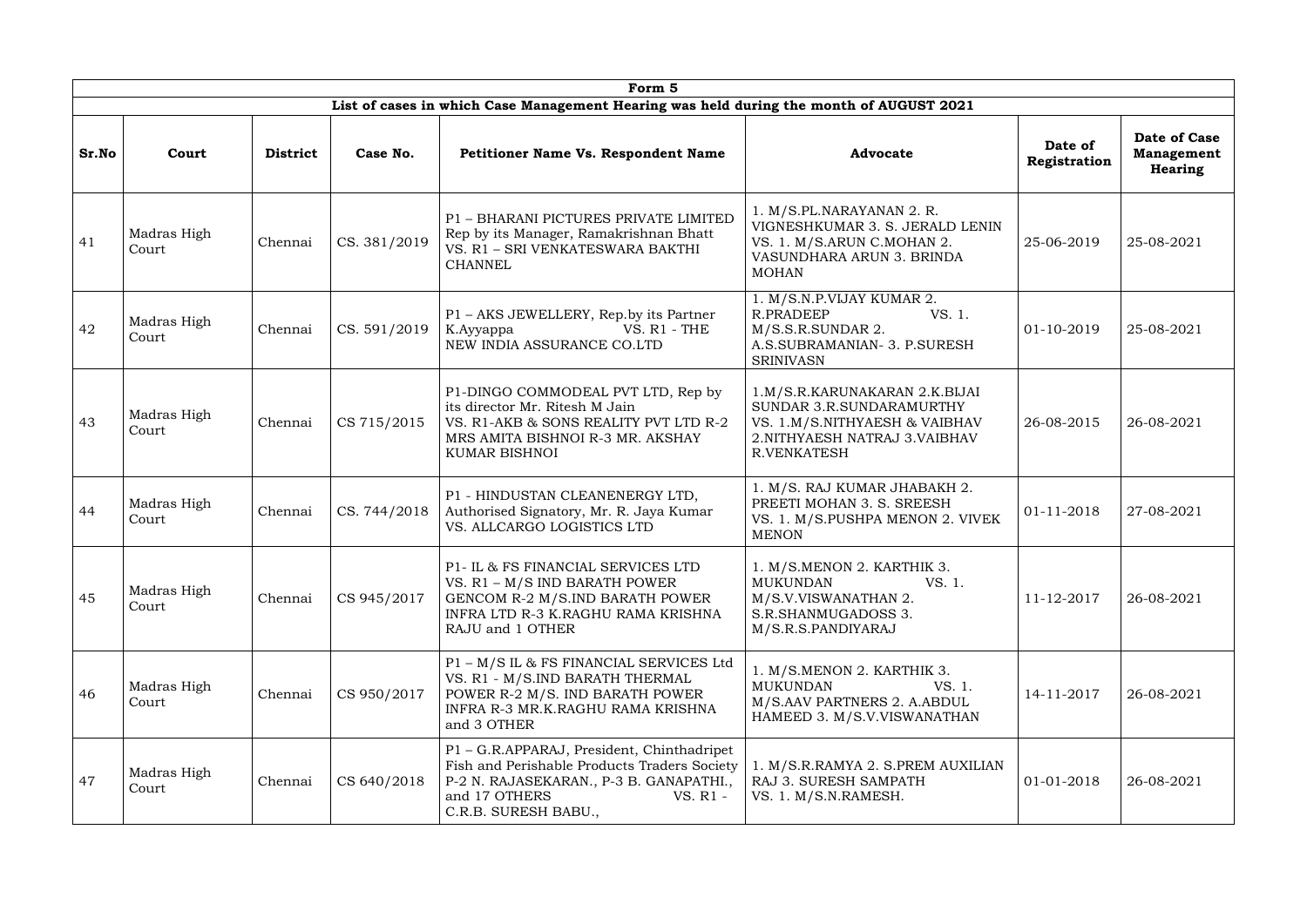| Form 5 |                      |                 |             |                                                                                                                                                                                                                                                                                                                                                                 |                                                                                                                     |                         |                                              |
|--------|----------------------|-----------------|-------------|-----------------------------------------------------------------------------------------------------------------------------------------------------------------------------------------------------------------------------------------------------------------------------------------------------------------------------------------------------------------|---------------------------------------------------------------------------------------------------------------------|-------------------------|----------------------------------------------|
|        |                      |                 |             | List of cases in which Case Management Hearing was held during the month of AUGUST 2021                                                                                                                                                                                                                                                                         |                                                                                                                     |                         |                                              |
| Sr.No  | Court                | <b>District</b> | Case No.    | <b>Petitioner Name Vs. Respondent Name</b>                                                                                                                                                                                                                                                                                                                      | <b>Advocate</b>                                                                                                     | Date of<br>Registration | Date of Case<br><b>Management</b><br>Hearing |
| 48     | Madras High<br>Court | Chennai         | CS 400/2019 | P1 - ARUMUGAM RAJENDRA BABU<br>VS. R1 - ASHOK LEYLAND LTD, Rep.by its<br>M/D R-2 SUN MOBILITY Rep.by its<br>Chairman R-3 VIRYA MOBILITY and 2<br><b>OTHERS</b>                                                                                                                                                                                                  | 1. M/S.S.P.VIJAYARAGAVAN 2.<br>VS. 1.<br>G.THANIGAIVEL<br>M/S.S.VENKATARAMAN 2.<br>S.VIJAYANAND 3. M/S.M.S.BHARATH  | 02-07-2019              | 26-08-2021                                   |
| 49     | Madras High<br>Court | Chennai         | CS 166/2020 | P1- M/S.RADHA VYAPAR(INDIA) PRIVATE<br>LIMITED, REP.BY ITS AUTHORISED<br>SIGNATORY, MR. YASHPAL SHARMA.<br>VS. R1 - M/S.SHANTHANANDA STEELS<br>PRIVATE LIMITED, REP.BY ITS DIRECTOR,<br>MR.RITESH RAI, R-2 MR.RAJIV RAI,<br>DIRECTOR, M/S. SHANTHANANDA STEELS<br>PVT LTD, R-3 MR.RUPAL RAI, DIRECTOR,<br>M/S. SHANTHANANDA STEELS PRIVATE<br>LTD, and 5 OTHERS | 1. M/S.AAV PARTNERS<br>VS. 1. M/S.B.ARVIND SREVATSA 2.<br>M/S.S.R.RAGHUNATHAN 3. V.ANIL<br><b>KUMAR</b>             | 23-07-2020              | 26-08-2021                                   |
| 50     | Madras High<br>Court | Chennai         | CS 168/2020 | P1- M/S.RADHA VYAPAR (INDIA) PRIVATE<br>LIMITED Rep., by Auth. Sign Yashpal Sharma<br>VS. R1 - M/S.RKKR STEELS PRIVATE<br>LIMITED Rep.by its Director, Ritesh Rai R-2<br>MR.RAJIV RAI, DIRECTOR, M/S.<br>SHANTHANANDA STEELS PVT LTD, R-3<br>MR.RUPAL RAI, DIRECTOR, M/S.<br>SHANTHANANDA STEELS PRIVATE LTD,<br>and 5 OTHERS                                   | 1. M/S.AAV PARTNERS<br>VS. 1. M/S.B.ARVIND SREVATSA 2.<br>M/S.S.R.RAGHUNATHAN 3. V.ANIL<br><b>KUMAR</b>             | 27-07-2020              | 26-08-2021                                   |
| 51     | Madras High<br>Court | Chennai         | CS 226/2020 | P1 - M/S.RADHA INDUSTRIES PRIVATE<br>LIMITED, Rep. by its Auth. Sign. Yashpal<br>Sharma<br>VS. $R1 -$<br>M/S.RKKR HOLDINGS PRIVATE LIMITED<br>Rep. by its Director, Ritesh Rai R-2 RAJIV<br>RAI Director, M/s.RKKR Holdings Pvt. Ltd.<br>R-3 RUPAL RAI Director, M/s.RKKR Holdings<br>Pvt. Ltd and 5 OTHERS                                                     | 1. M/S.AAV PARTNERS<br>VS. 1. M/S.S.R.RAGHUNATHAN 2.<br>V.ANIL KUMAR 3. VIGNESHWAR<br><b>ELANGO</b>                 | 11-09-2020              | 26-08-2021                                   |
| 52     | Madras High<br>Court | Chennai         | CS 79/2011  | P1 - AL ZAHARA PETROCHEMICALS LLC<br>VS. R1- M/S.LUBECON PETRO PRODUCTS<br><b>PVT</b>                                                                                                                                                                                                                                                                           | 1. MR.A.GANESH LLC A LTD<br>VS. 1. M/S.R.C.PAUL KANAGARAJ 2.<br>K.SENDHILNATHAN 3. SOUNDER<br><b>VIJAY ARUL RAM</b> | 02-02-2011              | 31-08-2021                                   |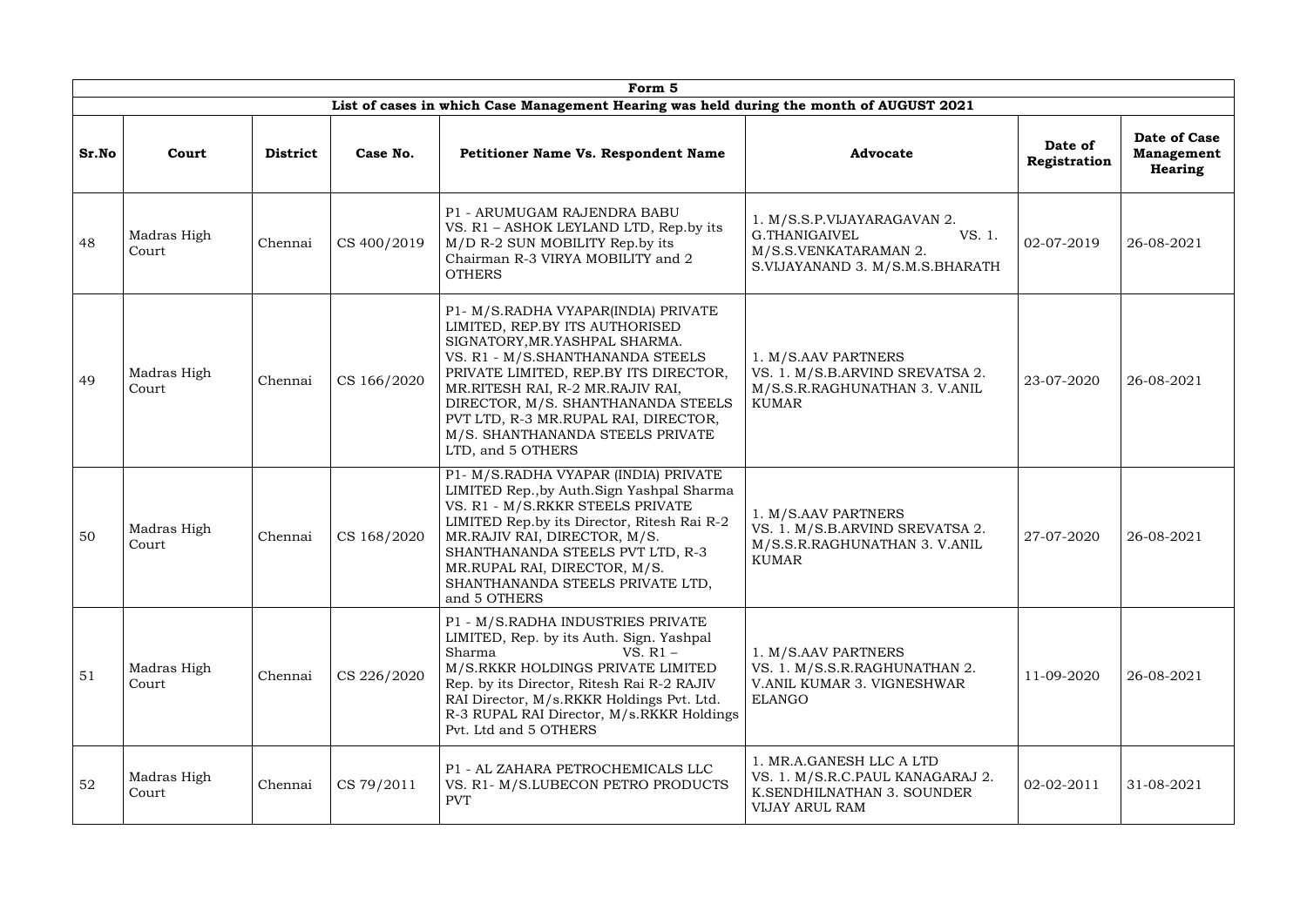|                      |                         |                 |                                             |                                                                                                                                       | Form 6                                                                                                                                   |                                       |                                                                                                                                                        |                     |                      |                                                                |                                                        |                                                                                              |                           |
|----------------------|-------------------------|-----------------|---------------------------------------------|---------------------------------------------------------------------------------------------------------------------------------------|------------------------------------------------------------------------------------------------------------------------------------------|---------------------------------------|--------------------------------------------------------------------------------------------------------------------------------------------------------|---------------------|----------------------|----------------------------------------------------------------|--------------------------------------------------------|----------------------------------------------------------------------------------------------|---------------------------|
|                      |                         |                 |                                             |                                                                                                                                       | Contested commercial cases disposed during the month of AUGUST 2021                                                                      |                                       |                                                                                                                                                        |                     |                      |                                                                |                                                        |                                                                                              |                           |
| Sr.N<br>$\mathbf{o}$ | Court                   | <b>District</b> | Case<br>No.                                 | <b>Petitioner Name Vs.</b><br><b>Respondent Name</b>                                                                                  | <b>Advocate</b>                                                                                                                          | <b>Date</b><br>of<br>Regist<br>ration | <b>Whether</b><br>Urgent<br><b>Relief</b><br>was<br>sought<br>and Pre-<br>Institutio<br>n<br><b>Mediatio</b><br>n did not<br>take<br>place<br>(Yes/No) | Date of<br>Decision | Days for<br>disposal | <b>Nature of</b><br><b>Disposal</b><br>(Conteste<br>d/Settled) | <b>Date</b><br>of<br>execu<br>tion<br>of<br>decre<br>e | <b>Number</b><br>of days<br>for<br>executi<br>on of<br>decree<br>from<br>date of<br>decision | Act<br><b>Sect</b><br>ion |
|                      | Madras<br>High<br>Court | Chennai         | CS<br>558/<br>2018                          | P1 - MR. A.D. PADMASINGH<br>ISAAC., P2 - M/S. AACHI<br>MASALA FOODS(P) LTD,<br>VS. R1 - SUDALI AACHI<br><b>PROVISIONS</b>             | 1. M/S.C.DANIEL 2. GLADYS<br>DANIEL 3. S.<br><b>BUVANESWARI</b><br>VS. 1. M/S.R.ABDUL<br>MUBEEN 2. K.EZHUMALAI<br>3. S.AALIYA            | $01 - 01 -$<br>2018                   |                                                                                                                                                        | $03 - 08 -$<br>2021 |                      | Dismissed<br>with Cost                                         |                                                        |                                                                                              |                           |
| $\overline{2}$       | Madras<br>High<br>Court | Chennai         | CS<br>52/2<br>021                           | P1 - HDFC BANK LTD,<br>VS. R1 - ST., JOHNS<br>EDUCATIONAL TRUST, R2<br>- ST.JOHN RAJAKUMAR<br><b>EDUCATION AND</b><br>RESEARCH TRUST, | 1. M/S.K.RAJASEKARAN 2.<br>M.R.GOKUL KRISHNAN 3.<br><b>S.PATRICK</b><br>VS. 1. M/S.A.VIJAY KUMAR<br>2. M/S.M.L.GANESH 3.<br>M/S.R.RAMESH | $15-02-$<br>2021                      |                                                                                                                                                        | $03-08-$<br>2021    |                      | Dismiesed<br>with Cost                                         |                                                        |                                                                                              |                           |
| 3                    | Madras<br>High<br>Court | Chennai         | <b>CS</b><br>1140<br>/200<br>$\overline{7}$ | P1 - MR. A.D. PADMASINGH<br>ISAAC P2 - M/S AACHI<br>MASAL FOOD (P) LTD,<br>VS. R1 - M/ DHARMENDER<br><b>TRADING</b>                   | M/S DANIEL &B GLADYS<br>VS. M/S.SAMY TRADERS                                                                                             | $26 - 12$<br>2007                     |                                                                                                                                                        | $04 - 08 -$<br>2021 |                      | Decreed                                                        |                                                        |                                                                                              |                           |
| $\overline{4}$       | Madras<br>High<br>Court | Chennai         | CS<br>466/<br>2015                          | P1 - M/S.EAST COAST<br>CONSTRUCTIONS Ltd.,<br>VS. R1 - M/S.SRI BALAJI<br>EDUCATIONAL                                                  | 1. M/S.P.J.RISHIKESH 2.<br>M.NARAAYANSWAMY 3.<br>D.PRAVEEN<br>VS. 1.<br>M/S.L.SWAMINATHAN 2.<br><b>I.ILANKUMAR 3.</b><br>P.SOUNDARARAJAN | $12 - 06 -$<br>2015                   |                                                                                                                                                        | $04 - 08 -$<br>2021 |                      | Decreed                                                        |                                                        |                                                                                              |                           |
| 5                    | Madras<br>High<br>Court | Chennai         | <b>CS</b><br>255/<br>2020                   | P1 - T.G.ARUMUGAM<br>VS. R1 - T.G.HARIGOPAL<br>R <sub>2</sub> - T.S.GANESAN                                                           | 1. M/S.RAJESH<br>RAMANATHAN 2.<br>A.S.SRIRAMAN 3.<br>S.DIWAKAR<br>VS. 1.<br>M/S.C.DANIEL 2. GLADYS<br>DANIEL 3. V.REVATHY                | $30-09-$<br>2020                      |                                                                                                                                                        | $05-08-$<br>2021    |                      | Disposed<br>(Closed)                                           |                                                        |                                                                                              |                           |
| 6                    | Madras<br>High<br>Court | Chennai         | CS<br>569/<br>2015                          | P1 - M/S.MICRO-PAK LTD.<br>P2 - M/S.GAITONDE<br>LEATHERS ANDAccessories<br>P.Ltd.<br>VS.<br>R1 - UNICORN CHEMICALS<br>CO.             | 1. M/S.JACOB KURIAN 2.<br>MADHAN BABU 3. VISHNU<br><b>MOHAN</b><br>VS.<br>1. UNICORN CHEMICALS<br>CO.                                    | $13-07-$<br>2015                      |                                                                                                                                                        | $11-08-$<br>2021    |                      | Decreed                                                        |                                                        |                                                                                              |                           |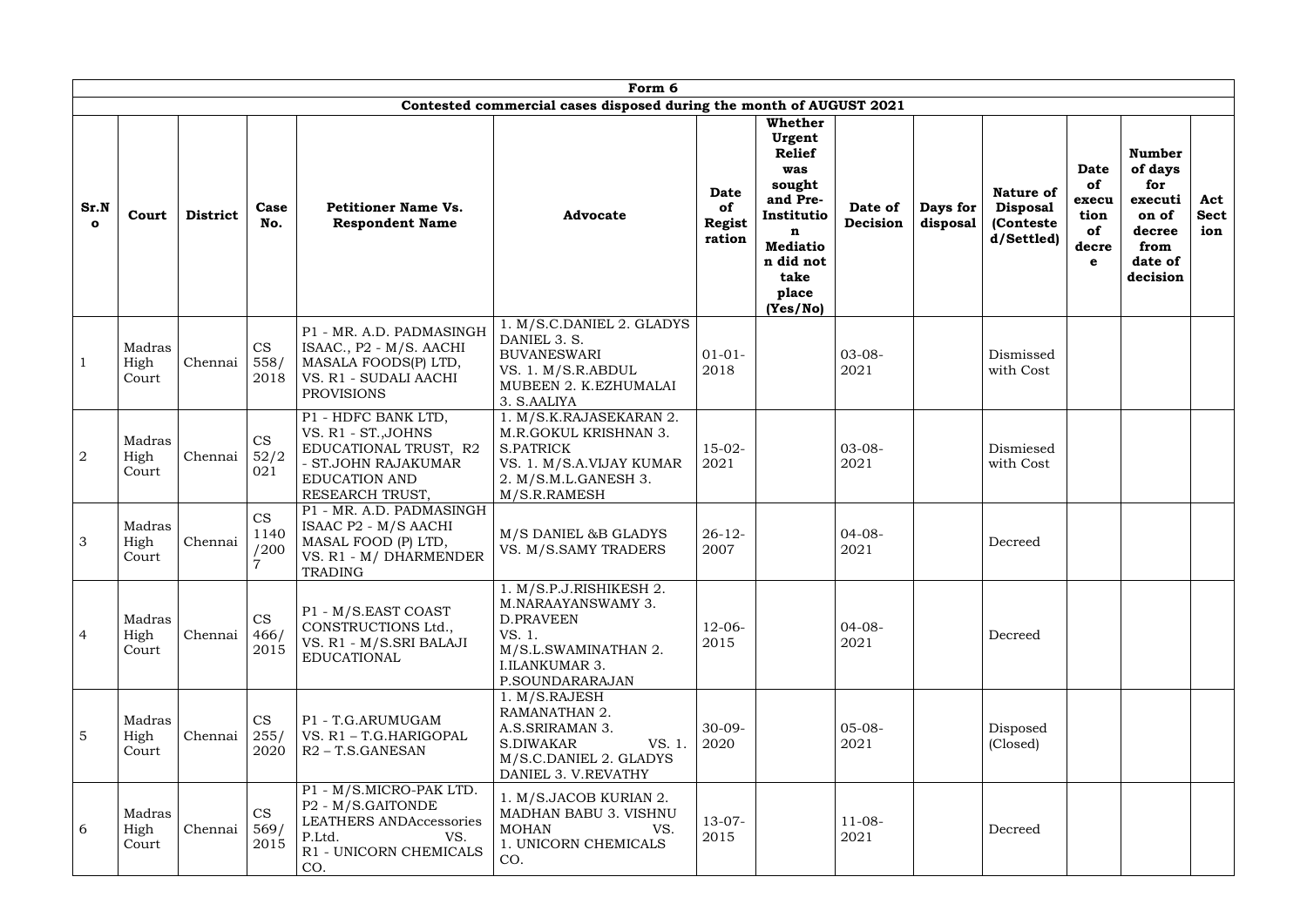|                      |                         |                 |                           |                                                                                                      | Form 6                                                                                                                        |                                       |                                                                                                                                                                  |                     |                      |                                                                |                                                        |                                                                                              |                           |
|----------------------|-------------------------|-----------------|---------------------------|------------------------------------------------------------------------------------------------------|-------------------------------------------------------------------------------------------------------------------------------|---------------------------------------|------------------------------------------------------------------------------------------------------------------------------------------------------------------|---------------------|----------------------|----------------------------------------------------------------|--------------------------------------------------------|----------------------------------------------------------------------------------------------|---------------------------|
|                      |                         |                 |                           |                                                                                                      | Contested commercial cases disposed during the month of AUGUST 2021                                                           |                                       |                                                                                                                                                                  |                     |                      |                                                                |                                                        |                                                                                              |                           |
| Sr.N<br>$\mathbf{o}$ | Court                   | <b>District</b> | Case<br>No.               | <b>Petitioner Name Vs.</b><br><b>Respondent Name</b>                                                 | <b>Advocate</b>                                                                                                               | <b>Date</b><br>of<br>Regist<br>ration | <b>Whether</b><br>Urgent<br><b>Relief</b><br>was<br>sought<br>and Pre-<br>Institutio<br>$\mathbf n$<br><b>Mediatio</b><br>n did not<br>take<br>place<br>(Yes/No) | Date of<br>Decision | Days for<br>disposal | <b>Nature of</b><br><b>Disposal</b><br>(Conteste<br>d/Settled) | <b>Date</b><br>of<br>execu<br>tion<br>of<br>decre<br>e | <b>Number</b><br>of days<br>for<br>executi<br>on of<br>decree<br>from<br>date of<br>decision | Act<br><b>Sect</b><br>ion |
|                      | Madras<br>High<br>Court | Chennai         | CS<br>362/<br>2018        | P1 - M/S. AGARWAL Coal<br>Corporation Pvt Ltd.,<br>VS. R1 - M/S.IND BARATH<br>Thermel Power Ltd.     | 1. M/S.AAV PARTNERS<br>VS. 1. M/S.ANIRUDH<br>KRISHNAN 2.<br>KEERTHIKIRAN MURALI 3.<br><b>ASHWIN SHANBHAG</b>                  | $07-06-$<br>2018                      |                                                                                                                                                                  | $11-08-$<br>2021    |                      | Dismissed<br>with Cost                                         |                                                        |                                                                                              |                           |
| 8                    | Madras<br>High<br>Court | Chennai         | CS<br>363/<br>2018        | $P1 - M/S.$ SWISS<br>SINGAPORE INDIA PVT Ltd,<br>VS. R1 - M/S.IND BARATH<br>THERMAL POWER Ltd.       | 1. M/S.AAV PARTNERS<br>VS. 1. M/S.ANIRUDH<br>KRISHNAN 2.<br><b>KEERTHIKIRAN</b><br><b>MURALI 3. ASHWIN</b><br><b>SHANBHAG</b> | $07-06-$<br>2018                      |                                                                                                                                                                  | $11-08-$<br>2021    |                      | Allowed<br>with costs                                          |                                                        |                                                                                              |                           |
| 9                    | Madras<br>High<br>Court | Chennai         | CS<br>567/<br>2019        | P1 - M/S.BHARAT<br>ENGG.CONSTRUCTION<br>CO.PVT.LTD.<br>VS. R1 - M/S.KIRLOSKAR<br><b>BROTHERS LTD</b> | 1. M/S.G.SURYA<br>NARAYANAN 2. JAYASUDHA<br>SURYANARAYANAN<br>VS. 1. M/S.SHIVAKUMAR &<br><b>SURESH</b>                        | $20 - 09 -$<br>2019                   |                                                                                                                                                                  | $11-08-$<br>2021    |                      | Allowed                                                        |                                                        |                                                                                              |                           |
| 10                   | Madras<br>High<br>Court | Chennai         | <b>CS</b><br>213/<br>2020 | P1 - K. DALPAT SINGH<br>VS. R1 - M/S.GOLD MEDAL<br>ELECTRICALS PVT. LTD.                             | 1. M/S. DEVI. N<br>VS. 1.<br>M/S.R.PARTHASARATHY 2.<br>RAHUL BALAJI 3.<br><b>B.MADHAN BABU</b>                                | $04-09-$<br>2020                      |                                                                                                                                                                  | $13 - 08 -$<br>2021 |                      | Allowed                                                        |                                                        |                                                                                              |                           |
| 11                   | Madras<br>High<br>Court | Chennai         | <b>CS</b><br>259/<br>2017 | P1 - N.RANGA RAO & SONS<br>PVT.LTD.<br>VS.<br>R1 - SREE ANNAPOORNA<br><b>AGRO FOODS</b>              | 1. M/S.RAJESH<br>RAMANATHAN 2. VIJAYA<br>NATARAJAN 3. S.DIWAKAR<br>VS. 1. M/S.RAMJI 2.<br>R.SATHISHKUMAR 3.<br>R.GOPIKA       | $06-04-$<br>2017                      |                                                                                                                                                                  | $17-08-$<br>2021    |                      | Dismissed<br>with Cost                                         |                                                        |                                                                                              |                           |
| 12                   | Madras<br>High<br>Court | Chennai         | <b>CS</b><br>403/<br>2017 | P1 - M/S.BLACK BUM<br>FUELS PVT.LTD.<br>VS. $R1 - M/S$ . IND<br><b>BHARATH THERMAL</b><br>POWER Ltd. | 1. M/S.AAV PARTNERS<br>VS. 1. M/S.V.VISWANATHAN<br>2. S.R.SHANMUGADOSS 3.<br>M/S.ANIRUDH KRISHNAN                             | $ 02-06-$<br>2017                     |                                                                                                                                                                  | $17-08-$<br>2021    |                      | Partly<br>allowed<br>cost                                      |                                                        |                                                                                              |                           |
| 13                   | Madras<br>High<br>Court | Chennai         | <b>CS</b><br>43/2<br>002  | P1 - M/S.INDUSTRIAL<br>VENTURE CAPITAL LTD.<br>VS. R1 - S.S.RAJKUMAR                                 | 1. MR.P.J.GEORGE 2. R.<br>MURALIDARAN 3. CHERIAN<br><b>MATHEWS</b><br>VS. 1. M/S.H. KARTHIK                                   | $17-01-$<br>2002                      |                                                                                                                                                                  | $17-08-$<br>2021    |                      | Decreed                                                        |                                                        |                                                                                              |                           |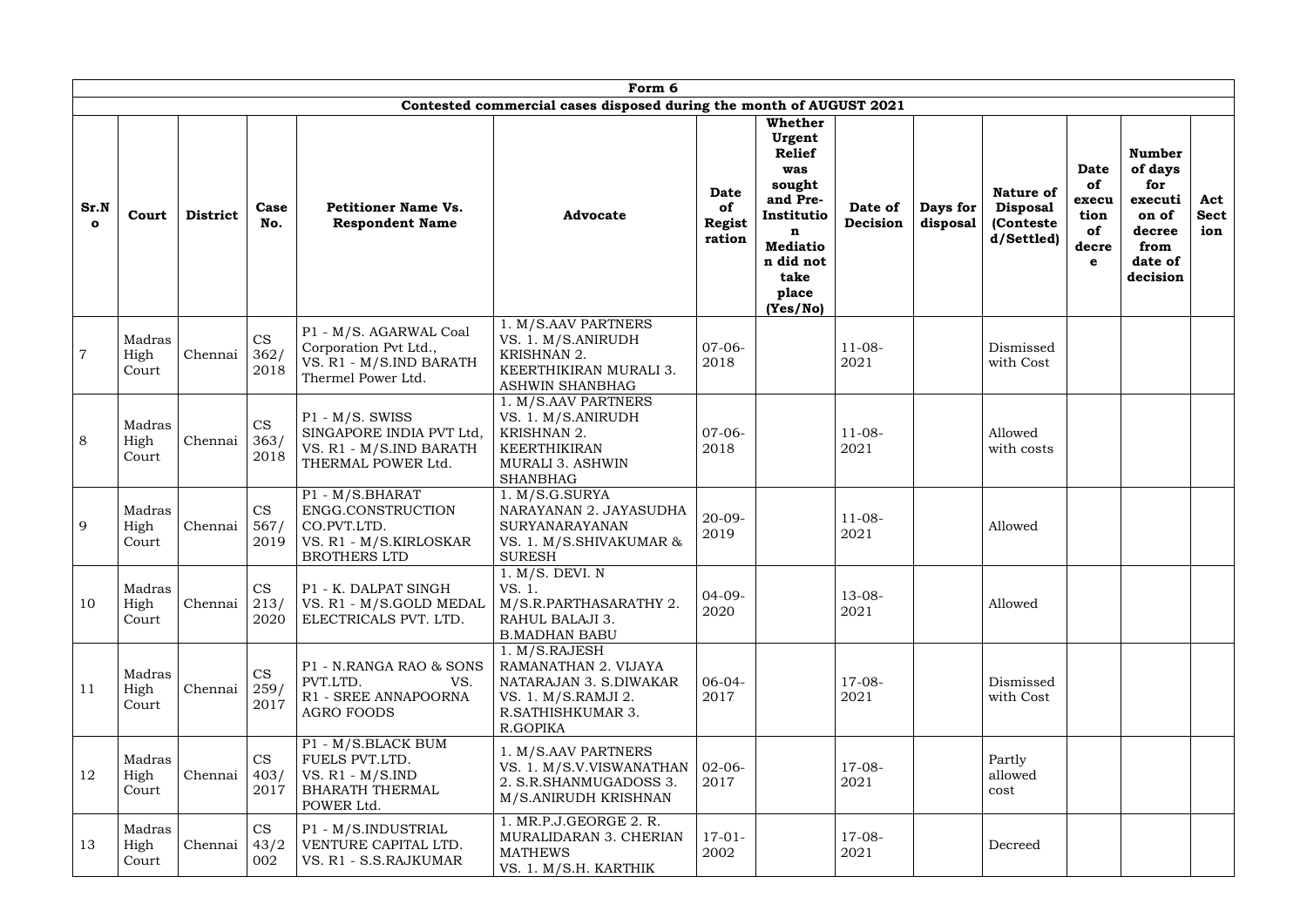|                      | Form 6                  |                 |                           |                                                                                                                              |                                                                                                                                                                                        |                                       |                                                                                                                                                        |                     |                      |                                                                |                                                        |                                                                                              |                           |
|----------------------|-------------------------|-----------------|---------------------------|------------------------------------------------------------------------------------------------------------------------------|----------------------------------------------------------------------------------------------------------------------------------------------------------------------------------------|---------------------------------------|--------------------------------------------------------------------------------------------------------------------------------------------------------|---------------------|----------------------|----------------------------------------------------------------|--------------------------------------------------------|----------------------------------------------------------------------------------------------|---------------------------|
|                      |                         |                 |                           |                                                                                                                              | Contested commercial cases disposed during the month of AUGUST 2021                                                                                                                    |                                       |                                                                                                                                                        |                     |                      |                                                                |                                                        |                                                                                              |                           |
| Sr.N<br>$\mathbf{o}$ | Court                   | <b>District</b> | Case<br>No.               | <b>Petitioner Name Vs.</b><br><b>Respondent Name</b>                                                                         | <b>Advocate</b>                                                                                                                                                                        | <b>Date</b><br>of<br>Regist<br>ration | <b>Whether</b><br>Urgent<br><b>Relief</b><br>was<br>sought<br>and Pre-<br>Institutio<br>n<br><b>Mediatio</b><br>n did not<br>take<br>place<br>(Yes/No) | Date of<br>Decision | Days for<br>disposal | <b>Nature of</b><br><b>Disposal</b><br>(Conteste<br>d/Settled) | <b>Date</b><br>of<br>execu<br>tion<br>of<br>decre<br>e | <b>Number</b><br>of days<br>for<br>executi<br>on of<br>decree<br>from<br>date of<br>decision | Act<br><b>Sect</b><br>ion |
|                      |                         |                 |                           |                                                                                                                              | SESHADRI 2. ELIZABETH<br>SESHADRI 3. IYER AND<br><b>THOMAS</b>                                                                                                                         |                                       |                                                                                                                                                        |                     |                      |                                                                |                                                        |                                                                                              |                           |
| 14                   | Madras<br>High<br>Court | Chennai         | <b>CS</b><br>417/<br>2002 | P1 - M/S.INDUSTRIAL<br>VENTURA CAPITAL LTD.<br>VS. R1 - M.S.RAJARAM R2 -<br><b>GIRIJA RAJARAM</b>                            | 1. M/S.P.J.GEORGE 2.<br>P.MURALIDHARAN 3.<br><b>CHERIAN MATHEWS</b><br>VS. 1. M/S.H.KARTHIK<br>SESHADRI 2. ELIZABETH<br><b>SESHADRI 3.</b><br><b>HARIKRISHNAN</b><br><b>ASSOCIATES</b> | $04-02-$<br>2002                      |                                                                                                                                                        | $17-08-$<br>2021    |                      | Decreed                                                        |                                                        |                                                                                              |                           |
| 15                   | Madras<br>High<br>Court | Chennai         | <b>CS</b><br>878/<br>2015 | P1 - MRS.KANNI UVARAJ<br>P2 - POORVIKA MOBILES<br>PRIVATE Limited<br>VS. R1 - POORLIYA<br><b>MOBILES WORLD</b><br>Electronic | 1. M/S.K.RAJASEKARAN 2.<br>MR.S.BALACHANDRAN 3.<br>M.R.GOKUL KRISHNAN<br>VS. 1. M/S.ELIZABETH RAVI<br>2. P.RAJA 3.<br>D.VENKATESWARA RAO                                               | $02 - 11 -$<br>2015                   |                                                                                                                                                        | $17-08-$<br>2021    |                      | Decreed                                                        |                                                        |                                                                                              |                           |
| 16                   | Madras<br>High<br>Court | Chennai         | <b>CS</b><br>357/<br>2007 | P1 - ROYALE BLUE<br>INVESTMENTS PVT.LTD.<br>VS. R1 - A.ASHOKAN<br>PROPR. R2 - M/S.AVM<br>CINE LAB.                           | 1. M/S K.HARISHANKAR 2.<br><b>SRINATH SRIDEVAN 3.</b><br>T.K.BHASKAR<br>VS.                                                                                                            | $18-04-$<br>2007                      |                                                                                                                                                        | $17-08-$<br>2021    |                      | Decreed                                                        |                                                        |                                                                                              |                           |
| 17                   | Madras<br>High<br>Court | Chennai         | <b>CS</b><br>735/<br>2000 | P1 - MRF LTD<br>VS. R1 - SUJAVUDEEN R2<br>- RAMESH                                                                           | 1. M/S KURIAN AND<br>KURIAN 2. C.DANIEL<br>VS. 1. M/S PARVATHY<br>PUSHKAR 2. DEVI.N                                                                                                    | $27-09-$<br>2000                      |                                                                                                                                                        | $17-08-$<br>2021    |                      | Decreed                                                        |                                                        |                                                                                              |                           |
| 18                   | Madras<br>High<br>Court | Chennai         | CS<br>135/<br>2019        | P1 - MRF LTD<br>VS. R1 - SARNA AUTO<br><b>ELECTRIC WORKS</b>                                                                 | 1. M/S. MADHAN BABU<br>VS. 1.<br>M/S.S.SELVENDARAN 2.<br><b>R.RAFFI BASHA-</b>                                                                                                         | $13-02-$<br>2019                      |                                                                                                                                                        | $17-08-$<br>2021    |                      | Decreed                                                        |                                                        |                                                                                              |                           |
| 19                   | Madras<br>High<br>Court | Chennai         | <b>CS</b><br>431/<br>2012 | P1 - LOTTE INDIA CORPN.<br>LTD.<br>VS. R1 -<br><b>SHIV SAKTHI FOOD</b><br><b>PRODUCTS</b>                                    | 1. M/S.BRINDA MOHAN 2.<br>S.SUBA SHINY 3.<br>N.KARTHIKEYAN<br>VS.                                                                                                                      | $05-07-$<br>2012                      |                                                                                                                                                        | $18-08-$<br>2021    |                      | Decreed                                                        |                                                        |                                                                                              |                           |
| 20                   | Madras<br>High          | Chennai         | CS<br>434/                | $P1 - M/S.V.V.V.$ &SONS<br>EDIBLE OILSLtd. Rep.by its                                                                        | 1. M/S.P.V.SUDAKAR 2.<br>PAVITHRA RAMANI 3.                                                                                                                                            | $12 - 06 -$<br>2017                   |                                                                                                                                                        | $23 - 08 -$<br>2021 |                      | Dismissed<br>with Cost                                         |                                                        |                                                                                              |                           |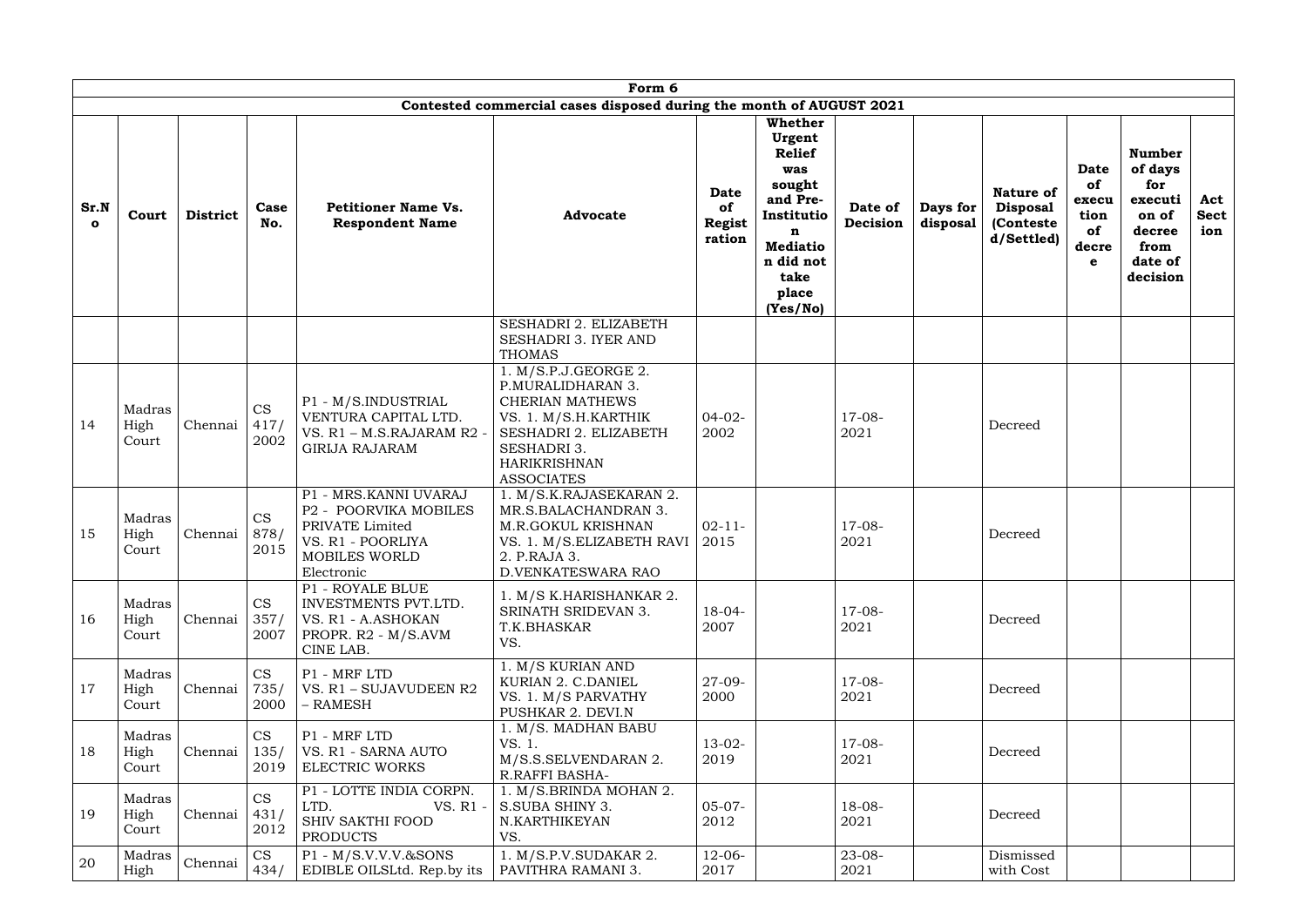|                      |                         |                 |                           |                                                                                                                                                                                                                                          | Form 6                                                                                                                                                |                                              |                                                                                                                                                        |                     |                      |                                                                |                                                        |                                                                                              |                           |
|----------------------|-------------------------|-----------------|---------------------------|------------------------------------------------------------------------------------------------------------------------------------------------------------------------------------------------------------------------------------------|-------------------------------------------------------------------------------------------------------------------------------------------------------|----------------------------------------------|--------------------------------------------------------------------------------------------------------------------------------------------------------|---------------------|----------------------|----------------------------------------------------------------|--------------------------------------------------------|----------------------------------------------------------------------------------------------|---------------------------|
|                      |                         |                 |                           |                                                                                                                                                                                                                                          | Contested commercial cases disposed during the month of AUGUST 2021                                                                                   |                                              |                                                                                                                                                        |                     |                      |                                                                |                                                        |                                                                                              |                           |
| Sr.N<br>$\mathbf{o}$ | Court                   | <b>District</b> | Case<br>No.               | <b>Petitioner Name Vs.</b><br><b>Respondent Name</b>                                                                                                                                                                                     | <b>Advocate</b>                                                                                                                                       | <b>Date</b><br>of<br><b>Regist</b><br>ration | <b>Whether</b><br>Urgent<br><b>Relief</b><br>was<br>sought<br>and Pre-<br>Institutio<br>n<br><b>Mediatio</b><br>n did not<br>take<br>place<br>(Yes/No) | Date of<br>Decision | Days for<br>disposal | <b>Nature of</b><br><b>Disposal</b><br>(Conteste<br>d/Settled) | <b>Date</b><br>of<br>execu<br>tion<br>of<br>decre<br>e | <b>Number</b><br>of days<br>for<br>executi<br>on of<br>decree<br>from<br>date of<br>decision | Act<br><b>Sect</b><br>ion |
|                      | Court                   |                 | 2017                      | Director, M.Rajiv Vignesh<br>VS. R1 - M/S.DAMODAR<br><b>FOODS</b>                                                                                                                                                                        | <b>V.ANAND</b><br>VS. 1. M/S.R.UDHAYA<br>KUMAR, 2.<br>C.VIGNESWARAN, 3.<br>P.VASANTHAKUMAR                                                            |                                              |                                                                                                                                                        |                     |                      |                                                                |                                                        |                                                                                              |                           |
| 21                   | Madras<br>High<br>Court | Chennai         | <b>CS</b><br>663/<br>2014 | P1 - TTK HEALTHCARE<br><b>LIMITED</b><br>VS.<br>R1 - SIFCO PHARMA                                                                                                                                                                        | 1. M/S.ARUN C MOHAN 2.<br>VASUNDHARA ARUN 3.<br><b>BRINDA MOHAN</b><br>VS.                                                                            | $15 - 10 -$<br>2014                          |                                                                                                                                                        | $24 - 08 -$<br>2021 |                      | Decreed                                                        |                                                        |                                                                                              |                           |
| 22                   | Madras<br>High<br>Court | Chennai         | CS<br>542/<br>2018        | $P1 - M/S.$ P. JESYGAA.,<br>Propx.JVKDS Enterprises<br>VS. R1 - TAMIL FILM<br>PRODUCER COUNCIL., Rep.<br>by its Honorary Secretaries<br>R-2 TAMIL FILM<br>PRODUCER TRADE R-3<br>FILM AND TELEVISION<br>PRODUCERS. And 4<br><b>OTHERS</b> | 1. M/S.WARAON AND<br>SAIRAMS 2. D.<br><b>SARASWATHY</b><br>VS. 1. MR.T.M.PAPPAIAH 2.<br>M/S.B. ARVIND<br>SREVATSA - 3. NITHYASHEE<br><b>RAJAGOPAL</b> | $06-06-$<br>2018                             |                                                                                                                                                        | $26 - 08 -$<br>2021 |                      | Allowed<br>with costs                                          |                                                        |                                                                                              |                           |
| 23                   | Madras<br>High<br>Court | Chennai         | CS<br>491/<br>2016        | P1 - A.D. PADMASINGH<br>ISAAC P-2 M/S.AACHI<br>MASALA FOODS, rep by its<br>Director Ashwin Pandian<br>VS. R1 -M/S.POOJA FOOD<br><b>PRODUCTS</b>                                                                                          | 1. M/S.C.DANIEL AND<br><b>GLADYS DANIEL</b><br>VS.                                                                                                    | $28 - 07 -$<br>2016                          |                                                                                                                                                        | $26 - 08 -$<br>2021 |                      | Allowed<br>with costs                                          |                                                        |                                                                                              |                           |
| 24                   | Madras<br>High<br>Court | Chennai         | <b>CS</b><br>373/<br>2005 | P1-APEX LABORATORIES<br>LTD.,<br>VS. R1-CHIRAG<br>PHARMACETICALS-R-2<br><b>TRIMAX</b><br>PHARMACEUTICALS<br>PVT.LTD.,                                                                                                                    | 1.M/S.R.SATHISHKUMAR                                                                                                                                  | $20 - 04 -$<br>2005                          |                                                                                                                                                        | $26 - 08 -$<br>2021 |                      | Decreed                                                        |                                                        |                                                                                              |                           |
| 25                   | Madras<br>High<br>Court | Chennai         | <b>CS</b><br>41/2<br>014  | P1-M/S. N.RANGA RAO<br>AND SONS PRIVATE<br>LIMITED<br>VS. R1-ROHIT MARKETING                                                                                                                                                             | 1.M/S.RAJESH<br><b>RAMANATHAN</b><br>2. RAMANATHAN<br>3.M.SATHIAVEL                                                                                   | $21 - 01 -$<br>2014                          |                                                                                                                                                        | $26 - 08 -$<br>2021 |                      | Decreed                                                        |                                                        |                                                                                              |                           |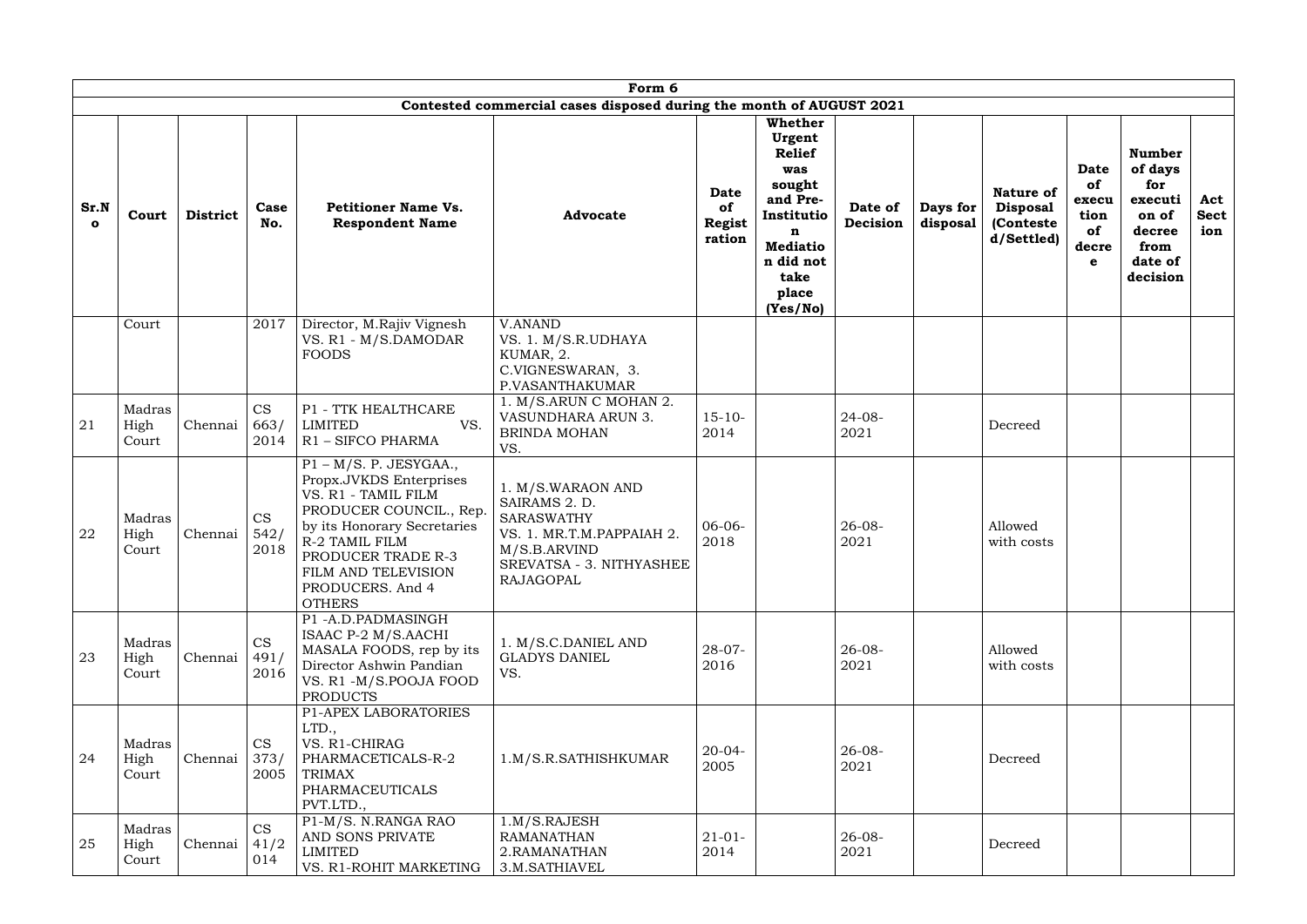| Form 6               |                         |                 |                           |                                                                                                                                                                                                              |                                                                     |                                       |                                                                                                                                                        |                     |                          |                                                                |                                                 |                                                                                              |                           |
|----------------------|-------------------------|-----------------|---------------------------|--------------------------------------------------------------------------------------------------------------------------------------------------------------------------------------------------------------|---------------------------------------------------------------------|---------------------------------------|--------------------------------------------------------------------------------------------------------------------------------------------------------|---------------------|--------------------------|----------------------------------------------------------------|-------------------------------------------------|----------------------------------------------------------------------------------------------|---------------------------|
|                      |                         |                 |                           |                                                                                                                                                                                                              | Contested commercial cases disposed during the month of AUGUST 2021 |                                       |                                                                                                                                                        |                     |                          |                                                                |                                                 |                                                                                              |                           |
| Sr.N<br>$\mathbf{o}$ | Court                   | <b>District</b> | Case<br>No.               | <b>Petitioner Name Vs.</b><br><b>Respondent Name</b>                                                                                                                                                         | <b>Advocate</b>                                                     | <b>Date</b><br>of<br>Regist<br>ration | <b>Whether</b><br>Urgent<br><b>Relief</b><br>was<br>sought<br>and Pre-<br>Institutio<br>n<br><b>Mediatio</b><br>n did not<br>take<br>place<br>(Yes/No) | Date of<br>Decision | Days for $ $<br>disposal | <b>Nature of</b><br><b>Disposal</b><br>(Conteste<br>d/Settled) | Date<br>of<br>execu<br>tion<br>of<br>decre<br>e | <b>Number</b><br>of days<br>for<br>executi<br>on of<br>decree<br>from<br>date of<br>decision | Act<br><b>Sect</b><br>ion |
|                      |                         |                 |                           | <b>INCENSE AND ALLIED</b><br><b>PRODUCTS</b>                                                                                                                                                                 | VS. 1.M/S.S.P.VIJAYA<br>RAGAVAN 2.G.THANIGAIVEL                     |                                       |                                                                                                                                                        |                     |                          |                                                                |                                                 |                                                                                              |                           |
| 26                   | Madras<br>High<br>Court | Chennai         | <b>CS</b><br>41/2<br>020  | P1 -SEATECH SHIPPING<br>AND PROJECTS (I) PVT LTD<br>VS. R1 - GARUDA VAAYU<br>SHAKTHI LTD.                                                                                                                    | 1. M/S.ANITA THOMAS<br>VS.                                          | $29-01-$<br>2020                      |                                                                                                                                                        | $27-08-$<br>2021    |                          | Decreed                                                        |                                                 |                                                                                              |                           |
| 27                   | Madras<br>High<br>Court | Chennai         | <b>CS</b><br>526/<br>2019 | P1 - AQUA PUMP<br>INDUSTRIES Rep.by its<br>Mang.Partner Ramaswamy<br>Kumaravelu. P-2 AQUA SUB<br>ENGINEERING Rep.by its<br>Mang.Partner Ramaswamy<br>Kumaravelu<br>VS. R1 - ONKARPIT TECHNO<br>PVT.LTD.      | 1. M/S.C.DANIEL 2. GLADYS<br>DANIEL 3. V.REVATHY<br>VS.             | $04 - 09 -$<br>2019                   |                                                                                                                                                        | $31 - 08 -$<br>2021 |                          | Allowed<br>with costs                                          |                                                 |                                                                                              |                           |
| 28                   | Madras<br>High<br>Court | Chennai         | <b>CS</b><br>131/<br>2020 | P1 -AQUA PUMP<br>INDUSTRIES Rep.by its<br>Mang.Partner Ramaswamy<br>Kumaravelu. P-2 AQUA SUB<br>ENGINEERING Rep.by its<br>Mang.Partner Ramaswamy<br>Kumaravelu<br>VS. R1 - TAPESH KUMAR<br>Propr. Suvega Co. | 1. M/S.C.DANIEL 2. GLADYS<br>DANIEL 3. V.REVATHY<br>VS.             | $17-03-$<br>2020                      |                                                                                                                                                        | $31-08-$<br>2021    |                          | Allowed                                                        |                                                 |                                                                                              |                           |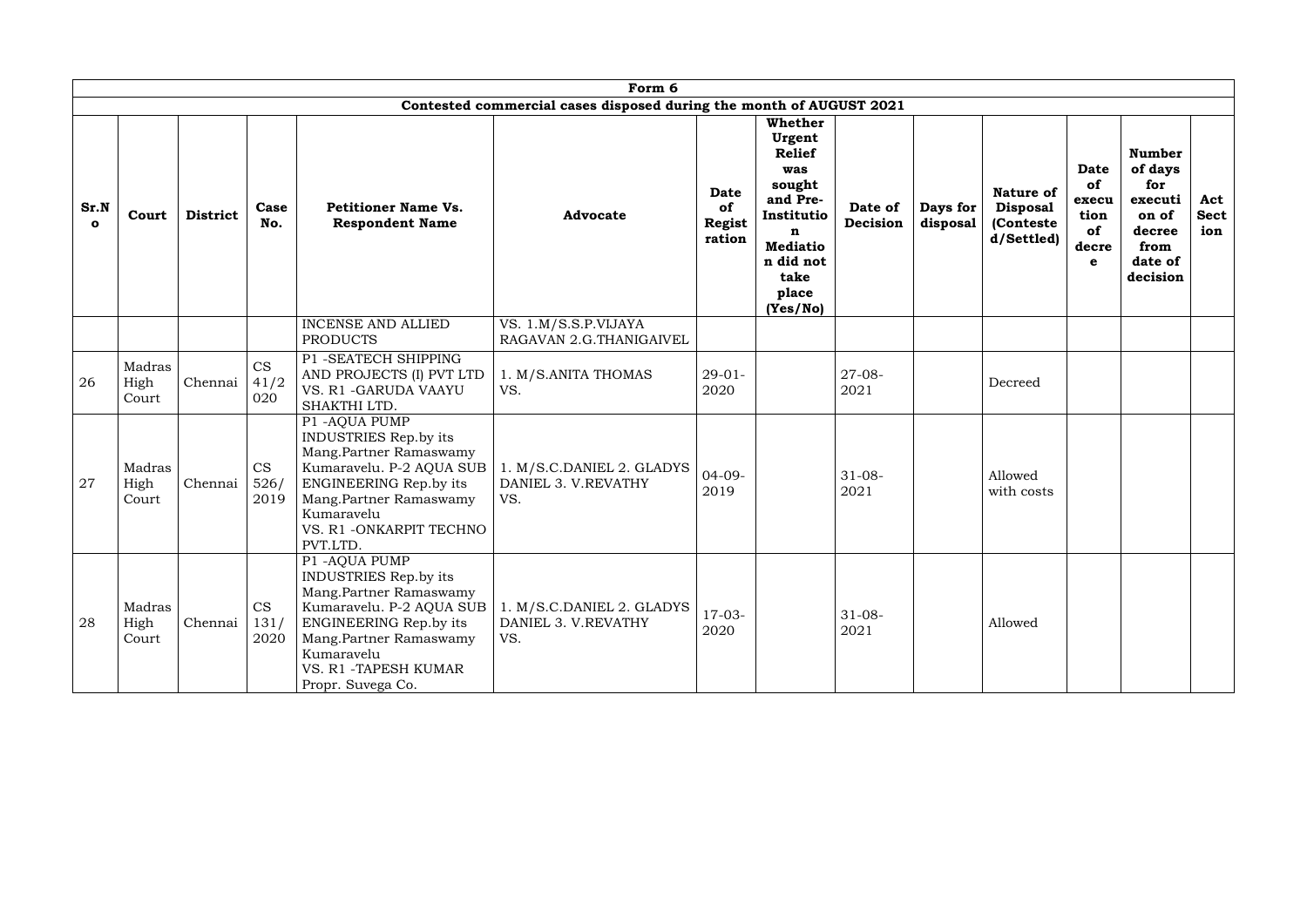|                    | Form 7             |                 |                                                              |                                                             |                                                       |                                                             |  |  |  |  |
|--------------------|--------------------|-----------------|--------------------------------------------------------------|-------------------------------------------------------------|-------------------------------------------------------|-------------------------------------------------------------|--|--|--|--|
|                    |                    |                 |                                                              | Summary of Commercial Cases during the month of AUGUST 2021 |                                                       |                                                             |  |  |  |  |
| <b>Sr.No Court</b> |                    | <b>District</b> | Total number of cases pending<br>on the 1st day of the month | Total number of cases instituted<br>during the month        | Total number of<br>cases disposed<br>during the month | Total number of cases<br>pending at the end of the<br>month |  |  |  |  |
|                    | l Commercial Court | Chennai         | 995                                                          | 14                                                          | 102                                                   | 907                                                         |  |  |  |  |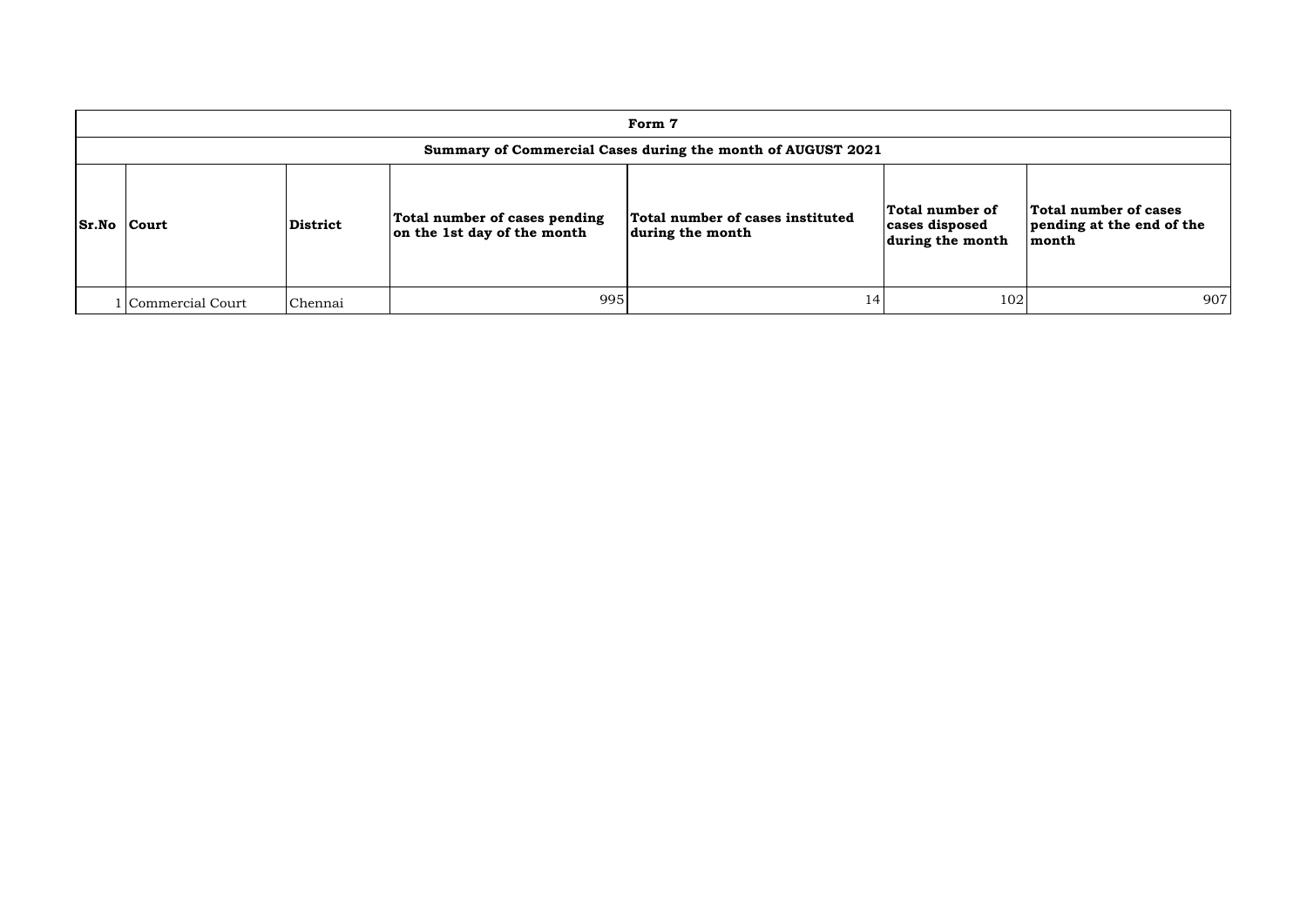# **AUGUST 2021 COMMERCIAL APPELLATE DIVISION OF MADRAS HIGH COURT**

| Form 1                                                       |                              |             |                                                      |     |                                                           |                        |                         |                      |  |
|--------------------------------------------------------------|------------------------------|-------------|------------------------------------------------------|-----|-----------------------------------------------------------|------------------------|-------------------------|----------------------|--|
| List of cases e-filed/e-mail during the month of AUGUST 2021 |                              |             |                                                      |     |                                                           |                        |                         |                      |  |
| Sr.No Court                                                  | $ {\rm District} _{\rm No.}$ | <b>Case</b> | <b>Petitioner Name Vs.</b><br><b>Respondent Name</b> |     | <b>Advocate Mobile</b><br>$ {\bf Advocate}\rangle$ Number | Advocate E-<br>mail Id | Date of<br>Registration | Date of e-<br>filing |  |
| High Court Commercial<br>Appellate                           | Chennai                      | <b>NIL</b>  | <b>NIL</b>                                           | NIL | <b>NIL</b>                                                | <b>NIL</b>             | NIL                     | <b>NIL</b>           |  |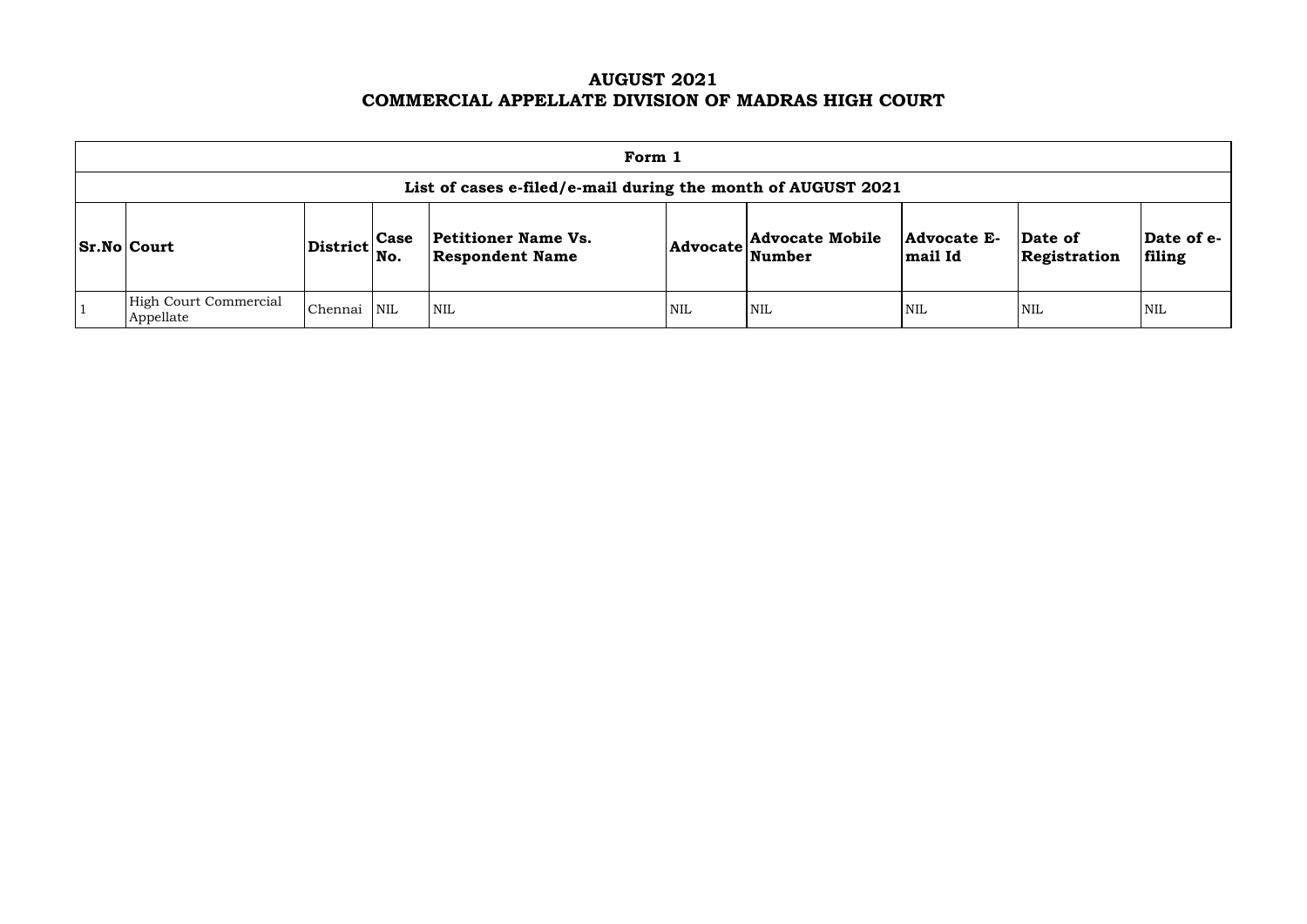|                                    |          |            | Form 2                                                                                  |                 |                         |                    |
|------------------------------------|----------|------------|-----------------------------------------------------------------------------------------|-----------------|-------------------------|--------------------|
|                                    |          |            | List of cases in which e-payment of Court fees was made during the month of AUGUST 2021 |                 |                         |                    |
| <b>Sr.No Court</b>                 | District | Case No.   | <b>Petitioner Name Vs.</b><br><b>Respondent Name</b>                                    | <b>Advocate</b> | Date of<br>Registration | Dat<br>$ {\bf Fe}$ |
| High Court Commercial<br>Appellate | Chennai  | <b>NIL</b> | <b>NIL</b>                                                                              | <b>NIL</b>      | <b>NIL</b>              | NIL                |

## **Date of e-payment of Court Fees**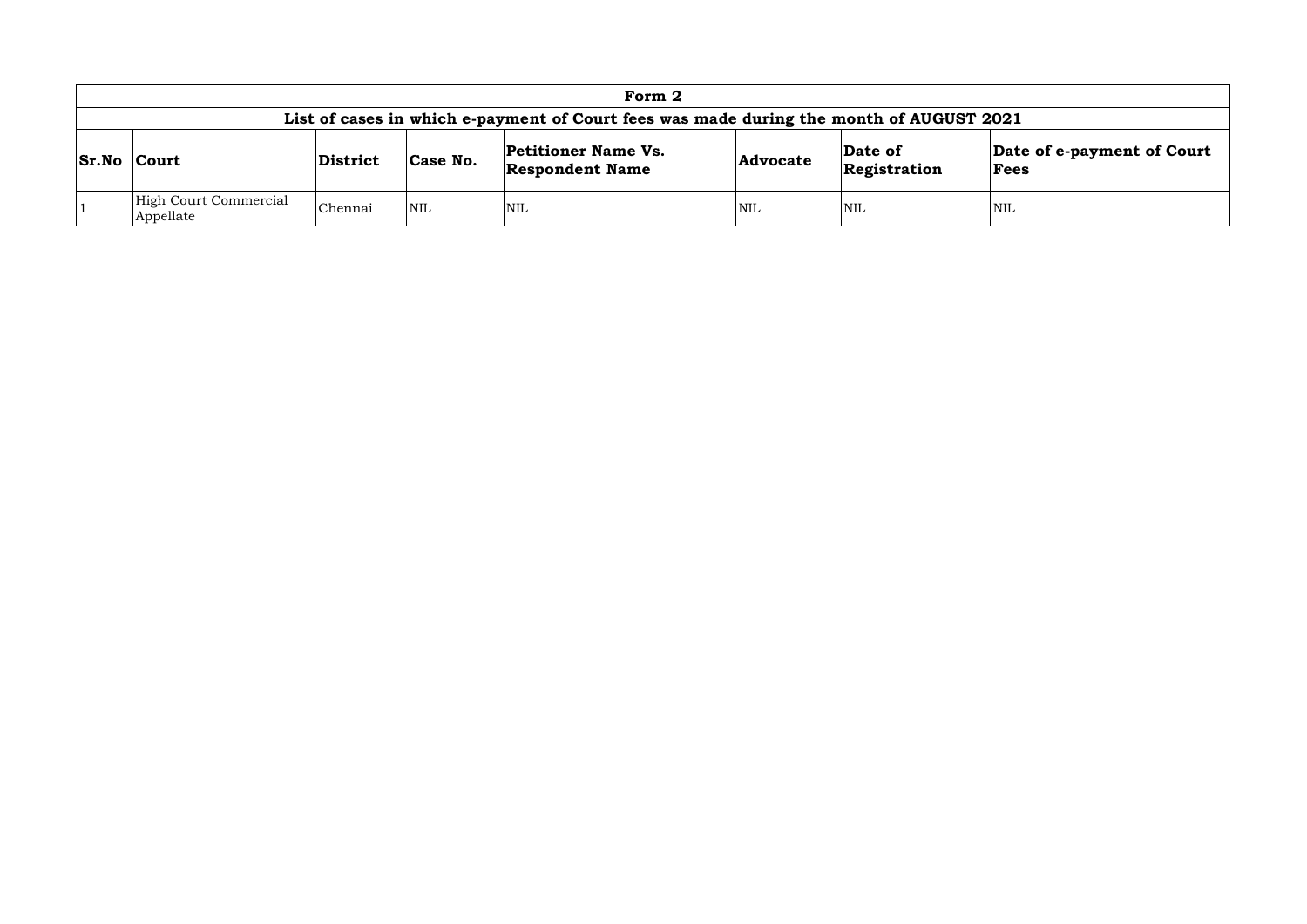|                                                                                                      |                             |            | Form 3                                               |                 |                         |                                |  |  |  |  |  |
|------------------------------------------------------------------------------------------------------|-----------------------------|------------|------------------------------------------------------|-----------------|-------------------------|--------------------------------|--|--|--|--|--|
| List of cases in which Electronic Service of Process has taken place during the month of AUGUST 2021 |                             |            |                                                      |                 |                         |                                |  |  |  |  |  |
| <b>Sr.No Court</b>                                                                                   | Case No.<br><b>District</b> |            | <b>Petitioner Name Vs.</b><br><b>Respondent Name</b> | <b>Advocate</b> | Date of<br>Registration | Date of Elec<br><b>Process</b> |  |  |  |  |  |
| <b>High Court Commercial</b><br>Appellate                                                            | Chennai                     | <b>NIL</b> | <b>NIL</b>                                           | <b>NIL</b>      | NIL                     | <b>NIL</b>                     |  |  |  |  |  |

## **Date of Electronic Service of Process**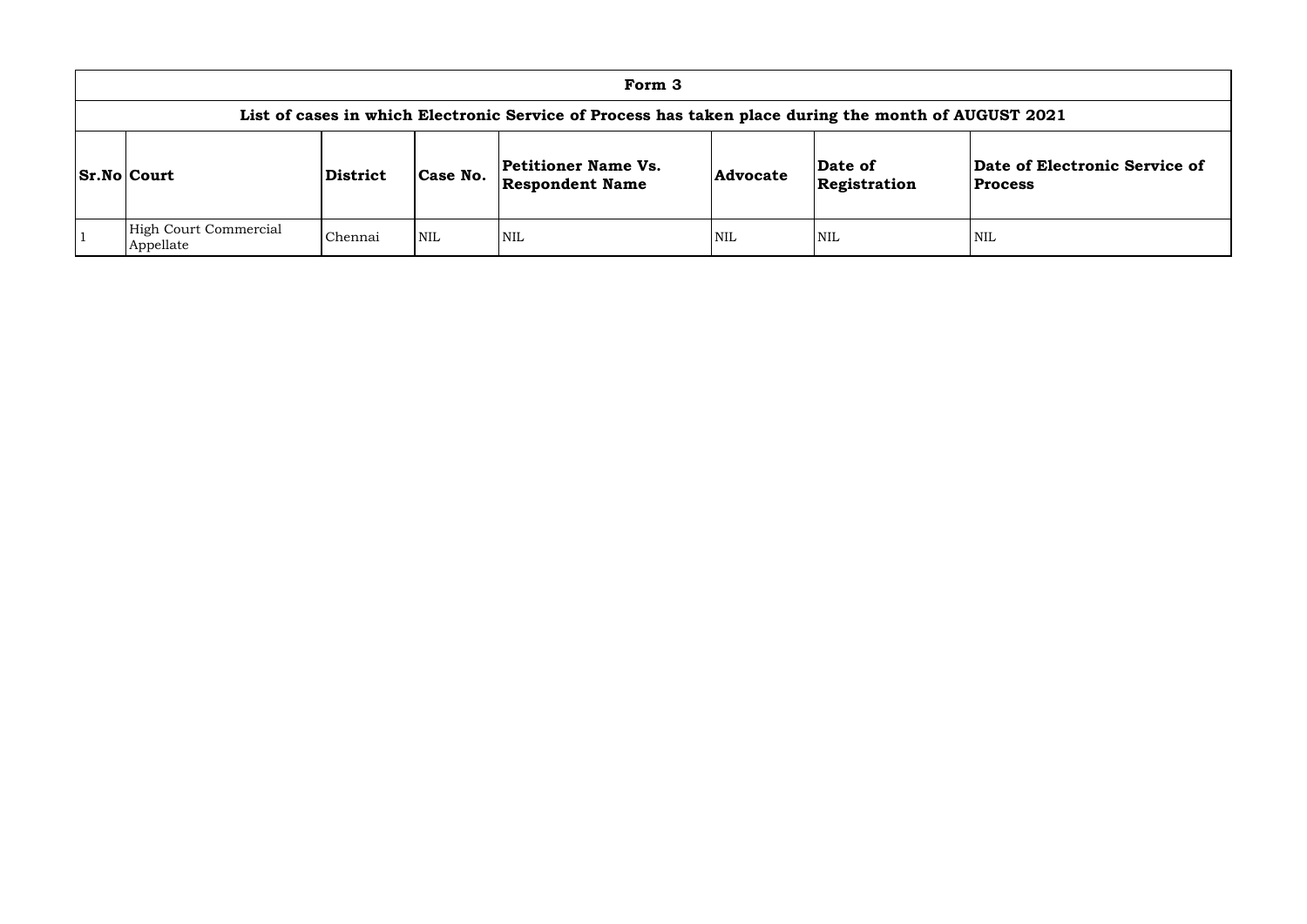|              |                                 |          |                      | Form 4 |                  |                                                                               |
|--------------|---------------------------------|----------|----------------------|--------|------------------|-------------------------------------------------------------------------------|
|              |                                 |          |                      |        |                  | List of total no. of cases randomly allocated during the month of AUGUST 2021 |
| <b>Sr.No</b> | <b>Court</b>                    | District | Court Name Court No. |        | <b>Case Type</b> | <b>Case Count (No. of ca</b>                                                  |
|              | High Court Commercial Appellate | Chennai  | <b>NIL</b>           | NIL    | <b>NIL</b>       | NIL                                                                           |

# **Sr.No Court District Court Name Court No. Case Type Case Count (No. of cases randomly allocated)**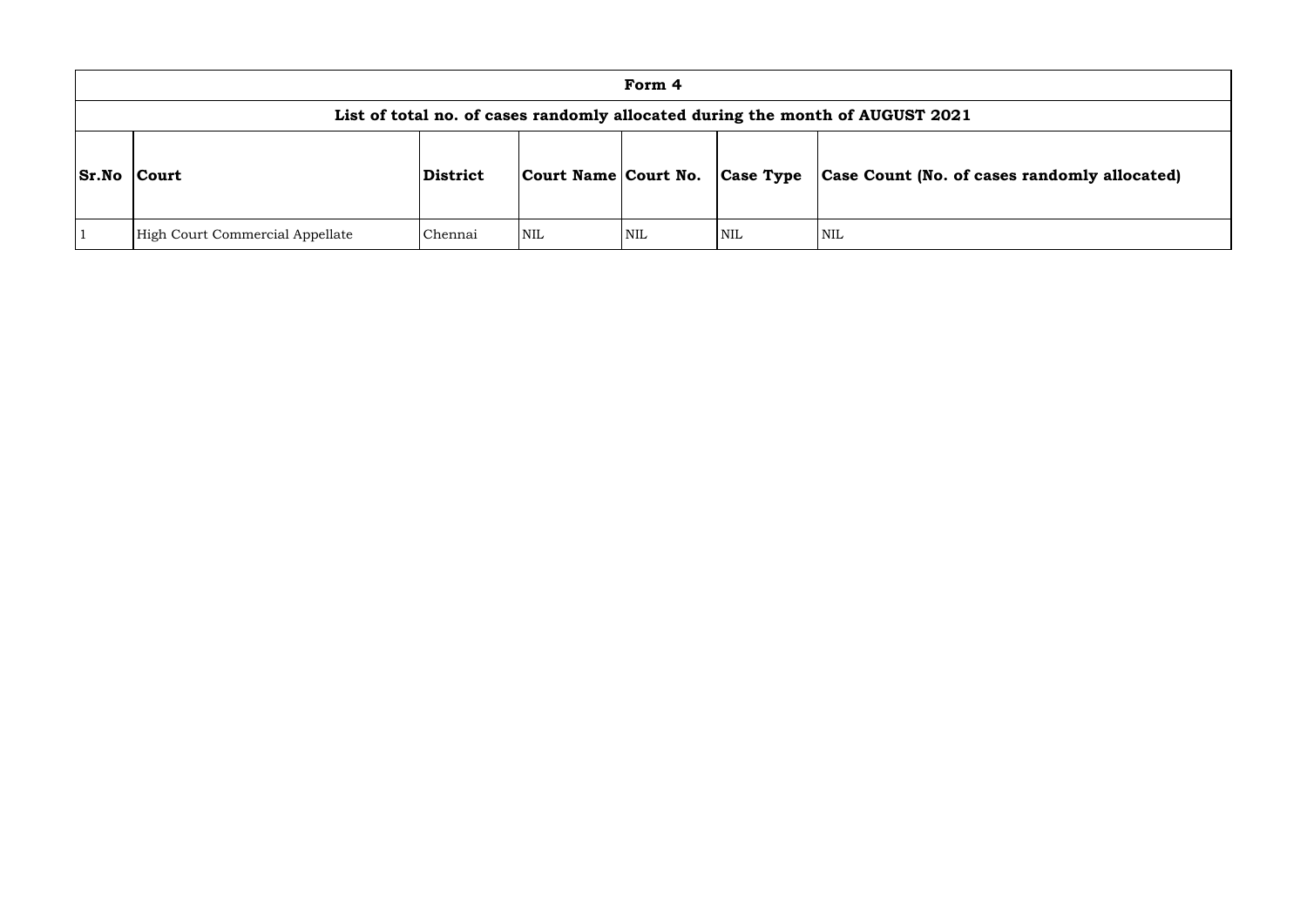|                                                                                         |                 |            | Form 5                                               |            |                                                                                                                  |                      |  |  |  |  |  |  |
|-----------------------------------------------------------------------------------------|-----------------|------------|------------------------------------------------------|------------|------------------------------------------------------------------------------------------------------------------|----------------------|--|--|--|--|--|--|
| List of cases in which Case Management Hearing was held during the month of AUGUST 2021 |                 |            |                                                      |            |                                                                                                                  |                      |  |  |  |  |  |  |
| <b>Sr.No Court</b>                                                                      | <b>District</b> | Case No.   | <b>Petitioner Name Vs.</b><br><b>Respondent Name</b> |            | $\begin{array}{ l } \hline \textbf{Advocate} & \textbf{Date of} \\ \hline \textbf{Registribution} & \end{array}$ | Date<br><b>Heari</b> |  |  |  |  |  |  |
| High Court Commercial<br>Appellate                                                      | Chennai         | <b>NIL</b> | NIL                                                  | <b>NIL</b> | <b>NIL</b>                                                                                                       | NIL                  |  |  |  |  |  |  |

## **Date of Case Management Hearing**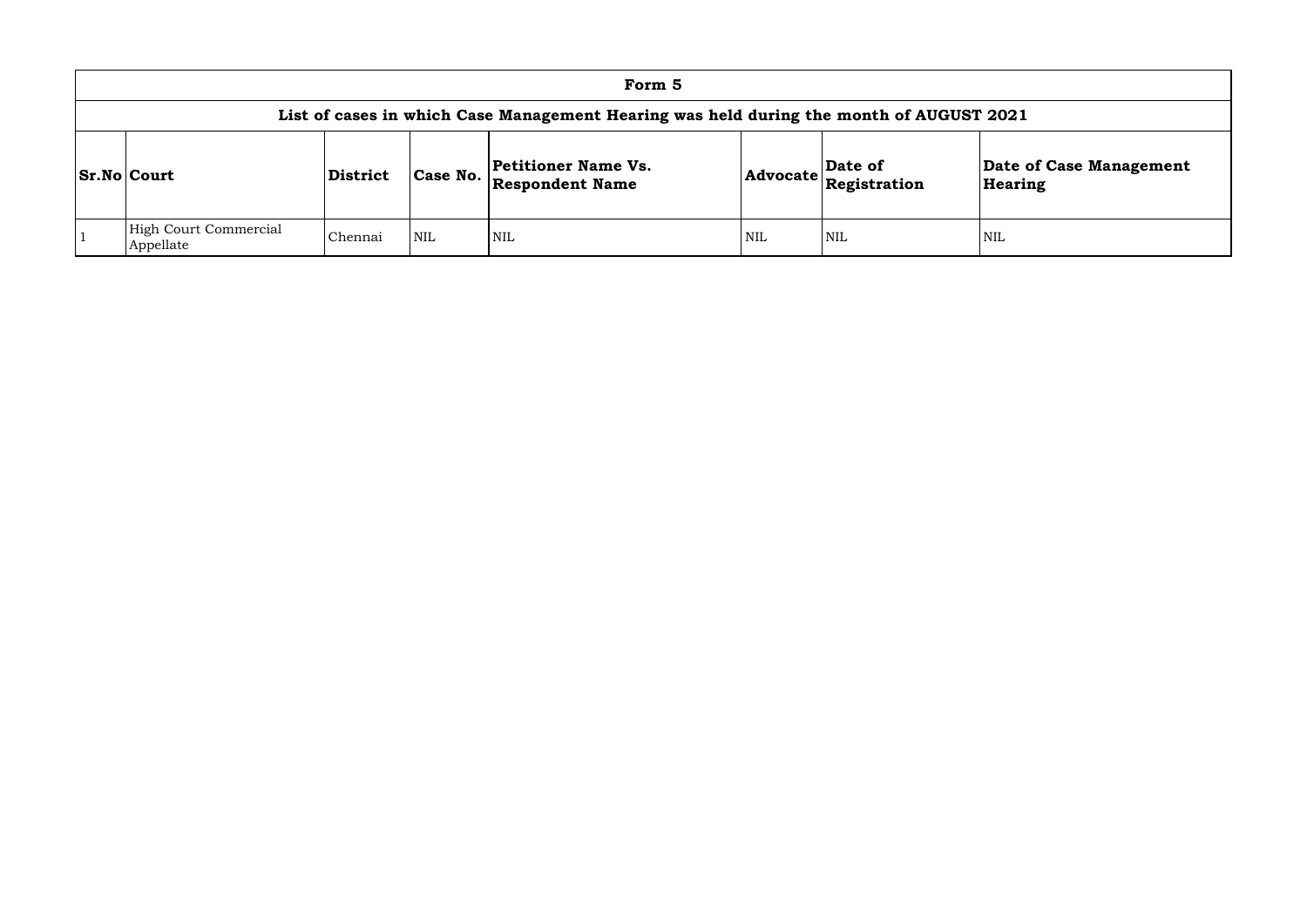|                  |                                              |                 |                  |                                                                                                                                                                                                                                                                                                                                                           | Form 6                                           |                             |                                                                                                                                                        |                                   |                              |                                                                |                                                        |                                                                                                             |                           |
|------------------|----------------------------------------------|-----------------|------------------|-----------------------------------------------------------------------------------------------------------------------------------------------------------------------------------------------------------------------------------------------------------------------------------------------------------------------------------------------------------|--------------------------------------------------|-----------------------------|--------------------------------------------------------------------------------------------------------------------------------------------------------|-----------------------------------|------------------------------|----------------------------------------------------------------|--------------------------------------------------------|-------------------------------------------------------------------------------------------------------------|---------------------------|
|                  |                                              |                 |                  | Contested commercial cases disposed during the month of AUGUST 2021                                                                                                                                                                                                                                                                                       |                                                  |                             |                                                                                                                                                        |                                   |                              |                                                                |                                                        |                                                                                                             |                           |
| Sr.<br><b>No</b> | Court                                        | <b>District</b> | Case<br>No.      | <b>Petitioner Name Vs.</b><br><b>Respondent Name</b>                                                                                                                                                                                                                                                                                                      | <b>Advocate</b>                                  | Date of<br>Registr<br>ation | <b>Whether</b><br>Urgent<br><b>Relief</b><br>was<br>sought<br>and Pre-<br>Institutio<br>n<br><b>Mediatio</b><br>n did not<br>take<br>place<br>(Yes/No) | <b>Date</b><br>of<br>Decisi<br>on | Day<br>s for<br>disp<br>osal | <b>Nature of</b><br><b>Disposal</b><br>(Contested/<br>Settled) | <b>Date</b><br>of<br>exec<br>ution<br>of<br>decre<br>e | <b>Numb</b><br>er of<br>days<br>for<br>execu<br>tion<br>of<br>decre<br>e from<br>date<br>of<br>decisi<br>on | Act<br><b>Sect</b><br>ion |
|                  | <b>High Court</b><br>Commercial<br>Appellate | Chennai         | OSA.292<br>/2019 | ELECTROSTEEL CASTINGS LTD<br>HAVING REGISTERED OFFICE<br>AT RATHOD COLONY,<br>RAJGANGPUR, SUNDERGARH,<br>ODISHA 77017 AND<br>FUNCTIONING THORUGH ITS<br>ADMINISTRATIVE OFFICE AT<br>148/150, LUZ CHRUCH ROAD,<br>CHENNAI.<br><b>VS</b><br>UV ASSET RECONSTRUCTION<br>CO LTD<br>704, DEEPALI BUILDING, 92,<br>NEHRU PLACE, NEW DELHI 110<br>019 & 2 OTHERS | M/S.SRINATH<br><b>SRIDEVAN</b><br>M/S.P.S.GANESH | $30 - 10 -$<br>2019         |                                                                                                                                                        | $13-08-$<br>2021                  | 653                          | <b>CONTESTED</b>                                               |                                                        |                                                                                                             |                           |
| $\overline{2}$   | <b>High Court</b><br>Commercial<br>Appellate | Chennai         | OSA.341<br>/2019 | M/S.MACRO MARVEL<br>PROJECTS LTD<br>REP BY ITS EXECUTIVE<br>DIRECTOR M, RAGU KUMAR, GC,<br>GLENEDEN PLACE, NO.813,<br>POONAMALLEE ROAD, KILPAUK,<br>CH-10 NO.21, PATTULLOS<br>ROAD, CH-02<br><b>VS</b><br><b>J. VENGATESH</b><br>S/O. L.JAYARAMAN, 51,<br>KUMARAN ST, VIVEKANANDA<br>NAGAR, NESAPAKKAM, CH-78 &<br>5 OTHERS                               | M/S.M.BASKAR<br>M/S P.L.NARAYANAN                | $18 - 12 -$<br>2019         |                                                                                                                                                        | $12 - 08 -$<br>2021               | 603                          | <b>SETTLED</b>                                                 |                                                        |                                                                                                             |                           |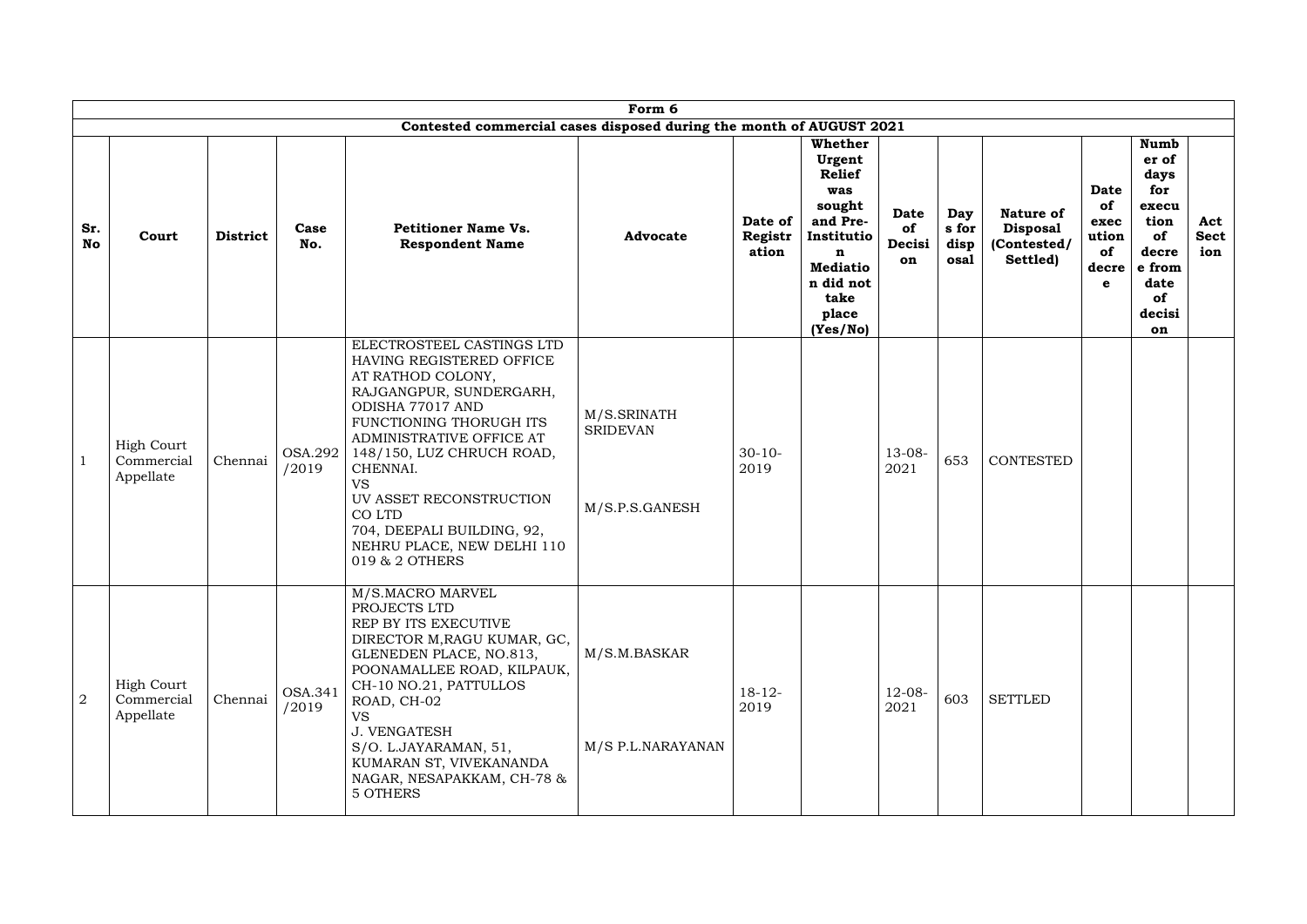|                  |                                              |                 |                  |                                                                                                                                                                                                                                                                                                                                                                                                                                      | Form 6                                                   |                             |                                                                                                                                      |                                   |                              |                                                                |                                                                  |                                                                                              |                           |
|------------------|----------------------------------------------|-----------------|------------------|--------------------------------------------------------------------------------------------------------------------------------------------------------------------------------------------------------------------------------------------------------------------------------------------------------------------------------------------------------------------------------------------------------------------------------------|----------------------------------------------------------|-----------------------------|--------------------------------------------------------------------------------------------------------------------------------------|-----------------------------------|------------------------------|----------------------------------------------------------------|------------------------------------------------------------------|----------------------------------------------------------------------------------------------|---------------------------|
|                  |                                              |                 |                  | Contested commercial cases disposed during the month of AUGUST 2021                                                                                                                                                                                                                                                                                                                                                                  |                                                          |                             | Whether                                                                                                                              |                                   |                              |                                                                |                                                                  | <b>Numb</b>                                                                                  |                           |
| Sr.<br><b>No</b> | Court                                        | <b>District</b> | Case<br>No.      | <b>Petitioner Name Vs.</b><br><b>Respondent Name</b>                                                                                                                                                                                                                                                                                                                                                                                 | <b>Advocate</b>                                          | Date of<br>Registr<br>ation | Urgent<br><b>Relief</b><br>was<br>sought<br>and Pre-<br>Institutio<br>n<br><b>Mediatio</b><br>n did not<br>take<br>place<br>(Yes/No) | <b>Date</b><br>of<br>Decisi<br>on | Day<br>s for<br>disp<br>osal | <b>Nature of</b><br><b>Disposal</b><br>(Contested/<br>Settled) | <b>Date</b><br>of<br>exec<br>ution<br>of<br>decre<br>$\mathbf e$ | er of<br>days<br>for<br>execu<br>tion<br>of<br>decre<br>e from<br>date<br>of<br>decisi<br>on | Act<br><b>Sect</b><br>ion |
| 3                | <b>High Court</b><br>Commercial<br>Appellate | Chennai         | OSA.<br>31/2020  | YENNES INFOTECH (P) LTD<br>REP. BY ITS DIRECTOR SALES<br>AND STRATEGY, S.SAISHAN<br>NO.1, 2ND FLOOR GOKUL<br>ARCADE, NO.2, SARDAR PATEL<br>ROAD ADYAR, CHENNAI 20<br><b>vs</b><br>THE MANAGING DIRECTOR<br>ENOAH I SOLUTION PVT. LTD.,<br>ELNET SOFTWARE CITY, 3RD<br>AND 4TH FLOOR, RAJIV GANDHI<br>SALAI TARAMANI, CHENNAI 113.<br>TAMIL NADE.<br>& 1 other                                                                        | <b>GK.MUTHUKUMAAR</b><br>M/S.KARTHICK<br><b>SUNDARAM</b> | $23 - 01 -$<br>2020         |                                                                                                                                      | $13-08-$<br>2021                  | 568                          | <b>CONTESTED</b>                                               |                                                                  |                                                                                              |                           |
| $\overline{4}$   | <b>High Court</b><br>Commercial<br>Appellate | Chennai         | OSA.107<br>/2020 | THE ORIENTAL INSURANCE<br>COMPANY LTD<br>ITS REPRESENTED BY<br>REGIONAL MANAGER,<br>REGIONAL OFFICE-2, NO.4 UIL<br>BUILDING, ESPLANADE 4TH<br>FLOOR, CHENNAI-600108, REP<br>BY ITS REGIONAL MANAGER,<br>RO CHENNAI MR.M.S.SEKAR<br><b>VS</b><br>SURYADEV ALLOYS AND POWER<br>PRIVATE LTD<br>REP BY ITS MANAGING<br>DIRECTOR, NO. 497 AND 498<br>ISANA BUILDING 8TH FLOOR,<br>POONAALLEE HIGH ROAD,<br>ARUMBAKKAM, CHENNAI-<br>600108 | M/S.M.V.SWAROOP<br>R.ASHWANTH                            | $27-02-$<br>2020            |                                                                                                                                      | $05-08-$<br>2021                  | 525                          | <b>SETTLED</b>                                                 |                                                                  |                                                                                              |                           |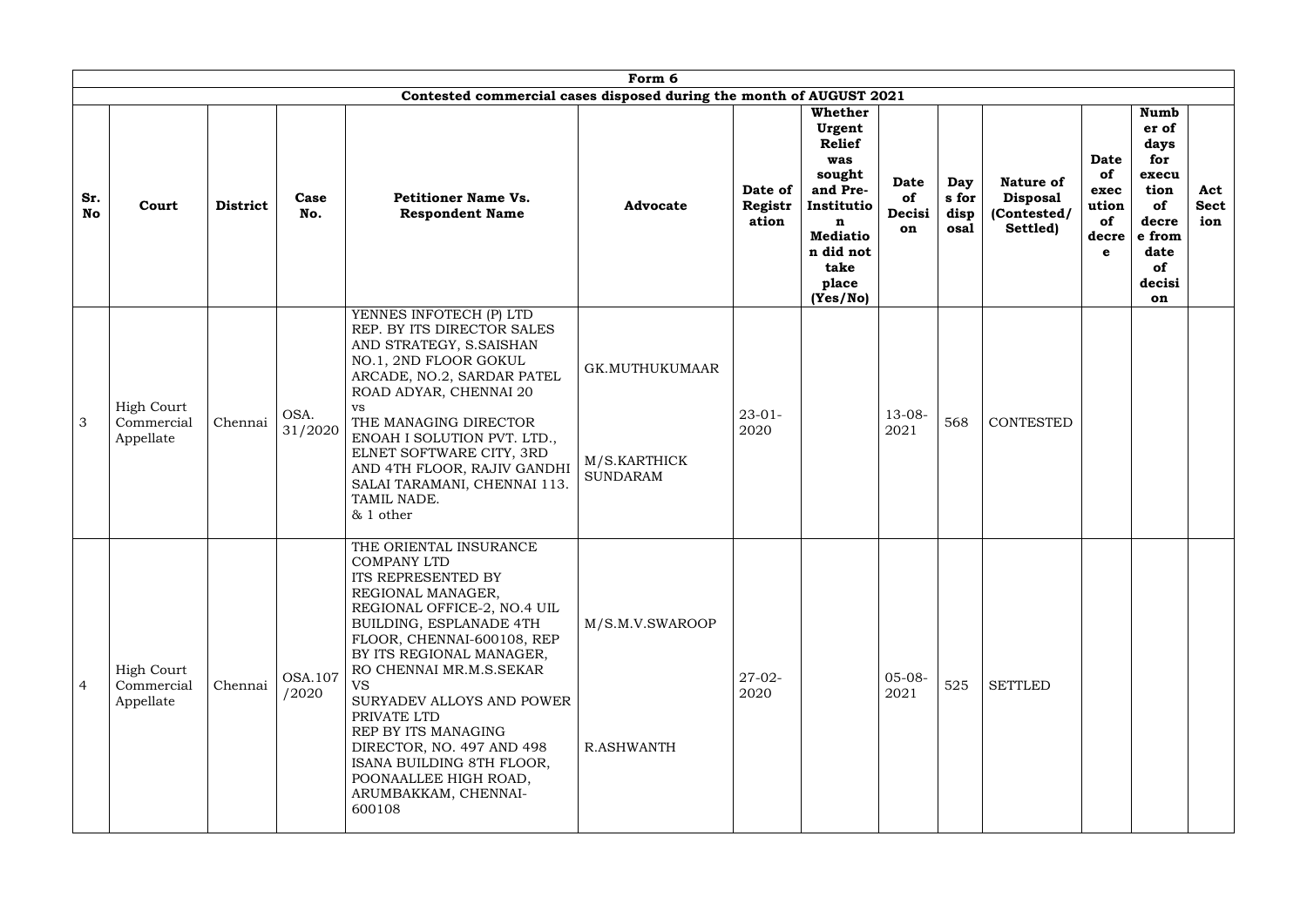|                  | Form 6<br>Contested commercial cases disposed during the month of AUGUST 2021 |                 |                   |                                                                                                                                                                                                                                                                                                                                                              |                                                       |                             |                                                                                                                                                        |                                   |                              |                                                                |                                                        |                                                                                                             |                           |
|------------------|-------------------------------------------------------------------------------|-----------------|-------------------|--------------------------------------------------------------------------------------------------------------------------------------------------------------------------------------------------------------------------------------------------------------------------------------------------------------------------------------------------------------|-------------------------------------------------------|-----------------------------|--------------------------------------------------------------------------------------------------------------------------------------------------------|-----------------------------------|------------------------------|----------------------------------------------------------------|--------------------------------------------------------|-------------------------------------------------------------------------------------------------------------|---------------------------|
|                  |                                                                               |                 |                   |                                                                                                                                                                                                                                                                                                                                                              |                                                       |                             |                                                                                                                                                        |                                   |                              |                                                                |                                                        |                                                                                                             |                           |
| Sr.<br><b>No</b> | Court                                                                         | <b>District</b> | Case<br>No.       | <b>Petitioner Name Vs.</b><br><b>Respondent Name</b>                                                                                                                                                                                                                                                                                                         | <b>Advocate</b>                                       | Date of<br>Registr<br>ation | <b>Whether</b><br>Urgent<br><b>Relief</b><br>was<br>sought<br>and Pre-<br>Institutio<br>n<br><b>Mediatio</b><br>n did not<br>take<br>place<br>(Yes/No) | <b>Date</b><br>of<br>Decisi<br>on | Day<br>s for<br>disp<br>osal | <b>Nature of</b><br><b>Disposal</b><br>(Contested/<br>Settled) | <b>Date</b><br>of<br>exec<br>ution<br>of<br>decre<br>e | <b>Numb</b><br>er of<br>days<br>for<br>execu<br>tion<br>of<br>decre<br>e from<br>date<br>of<br>decisi<br>on | Act<br><b>Sect</b><br>ion |
| 5                | <b>High Court</b><br>Commercial<br>Appellate                                  | Chennai         | OSA.168<br>/2020  | <b>TECHBIO SOLUTIONS</b><br>REP BY ITS PARTNER<br>MR.VISHNU, NO.2 SOUTH<br>AVENUE, A-1 DEJU PLAZA,<br>SRINAGAR COLONY, SAIDAPET,<br><b>CHENNAI-600015</b><br><b>VS</b><br><b>RAJA MEHRA</b><br>MEHRA ENTERPRISES, 1ST<br>FLOOR, CHOPRA BUILDING, NH-<br>22 KALKA SHIMLA BUILDING,<br>SECTOR-6 PARWANOODIST,<br>SOLAN, HIMACHAL PRADESH-<br>172322 & 3 OTHERS | NITHYAESH AND<br><b>VAIBHAV</b><br>M/S. RAHUL BALAJI  | $06-08-$<br>2020            |                                                                                                                                                        | $25 - 08 -$<br>2021               | 384                          | <b>SETTLED</b>                                                 |                                                        |                                                                                                             |                           |
| 6                | <b>High Court</b><br>Commercial<br>Appellate                                  | Chennai         | OSA, 119<br>/2021 | <b>GENERAL MANAGER</b><br>CORE, ALLAHABAD, REP BY<br>DEPUTY CHIEF ENGINEER,<br>RAILWAY ELECTRIFICATION,<br>EGMORE, CHENNAI<br><b>VS</b><br>M/S.JV ENGINEERING<br><b>ASSOCIATE</b><br>CIVIL ENGINEERING<br>CONTRACTORS, 17,<br>KUTTAKATTU VALASU,<br>ELUMATHUR (PO),<br>MODAKURICHI (VIA), ERODE-<br>638 104, TAMILNADU, REP BY<br>ITS PARTNER, MR.S.JAIKUMAR | P.THIRUPPATHI<br><b>RAMKUMAR</b><br>M/S P.J.RISHIKESH | $16-03-$<br>2021            |                                                                                                                                                        | $11-08-$<br>2021                  | 148                          | <b>CONTESTED</b>                                               |                                                        |                                                                                                             |                           |
| $\overline{7}$   | <b>High Court</b><br>Commercial<br>Appellate                                  | Chennai         | OSA.120<br>/2021  | CHENNAI METROPOLITAN<br>WATER SUPPLY AND SEWAGE<br><b>BOARD</b><br>NO.1, PUMPING STATION<br>ROAD, CHENNAI-600 002.                                                                                                                                                                                                                                           | <b>C.VIGNESWARAN</b><br>M/S. P.J. RISHIKESH           | $16-03-$<br>2021            |                                                                                                                                                        | $26 - 08 -$<br>2021               | 163                          | <b>SETTLED</b>                                                 |                                                        |                                                                                                             |                           |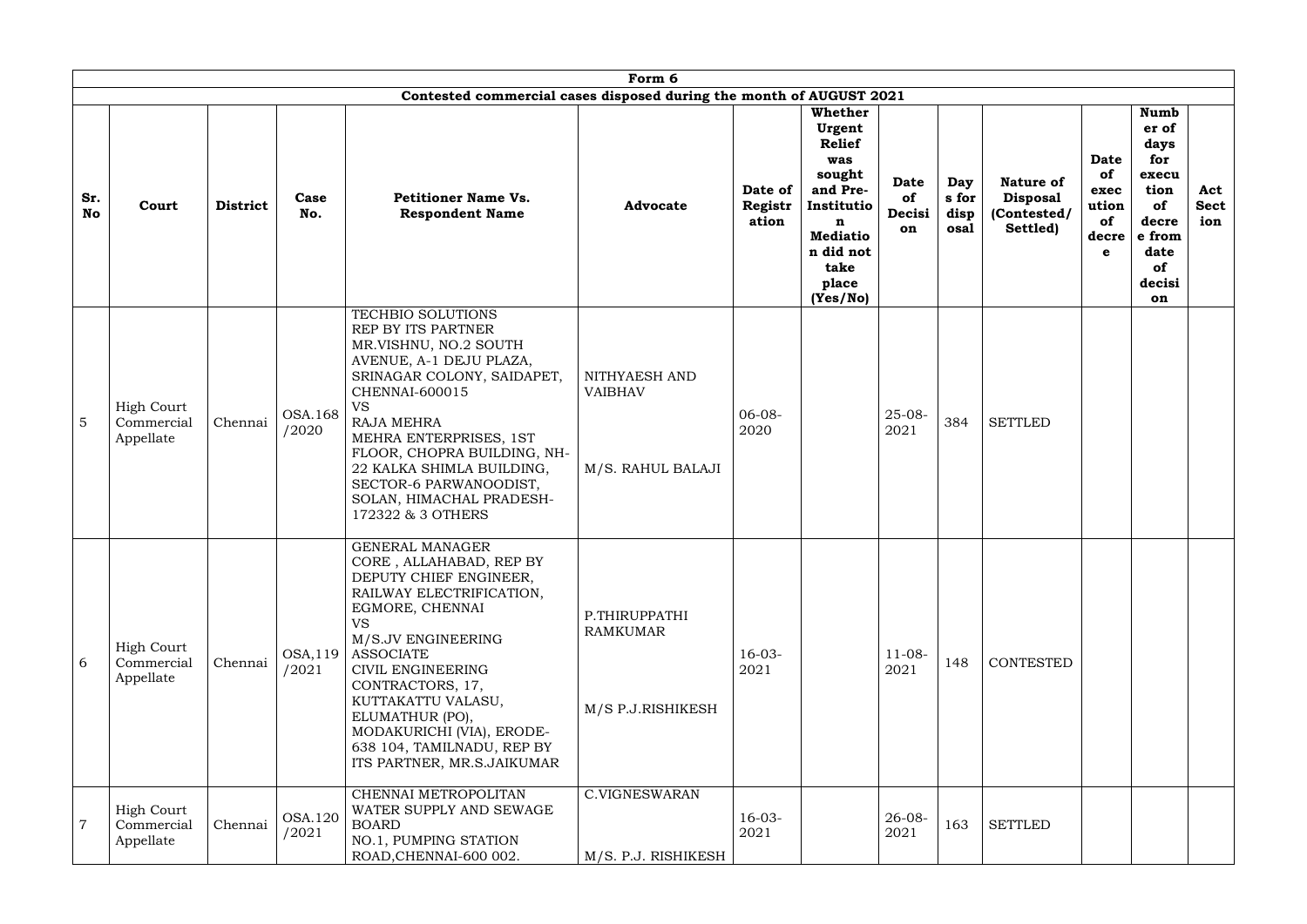|                  | Form 6<br>Contested commercial cases disposed during the month of AUGUST 2021 |                 |                  |                                                                                                                                                                                                                                                                                                                                                                        |                                                   |                             |                                                                                                                                                        |                                   |                              |                                                                |                                                        |                                                                                                                    |                           |
|------------------|-------------------------------------------------------------------------------|-----------------|------------------|------------------------------------------------------------------------------------------------------------------------------------------------------------------------------------------------------------------------------------------------------------------------------------------------------------------------------------------------------------------------|---------------------------------------------------|-----------------------------|--------------------------------------------------------------------------------------------------------------------------------------------------------|-----------------------------------|------------------------------|----------------------------------------------------------------|--------------------------------------------------------|--------------------------------------------------------------------------------------------------------------------|---------------------------|
|                  |                                                                               |                 |                  |                                                                                                                                                                                                                                                                                                                                                                        |                                                   |                             |                                                                                                                                                        |                                   |                              |                                                                |                                                        |                                                                                                                    |                           |
| Sr.<br><b>No</b> | Court                                                                         | <b>District</b> | Case<br>No.      | <b>Petitioner Name Vs.</b><br><b>Respondent Name</b>                                                                                                                                                                                                                                                                                                                   | <b>Advocate</b>                                   | Date of<br>Registr<br>ation | <b>Whether</b><br>Urgent<br><b>Relief</b><br>was<br>sought<br>and Pre-<br>Institutio<br>n<br><b>Mediatio</b><br>n did not<br>take<br>place<br>(Yes/No) | <b>Date</b><br>of<br>Decisi<br>on | Day<br>s for<br>disp<br>osal | <b>Nature of</b><br><b>Disposal</b><br>(Contested/<br>Settled) | <b>Date</b><br>of<br>exec<br>ution<br>of<br>decre<br>e | <b>Numb</b><br>er of<br>days<br>for<br>execu<br>tion<br>of<br>decre<br>e from<br>date<br><b>of</b><br>decisi<br>on | Act<br><b>Sect</b><br>ion |
|                  |                                                                               |                 |                  | <b>VS</b><br>M/S.VATECH WABAG LTD<br>11, MURRAYS AGATE ROAD,<br>ALWARPET, CHENNAI-600 018.<br>& 4 OTHERS                                                                                                                                                                                                                                                               |                                                   |                             |                                                                                                                                                        |                                   |                              |                                                                |                                                        |                                                                                                                    |                           |
| 8                | <b>High Court</b><br>Commercial<br>Appellate                                  | Chennai         | OSA.182<br>/2021 | K. SURESH PRABHU<br>S/O. MR. S. KRISHNAMURTHY,<br>O.NO.W61/2, N.NO.5, 4 TH<br>STREET, W BLOCK, ANNA<br>NAGAR, CHENNAI 600 040.<br><b>VS</b><br>S. RAMESH<br>S/O. MR. K. SUBRAMANI,<br>NO.125, ANNAI INDRA GANHI<br>NAGAR, NEW WASHERMANPET,<br>CHENNAI 81. OFFICE<br>CHAKRAVARTHY TOWERS,<br>NO.76, MADHAVARMAM HIGH<br>ROAD, 2ND FLOOW, PERAMBUR,<br>CHENNAI 600 011. | <b>K.S.GANESH BABU</b><br>M/S.V.BALASUBRAM<br>ANI | $08-04-$<br>2021            |                                                                                                                                                        | $17-08-$<br>2021                  | 131                          | CONTESTED                                                      |                                                        |                                                                                                                    |                           |
| 9                | <b>High Court</b><br>Commercial<br>Appellate                                  | Chennai         | OSA.213<br>/2021 | <b>K.SURESH PRABHU</b><br>S/O. MR.S.KRISHNAMURTHY,<br>OLD NO.W61/2, NEW NO.5, 4TH<br>STREET, W BLOCK, ANNA<br>NAGAR, CHENNAI-600040<br><b>VS</b><br><b>S.RAMESH</b><br>S/O.MR.K.SUBRAMANI, RES<br>NO.125, ANNAI INDRA GANDHI<br>NAGAR, NEW WASHERMANPET,<br>CHENNAI-600081 OFFICE<br>CHAKRAVARTHY TOWERS<br>NO.76, MADHAVARAM HIGH<br>ROAD, 2ND FLOOR, PERAMBUR,       | K.S.GANESH BABU<br>M/S.V.BALASUBRAM<br>ANI        | $08-04-$<br>2021            |                                                                                                                                                        | $17-08-$<br>2021                  | 131                          | CONTESTED                                                      |                                                        |                                                                                                                    |                           |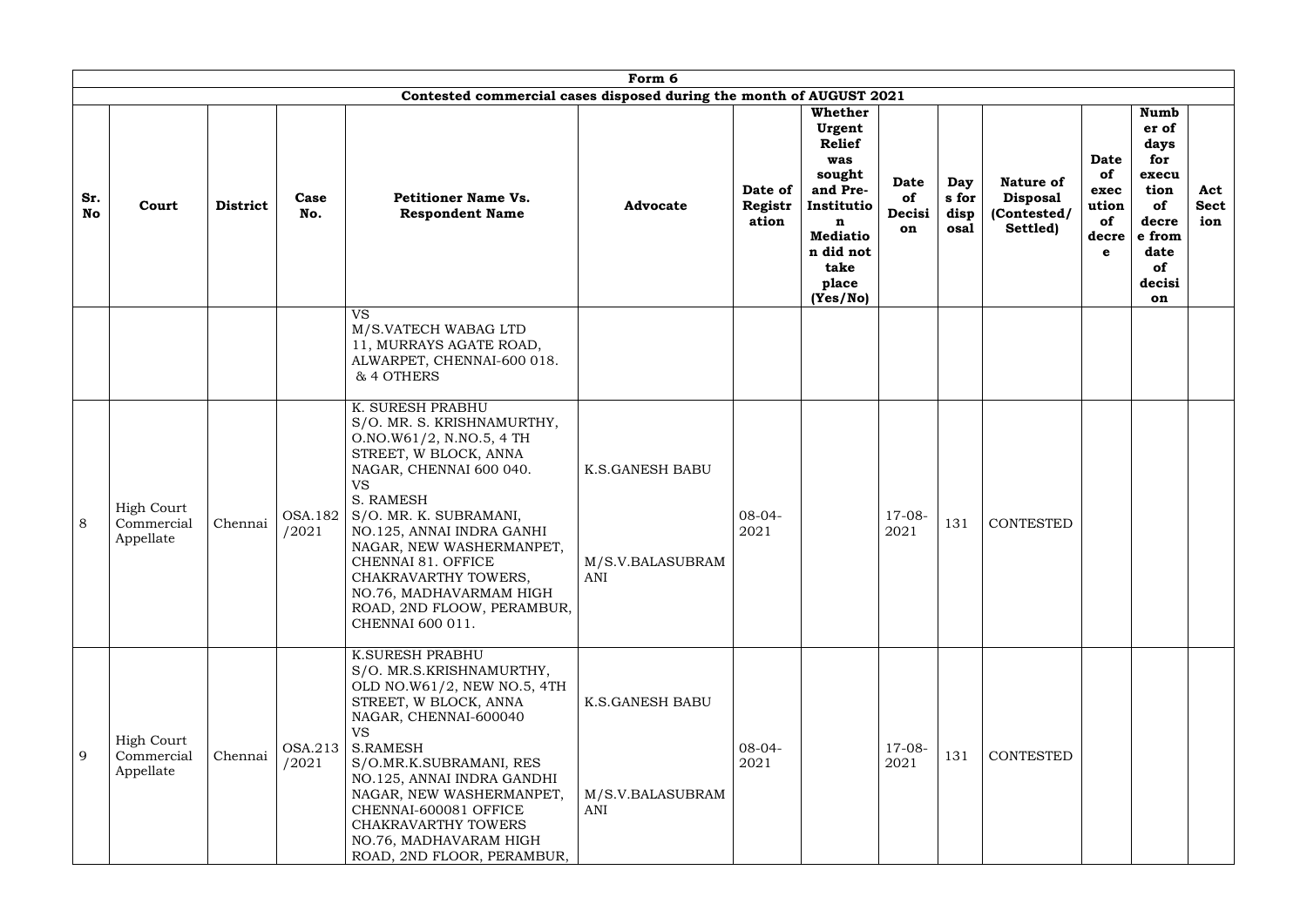|                  |                                              |                 |                                    |                                                                                                                                                                                                                                                           | Form 6                                                |                             |                                                                                                                                                                  |                                   |                              |                                                                |                                                        |                                                                                                             |                           |
|------------------|----------------------------------------------|-----------------|------------------------------------|-----------------------------------------------------------------------------------------------------------------------------------------------------------------------------------------------------------------------------------------------------------|-------------------------------------------------------|-----------------------------|------------------------------------------------------------------------------------------------------------------------------------------------------------------|-----------------------------------|------------------------------|----------------------------------------------------------------|--------------------------------------------------------|-------------------------------------------------------------------------------------------------------------|---------------------------|
| Sr.<br><b>No</b> | Court                                        | <b>District</b> | Case<br>No.                        | Contested commercial cases disposed during the month of AUGUST 2021<br><b>Petitioner Name Vs.</b><br><b>Respondent Name</b>                                                                                                                               | <b>Advocate</b>                                       | Date of<br>Registr<br>ation | <b>Whether</b><br>Urgent<br><b>Relief</b><br>was<br>sought<br>and Pre-<br>Institutio<br>$\mathbf n$<br><b>Mediatio</b><br>n did not<br>take<br>place<br>(Yes/No) | <b>Date</b><br>of<br>Decisi<br>on | Day<br>s for<br>disp<br>osal | <b>Nature of</b><br><b>Disposal</b><br>(Contested/<br>Settled) | <b>Date</b><br>of<br>exec<br>ution<br>of<br>decre<br>e | <b>Numb</b><br>er of<br>days<br>for<br>execu<br>tion<br>of<br>decre<br>e from<br>date<br>of<br>decisi<br>on | Act<br><b>Sect</b><br>ion |
|                  |                                              |                 |                                    | CHENNAI-600011                                                                                                                                                                                                                                            |                                                       |                             |                                                                                                                                                                  |                                   |                              |                                                                |                                                        |                                                                                                             |                           |
| 10               | <b>High Court</b><br>Commercial<br>Appellate | Chennai         | <b>OSA(CA</b><br>$D$ ).23/2<br>021 | A.MANI<br>NO.8 1ST FLOOR, BANGALORE<br>MAIN ROAD, HDFC BANK<br>OPPOSITE, SRIPERUMBUDUR<br>602105<br><b>VS</b><br>S.SURESH<br>TRADING AS FLASH BEAUTY<br>SALOON, NO. 1/17<br>VANNARPATHI, KODAMBAKKAM,<br>CHENNAI-600024                                   | P.C.N.RAGUPATHY<br>MR. RAMESH<br><b>GANAPATHY</b>     | $07-07-$<br>2021            |                                                                                                                                                                  | $31-08-$<br>2021                  | 55                           | CONTESTED                                                      |                                                        |                                                                                                             |                           |
| 11               | <b>High Court</b><br>Commercial<br>Appellate | Chennai         | OSA(CA<br>$D$ ).31/2<br>021        | JSW MINERALS TRADING PVT<br><b>LTD</b><br>REP BY MR.JAYANTA SINHA,<br>JINDAL MANSION, 5A DR.G<br>DESHMUKH MARG, MUMBAI<br>CITY MUMBAI, MAHARASHTRA<br>400026.<br><b>VS</b><br>LSS OCEAN TRANSPORT DMCC<br>REP BY ITS CONSTITUTED<br>SIGNATORY, HAVING ITS | <b>B.DEEPAK</b><br><b>NARAYANAN</b><br>DEEPIKA MURALI | $12-07-$<br>2021            |                                                                                                                                                                  | $26 - 08 -$<br>2021               | 45                           | <b>SETTLED</b>                                                 |                                                        |                                                                                                             |                           |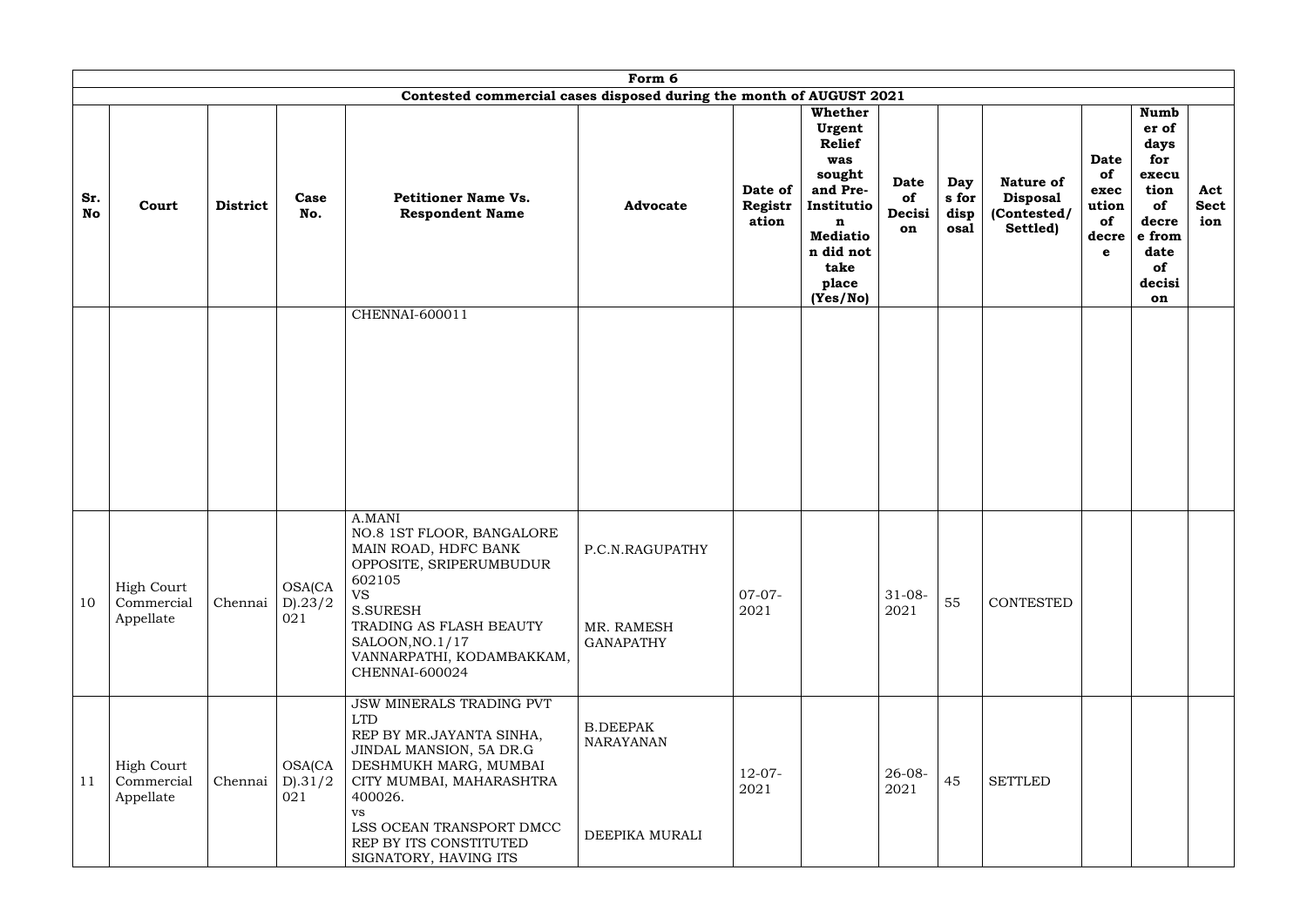|                  | Form 6<br>Contested commercial cases disposed during the month of AUGUST 2021 |                 |                             |                                                                                                                                                                                                                                                                                                                                                                  |                  |                             |                                                                                                                                                 |                            |                              |                                                                |                                                                  |                                                                                                             |                           |  |
|------------------|-------------------------------------------------------------------------------|-----------------|-----------------------------|------------------------------------------------------------------------------------------------------------------------------------------------------------------------------------------------------------------------------------------------------------------------------------------------------------------------------------------------------------------|------------------|-----------------------------|-------------------------------------------------------------------------------------------------------------------------------------------------|----------------------------|------------------------------|----------------------------------------------------------------|------------------------------------------------------------------|-------------------------------------------------------------------------------------------------------------|---------------------------|--|
|                  |                                                                               |                 |                             |                                                                                                                                                                                                                                                                                                                                                                  |                  |                             |                                                                                                                                                 |                            |                              |                                                                |                                                                  |                                                                                                             |                           |  |
| Sr.<br><b>No</b> | Court                                                                         | <b>District</b> | Case<br>No.                 | <b>Petitioner Name Vs.</b><br><b>Respondent Name</b>                                                                                                                                                                                                                                                                                                             | <b>Advocate</b>  | Date of<br>Registr<br>ation | Whether<br>Urgent<br><b>Relief</b><br>was<br>sought<br>and Pre-<br>Institutio<br>n<br><b>Mediatio</b><br>n did not<br>take<br>place<br>(Yes/No) | Date<br>of<br>Decisi<br>on | Day<br>s for<br>disp<br>osal | <b>Nature of</b><br><b>Disposal</b><br>(Contested/<br>Settled) | <b>Date</b><br>of<br>exec<br>ution<br>of<br>decre<br>$\mathbf e$ | <b>Numb</b><br>er of<br>days<br>for<br>execu<br>tion<br>of<br>decre<br>e from<br>date<br>of<br>decisi<br>on | Act<br><b>Sect</b><br>ion |  |
|                  |                                                                               |                 |                             | REGISTERED OFFICE AT UNIT<br>2708 JUMEIRAH BUSINESS<br>CENTRE 5 CLUSTER W DUBAI<br>UNITED ARAB EMIRATE.<br>& 4 others                                                                                                                                                                                                                                            |                  |                             |                                                                                                                                                 |                            |                              |                                                                |                                                                  |                                                                                                             |                           |  |
| 12               | <b>High Court</b><br>Commercial<br>Appellate                                  | Chennai         | OSA(CA<br>$D$ ).43/2<br>021 | GENERAL MANAGER,<br>CORE, ALLAHABAD,<br>REPRESENTED BY DEPUTY<br>CHIEF ENGINEER, RAILWAY<br>ELECTRIFICATION, EGMORE,<br>CHENNAI.<br>Vs<br>M/S.JV ENGINEERING<br>ASSOCIATE,<br>CIVIL ENGINEERING<br>CONTRACTORS, 17,<br>KUTTAKATTU VALASU,<br>ELUMATHUR (PO),<br>MODAKURICHI (VIA), ERODE -<br>638104 (TAMIL NADU).<br>REPRESENTED BY ITS<br>PARTNER, S.JAIKUMAR. | M/S.P.T.RAMKUMAR | $29-07-$<br>2021            |                                                                                                                                                 | $13-08-$<br>2021           | 15                           | <b>SETTLED</b>                                                 |                                                                  |                                                                                                             |                           |  |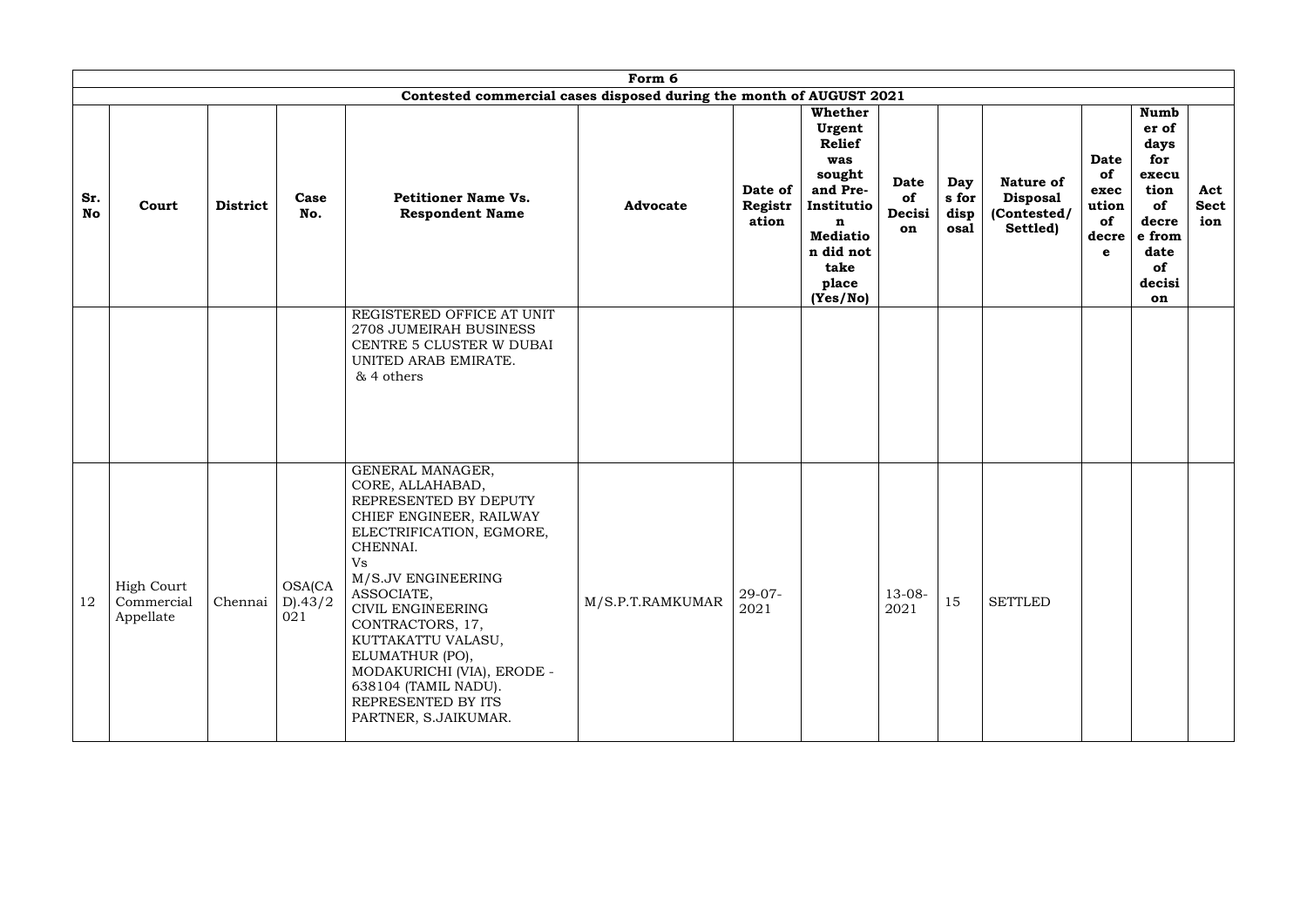|                  |                                              | Form 6<br>Contested commercial cases disposed during the month of AUGUST 2021 |                             |                                                                                                                                                                                                                                                                                                                                                                                                          |                                  |                                    |                                                                                                                                                 |                                          |                              |                                                                |                                                                  |                                                                                                             |                           |
|------------------|----------------------------------------------|-------------------------------------------------------------------------------|-----------------------------|----------------------------------------------------------------------------------------------------------------------------------------------------------------------------------------------------------------------------------------------------------------------------------------------------------------------------------------------------------------------------------------------------------|----------------------------------|------------------------------------|-------------------------------------------------------------------------------------------------------------------------------------------------|------------------------------------------|------------------------------|----------------------------------------------------------------|------------------------------------------------------------------|-------------------------------------------------------------------------------------------------------------|---------------------------|
| Sr.<br><b>No</b> | Court                                        | <b>District</b>                                                               | Case<br>No.                 | <b>Petitioner Name Vs.</b><br><b>Respondent Name</b>                                                                                                                                                                                                                                                                                                                                                     | <b>Advocate</b>                  | Date of<br><b>Registr</b><br>ation | Whether<br>Urgent<br><b>Relief</b><br>was<br>sought<br>and Pre-<br>Institutio<br>n<br><b>Mediatio</b><br>n did not<br>take<br>place<br>(Yes/No) | <b>Date</b><br><b>of</b><br>Decisi<br>on | Day<br>s for<br>disp<br>osal | <b>Nature of</b><br><b>Disposal</b><br>(Contested/<br>Settled) | <b>Date</b><br>of<br>exec<br>ution<br>of<br>decre<br>$\mathbf e$ | <b>Numb</b><br>er of<br>days<br>for<br>execu<br>tion<br>of<br>decre<br>e from<br>date<br>of<br>decisi<br>on | Act<br><b>Sect</b><br>ion |
| 13               | <b>High Court</b><br>Commercial<br>Appellate | Chennai                                                                       | OSA(CA<br>$D$ ).44/2<br>021 | GENERAL MANAGER,<br>CORE, ALLAHABAD,<br>REPRESENTED BY DEPUTY<br>CHIEF ENGINEER, RAILWAY<br>ELECTRIFICATION, EGMORE,<br>CHENNAI.<br>Vs<br>M/S.JV ENGINEERING<br>ASSOCIATE,<br>CIVIL ENGINEERING<br>CONTRACTORS, 17,<br>KUTTAKATTU VALASU,<br>ELUMATHUR (PO),<br>MODAKURICHI (VIA), ERODE -<br>638104 (TAMIL NADU).<br>REPRESENTED BY ITS<br>PARTNER, S.JAIKUMAR.                                         | M/S.P.T.RAMKUMAR                 | $29-07-$<br>2021                   |                                                                                                                                                 | $13 - 08 -$<br>2021                      | 15                           | <b>SETTLED</b>                                                 |                                                                  |                                                                                                             |                           |
| 14               | <b>High Court</b><br>Commercial<br>Appellate | Chennai                                                                       | OSA(CA<br>D).45/2<br>021    | S.U.SIRAJDEEN,<br>PROPRIETOR OF M/S.GRAVITY<br>VENTURES, 96-A, FIRST FLOOR,<br>SRI GANAPATHY COMPLEX,<br>A.K.NAGAR, NEAR NARAYANA<br>GURU MISSION ROAD, SAIBABA<br>COLONY, COIMBATORE - 641<br>011.<br><b>VS</b><br>M/S.WELL TRANS LOGISTICS<br>INDIA PVT LTD.,<br>FLAT NO.306, 3RD FLOOR, REAL<br>ENCLAVE BUILDING, NO.43/22,<br><b>JOSIER STREET,</b><br>NUNGAMBAKKAM, CHENNAI -<br>600 034. & 1 OTHER | M/S.HARI<br><b>RADHAKRISHNAN</b> | $29-07-$<br>2021                   |                                                                                                                                                 | $13-08-$<br>2021                         | 15                           | <b>SETTLED</b>                                                 |                                                                  |                                                                                                             |                           |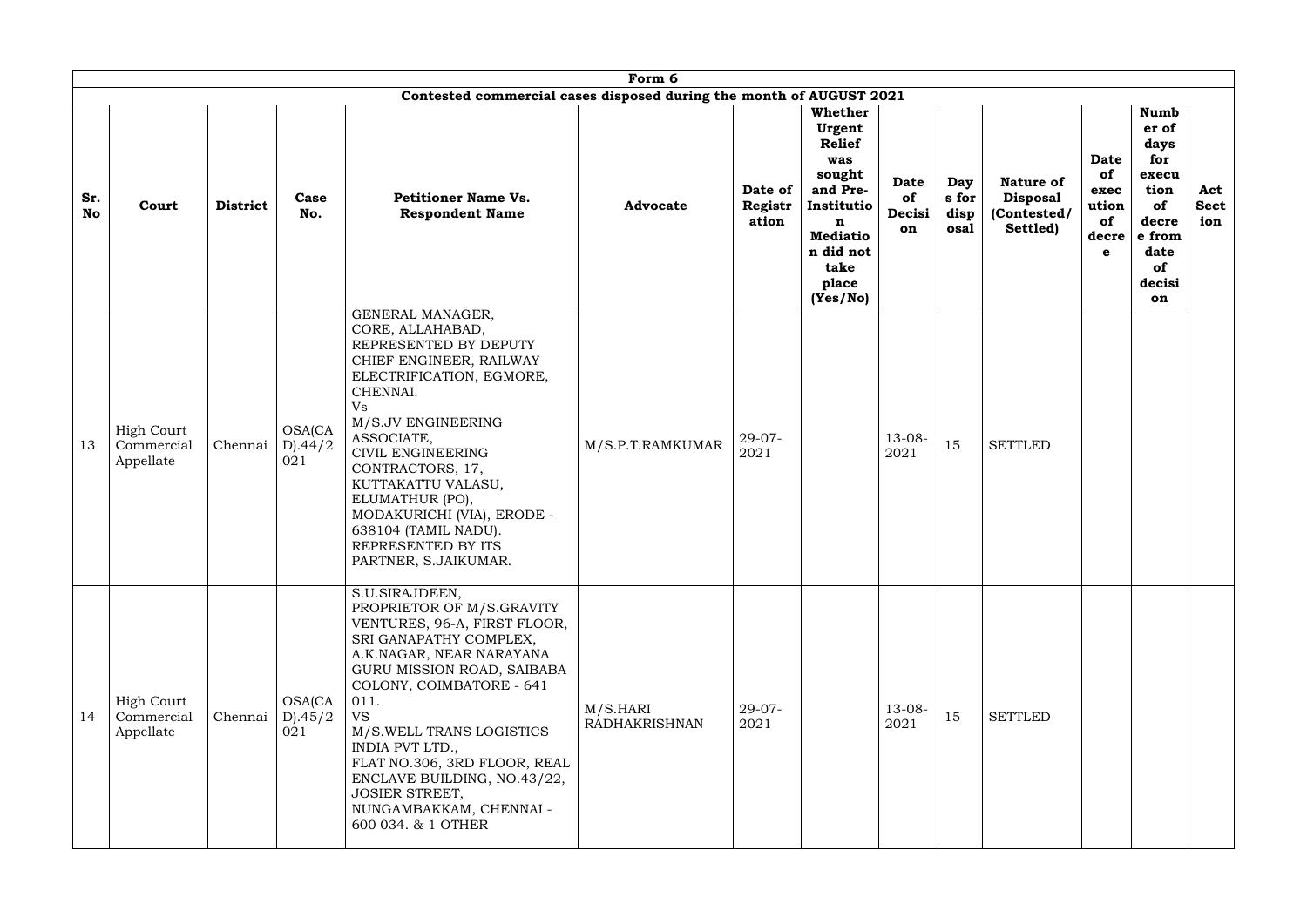|                  | Form 6<br>Contested commercial cases disposed during the month of AUGUST 2021 |                 |                             |                                                                                                                                                                                                                                                                                                                                                                          |                                                                        |                             |                                                                                                                                                                  |                                   |                              |                                                                |                                                        |                                                                                                             |                           |
|------------------|-------------------------------------------------------------------------------|-----------------|-----------------------------|--------------------------------------------------------------------------------------------------------------------------------------------------------------------------------------------------------------------------------------------------------------------------------------------------------------------------------------------------------------------------|------------------------------------------------------------------------|-----------------------------|------------------------------------------------------------------------------------------------------------------------------------------------------------------|-----------------------------------|------------------------------|----------------------------------------------------------------|--------------------------------------------------------|-------------------------------------------------------------------------------------------------------------|---------------------------|
|                  |                                                                               |                 |                             |                                                                                                                                                                                                                                                                                                                                                                          |                                                                        |                             |                                                                                                                                                                  |                                   |                              |                                                                |                                                        |                                                                                                             |                           |
| Sr.<br><b>No</b> | Court                                                                         | <b>District</b> | Case<br>No.                 | <b>Petitioner Name Vs.</b><br><b>Respondent Name</b>                                                                                                                                                                                                                                                                                                                     | <b>Advocate</b>                                                        | Date of<br>Registr<br>ation | <b>Whether</b><br>Urgent<br><b>Relief</b><br>was<br>sought<br>and Pre-<br>Institutio<br>$\mathbf n$<br><b>Mediatio</b><br>n did not<br>take<br>place<br>(Yes/No) | <b>Date</b><br>of<br>Decisi<br>on | Day<br>s for<br>disp<br>osal | <b>Nature of</b><br><b>Disposal</b><br>(Contested/<br>Settled) | <b>Date</b><br>of<br>exec<br>ution<br>of<br>decre<br>e | <b>Numb</b><br>er of<br>days<br>for<br>execu<br>tion<br>of<br>decre<br>e from<br>date<br>of<br>decisi<br>on | Act<br><b>Sect</b><br>ion |
| 15               | High Court<br>Commercial<br>Appellate                                         | Chennai         | OSA(CA<br>$D$ ).48/2<br>021 | THE EXECUTIVE DIRECTOR(TN<br>AND P)<br>INDIAN OIL CORPORATION<br>LIMITED, MARKETING DIVISION,<br>SOUTHERN REGION, INDIAN OIL<br>BHAVAN, 139, MAHATHMA<br>GANDHI ROAD,<br>NUNGAMBAKKAM HIGH ROAD,<br>CHENNAI 600034.<br><b>VS</b><br>H.THIAGARAJ<br>MANAGING PARTNER,<br>M/S.SHANTHI SUPER SERVICE,<br><b>INDIAN OIL DEALERS</b><br>DONNINGTON ROAD,<br>KOTHAGIRI 643217. | M/S.AAV PARTNERS                                                       | $05-08-$<br>2021            |                                                                                                                                                                  | $11-08-$<br>2021                  | 6                            | <b>SETTLED</b>                                                 |                                                        |                                                                                                             |                           |
| 16               | <b>High Court</b><br>Commercial<br>Appellate                                  | Chennai         | OSA(CA<br>$D$ ).49/2<br>021 | TAMIL NADU TRANSMISSION<br>CORPORATION LTD<br>REP BY ITS CHIEF ENGINEER /<br>TRANSMISSION, NO.144, ANNA<br>SALAI, CHENNAI 600002.<br><b>VS</b><br>$\rm M/S.$ GE T AND D INDIA LTD<br>REP BY ITS AUTHORISED<br>REPRESENTATIVE, 19/1, GREAT<br>SOUTHERN TRUNK ROAD,<br>PALLAVARAM, CHENNAI 600043                                                                          | M/S.J.HEMALATHA<br><b>GAJAPATHY</b><br>M/S.ABISHEK<br><b>JENASENAN</b> | $05 - 08 -$<br>2021         |                                                                                                                                                                  | $12 - 08 -$<br>2021               |                              | CONTESTED                                                      |                                                        |                                                                                                             |                           |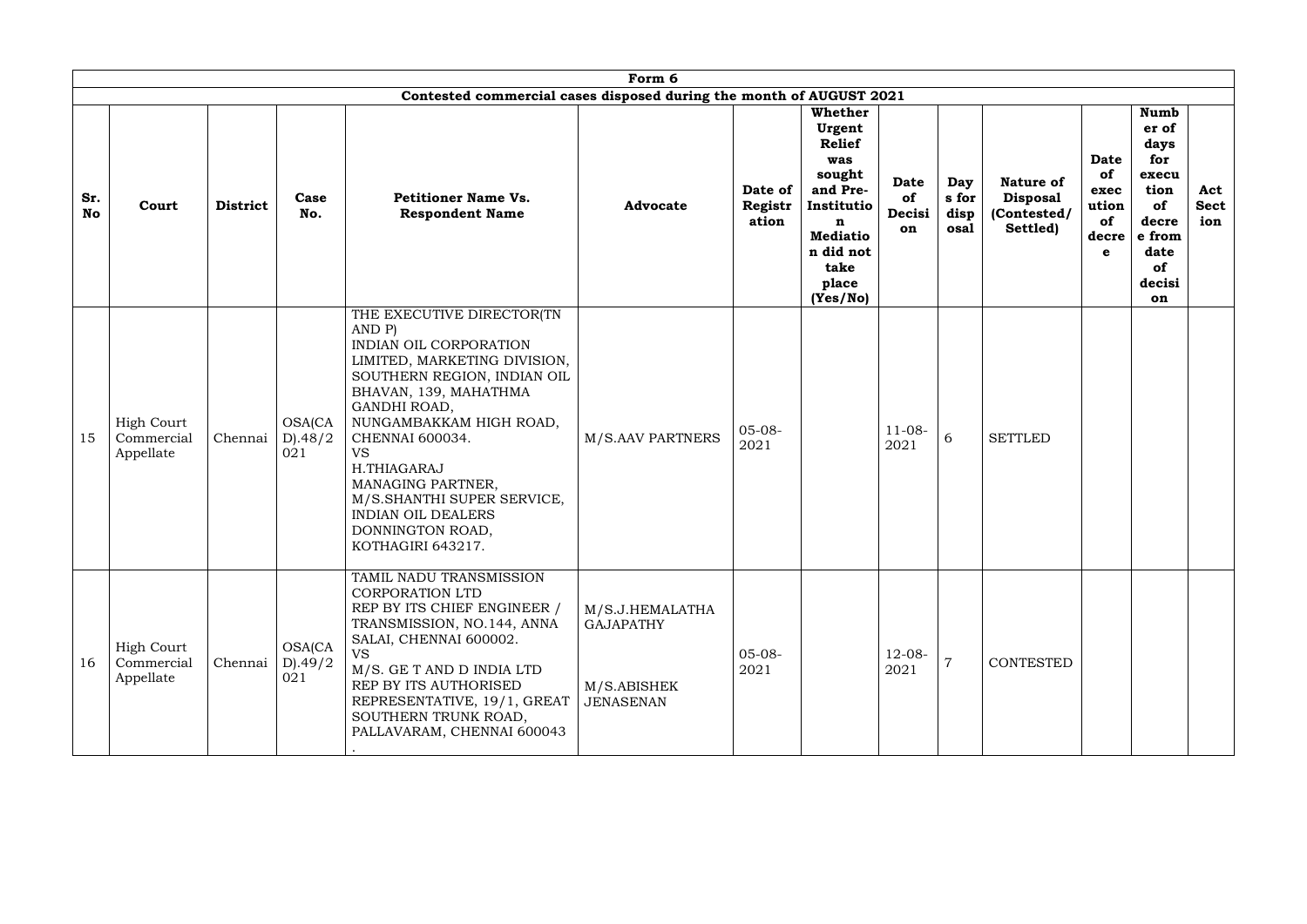|                  | Form 6<br>Contested commercial cases disposed during the month of AUGUST 2021 |                 |                                    |                                                                                                                                                                                                                                                                                                                                                        |                                        |                             |                                                                                                                                                 |                                          |                              |                                                                |                                                        |                                                                                                             |                           |  |
|------------------|-------------------------------------------------------------------------------|-----------------|------------------------------------|--------------------------------------------------------------------------------------------------------------------------------------------------------------------------------------------------------------------------------------------------------------------------------------------------------------------------------------------------------|----------------------------------------|-----------------------------|-------------------------------------------------------------------------------------------------------------------------------------------------|------------------------------------------|------------------------------|----------------------------------------------------------------|--------------------------------------------------------|-------------------------------------------------------------------------------------------------------------|---------------------------|--|
| Sr.<br><b>No</b> | Court                                                                         | <b>District</b> | Case<br>No.                        | <b>Petitioner Name Vs.</b><br><b>Respondent Name</b>                                                                                                                                                                                                                                                                                                   | <b>Advocate</b>                        | Date of<br>Registr<br>ation | Whether<br>Urgent<br><b>Relief</b><br>was<br>sought<br>and Pre-<br>Institutio<br>n<br><b>Mediatio</b><br>n did not<br>take<br>place<br>(Yes/No) | <b>Date</b><br><b>of</b><br>Decisi<br>on | Day<br>s for<br>disp<br>osal | <b>Nature of</b><br><b>Disposal</b><br>(Contested/<br>Settled) | <b>Date</b><br>of<br>exec<br>ution<br>of<br>decre<br>e | <b>Numb</b><br>er of<br>days<br>for<br>execu<br>tion<br>of<br>decre<br>e from<br>date<br>of<br>decisi<br>on | Act<br><b>Sect</b><br>ion |  |
| 17               | <b>High Court</b><br>Commercial<br>Appellate                                  | Chennai         | OSA(CA<br>$D$ ).52/2<br>021        | M/S.NRP PROJECTS PVT LTD<br>LEVEL-I, DESHBANDU PLAZA,<br>NO.47, WHITES ROAD,<br>ROAYPETTAH, CHENNAI - 600<br>014<br><b>VS</b><br>M/S.BHARAT PETROLEUM<br>CORPORATION<br>NO.1, RANGANATHAN GARDENS,<br>OFF-11TH MAIN RAOD, ANNA<br>NAGAR, CHENNAI - 600 040<br>& 1 OTHER                                                                                | M/S.MENON                              | $09-08-$<br>2021            |                                                                                                                                                 | $11-08-$<br>2021                         | $\overline{2}$               | <b>CONTESTED</b>                                               |                                                        |                                                                                                             |                           |  |
| 18               | <b>High Court</b><br>Commercial<br>Appellate                                  | Chennai         | <b>OSA(CA</b><br>$D$ ).59/2<br>021 | CSG HOLDING COMPANY LTD<br>CSG BUILDING, NO.1, 6TH<br>INDUSTRIAL ROAD, SHEKOU,<br>SHENZEN, P R CHINA 518067<br>REP BY ITS POWER AGENT<br>MR.PRADEEP YADAV.<br><b>VS</b><br>SAINT GOBAIN GLASS FRANCE<br>A FRENCH SOCIETE ANONYME<br>(SA) IES MIROIRS 18 AVENUE D<br>ALSACE 92400 COURBEVOIE,<br>FRANCE REP BY POWER AGENT<br>MR.T.BHASKARAN. & 1 OTHER | ARUN C.MOHAN<br>M/S.MADHAN BABU        | $17-08-$<br>2021            |                                                                                                                                                 | $25 - 08 -$<br>2021                      | 8                            | CONTESTED                                                      |                                                        |                                                                                                             |                           |  |
| 19               | <b>High Court</b><br>Commercial<br>Appellate                                  | Chennai         | OSA(CA<br>$D$ ).61/2<br>021        | CSG HOLDING COMPANY LTD<br>CSG BUILDING, NO.1, 6TH<br>INDUSTRIAL ROAD, SHEKOU,<br>SHENZEN, P R CHINA 518067<br>REP BY ITS POWER AGENT<br>MR.PRADEEP YADAV.<br><b>VS</b><br>SAINT GOBAIN GLASS FRANCE<br>A FRENCH SOCIETE ANONYME                                                                                                                       | <b>ARUN C.MOHAN</b><br>M/S.MADHAN BABU | $17-08-$<br>2021            |                                                                                                                                                 | $25 - 08 -$<br>2021                      | 8                            | CONTESTED                                                      |                                                        |                                                                                                             |                           |  |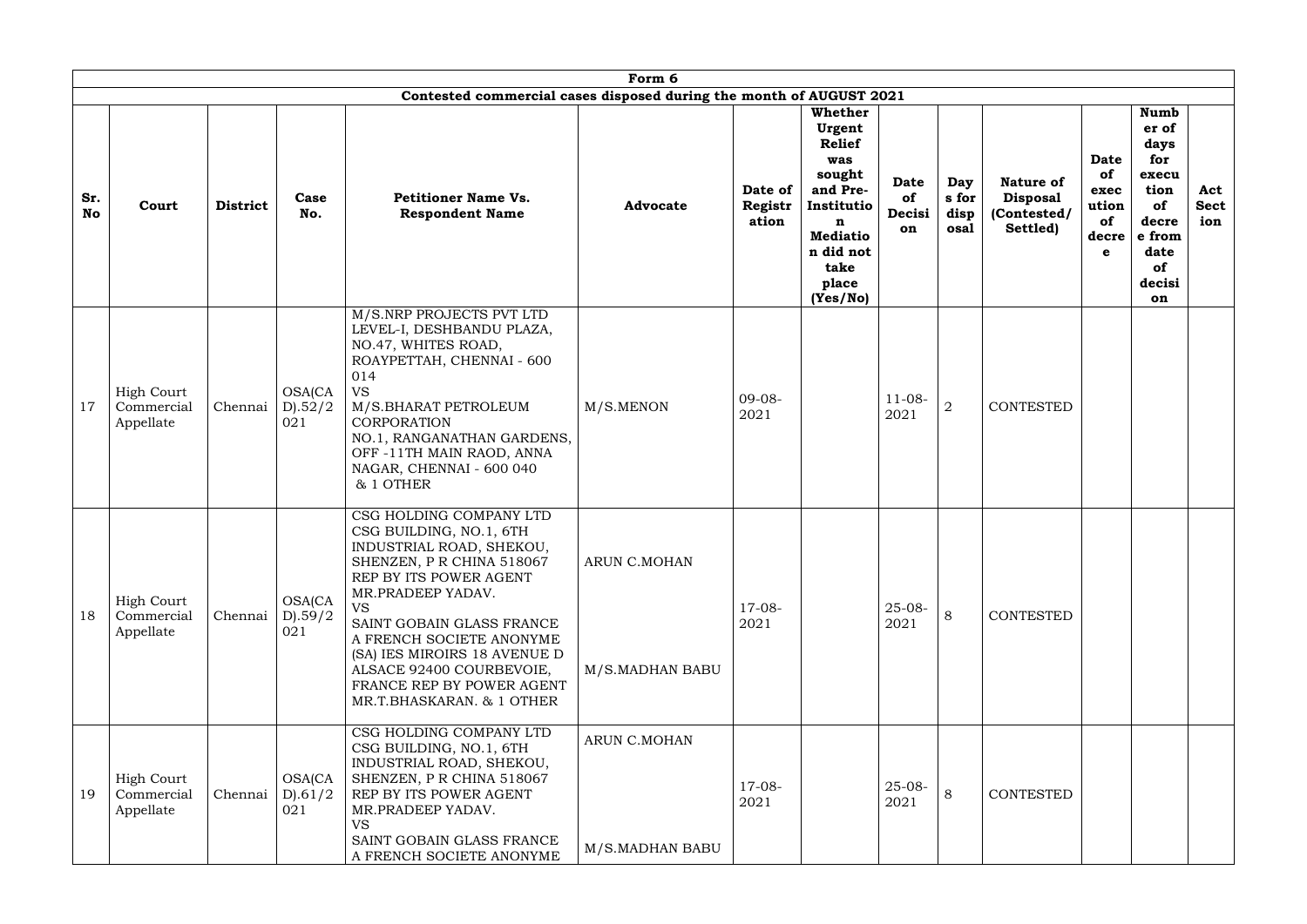|                  | Form 6<br>Contested commercial cases disposed during the month of AUGUST 2021 |                 |                             |                                                                                                                                                                                                                                                                                                                                                                                                                           |                     |                                    |                                                                                                                                                        |                                   |                              |                                                                |                                                        |                                                                                                             |                           |  |
|------------------|-------------------------------------------------------------------------------|-----------------|-----------------------------|---------------------------------------------------------------------------------------------------------------------------------------------------------------------------------------------------------------------------------------------------------------------------------------------------------------------------------------------------------------------------------------------------------------------------|---------------------|------------------------------------|--------------------------------------------------------------------------------------------------------------------------------------------------------|-----------------------------------|------------------------------|----------------------------------------------------------------|--------------------------------------------------------|-------------------------------------------------------------------------------------------------------------|---------------------------|--|
| Sr.<br><b>No</b> | Court                                                                         | <b>District</b> | Case<br>No.                 | <b>Petitioner Name Vs.</b><br><b>Respondent Name</b>                                                                                                                                                                                                                                                                                                                                                                      | <b>Advocate</b>     | Date of<br><b>Registr</b><br>ation | <b>Whether</b><br>Urgent<br><b>Relief</b><br>was<br>sought<br>and Pre-<br>Institutio<br>n<br><b>Mediatio</b><br>n did not<br>take<br>place<br>(Yes/No) | <b>Date</b><br>of<br>Decisi<br>on | Day<br>s for<br>disp<br>osal | <b>Nature of</b><br><b>Disposal</b><br>(Contested/<br>Settled) | <b>Date</b><br>of<br>exec<br>ution<br>of<br>decre<br>e | <b>Numb</b><br>er of<br>days<br>for<br>execu<br>tion<br>of<br>decre<br>e from<br>date<br>of<br>decisi<br>on | Act<br><b>Sect</b><br>ion |  |
|                  |                                                                               |                 |                             | (SA) IES MIROIRS 18 AVENUE D<br>ALSACE 92400 COURBEVOIE,<br>FRANCE REP BY POWER AGENT<br>MR.T.BHASKARAN. & 1 OTHER                                                                                                                                                                                                                                                                                                        |                     |                                    |                                                                                                                                                        |                                   |                              |                                                                |                                                        |                                                                                                             |                           |  |
| 20               | <b>High Court</b><br>Commercial<br>Appellate                                  | Chennai         | OSA(CA<br>$D$ ).62/2<br>021 | CSG HOLDING COMPANY LTD<br>CSG BUILDING, NO.1, 6TH<br>INDUSTRIAL ROAD, SHEKOU,<br>SHENZEN, P R CHINA 518067<br>REP BY ITS POWER AGENT<br>MR.PRADEEP YADAV.<br><b>VS</b><br>SAINT GOBAIN GLASS FRANCE<br>A FRENCH SOCIETE ANONYME<br>(SA) IES MIROIRS 18 AVENUE D<br>ALSACE 92400 COURBEVOIE,<br>FRANCE REP BY POWER AGENT<br>MR.T.BHASKARAN. & 1 OTHER                                                                    | <b>ARUN C.MOHAN</b> | $17-08-$<br>2021                   |                                                                                                                                                        | $25 - 08 -$<br>2021               | 8                            | <b>CONTESTED</b>                                               |                                                        |                                                                                                             |                           |  |
| 21               | <b>High Court</b><br>Commercial<br>Appellate                                  | Chennai         | OSA(CA<br>$D$ ).63/2<br>021 | <b>SRI SREENIVASA</b><br>CONSTRUCTIONS,<br>REPRESENTED BY ITS<br>AUTHORISED SIGNATORY<br>D.KIRAN KUMAR REDDY<br>HAVING REGISTERED OFFICE<br>AT PLOT NO.35, SSTREET<br>NO.03, SAGAR CO-OPERATIVE<br>HOUSING SOCIETY ROAD, NO.2,<br>BANJARA HILLS, HYDERABAD<br>AND BRANCH OFFICE AT<br>CRESENT HEIGHTS OPPOSITE<br>TO ST. JOSEPH ENGINEERING<br>COLLEGE, OLD<br>MAHABALIPURAM ROAD,<br>CHEMENCHERRY, CHENNAI -<br>600 119. | M/S.G.VIVEKANAND    | $17-08-$<br>2021                   |                                                                                                                                                        | $25 - 08 -$<br>2021               | 8                            | <b>SETTLED</b>                                                 |                                                        |                                                                                                             |                           |  |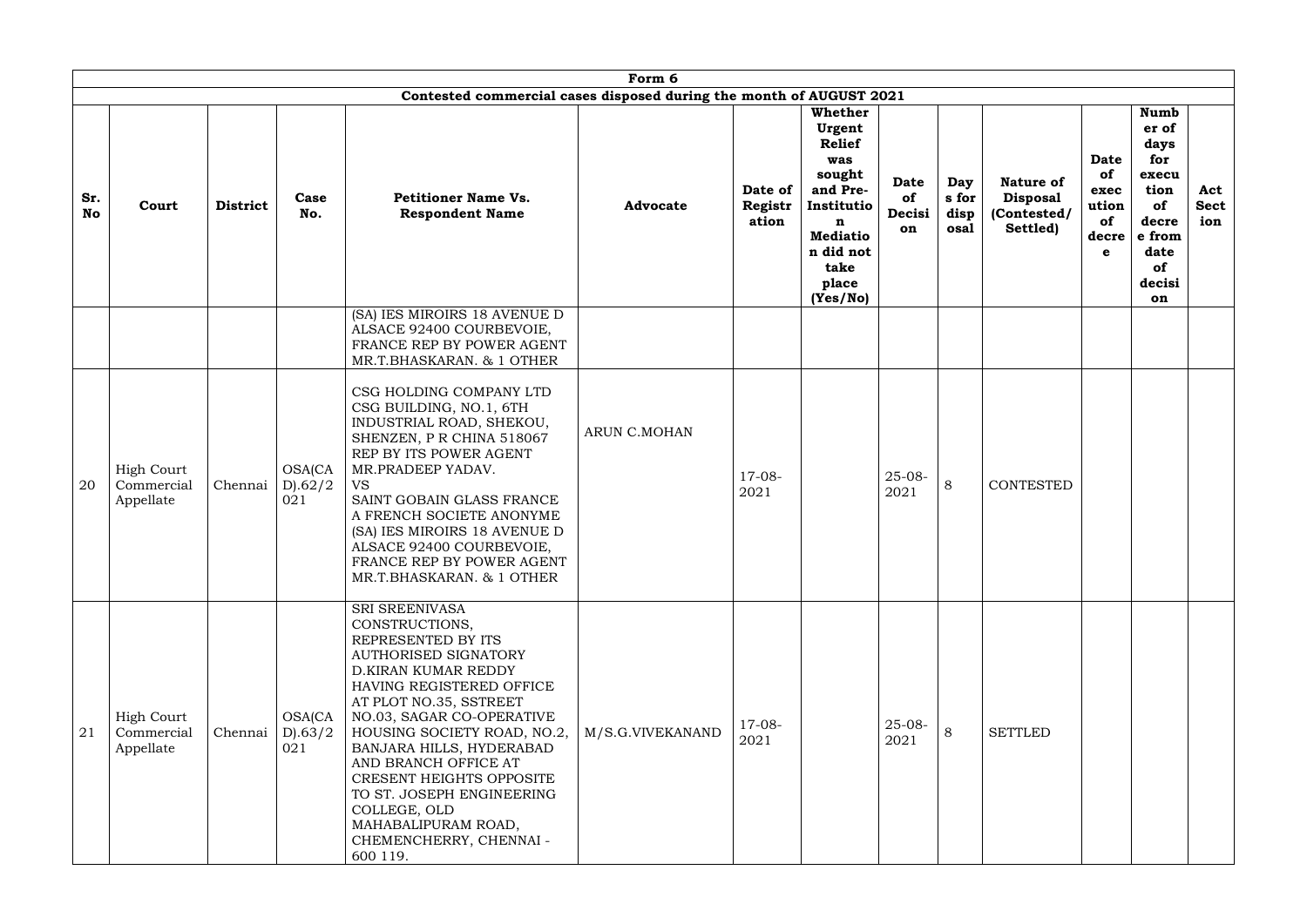|                  |       |                 |             |                                                                                                                                             | Form 6          |                             |                                                                                                                                                 |                                   |                              |                                                                |                                                 |                                                                                                             |                           |
|------------------|-------|-----------------|-------------|---------------------------------------------------------------------------------------------------------------------------------------------|-----------------|-----------------------------|-------------------------------------------------------------------------------------------------------------------------------------------------|-----------------------------------|------------------------------|----------------------------------------------------------------|-------------------------------------------------|-------------------------------------------------------------------------------------------------------------|---------------------------|
|                  |       |                 |             | Contested commercial cases disposed during the month of AUGUST 2021                                                                         |                 |                             |                                                                                                                                                 |                                   |                              |                                                                |                                                 |                                                                                                             |                           |
| Sr.<br><b>No</b> | Court | <b>District</b> | Case<br>No. | <b>Petitioner Name Vs.</b><br><b>Respondent Name</b>                                                                                        | <b>Advocate</b> | Date of<br>Registr<br>ation | Whether<br>Urgent<br><b>Relief</b><br>was<br>sought<br>and Pre-<br>Institutio<br>n<br><b>Mediatio</b><br>n did not<br>take<br>place<br>(Yes/No) | <b>Date</b><br>of<br>Decisi<br>on | Day<br>s for<br>disp<br>osal | <b>Nature of</b><br><b>Disposal</b><br>(Contested/<br>Settled) | Date<br>of<br>exec<br>ution<br>of<br>decre<br>e | <b>Numb</b><br>er of<br>days<br>for<br>execu<br>tion<br>of<br>decre<br>e from<br>date<br>of<br>decisi<br>on | Act<br><b>Sect</b><br>ion |
|                  |       |                 |             | <b>VS</b><br>SHYAMALA KUMARI,<br>W/O.LATE.S.SHANMUGHANATH<br>AN, M-74, 31ST CROSS STREET,<br>BESANT NAGAR, CHENNAI - 600<br>090. & 2 OTHERS |                 |                             |                                                                                                                                                 |                                   |                              |                                                                |                                                 |                                                                                                             |                           |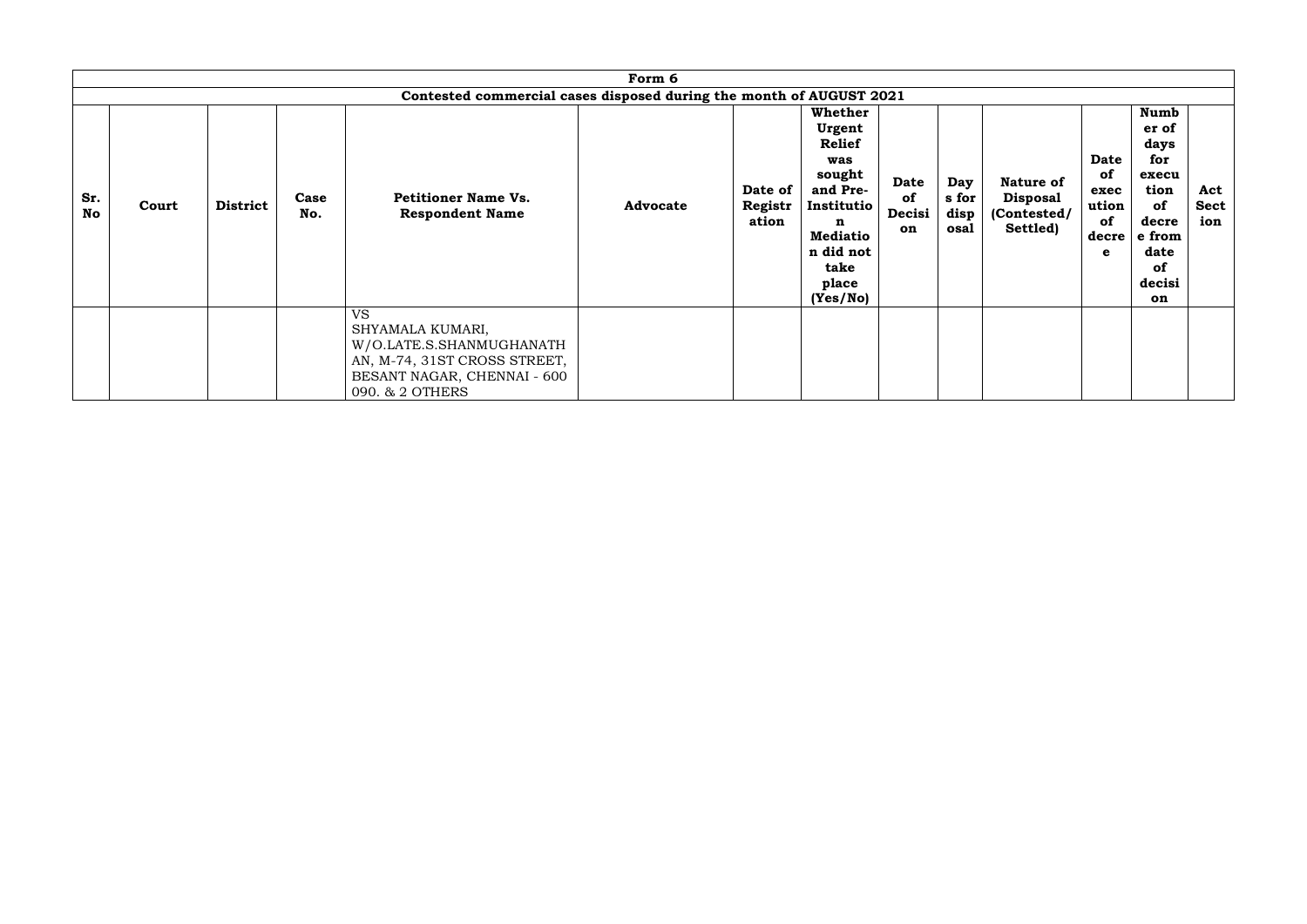|                                 |          | Form 7                                                                                                      |                                                             |                                                       |                                                             |
|---------------------------------|----------|-------------------------------------------------------------------------------------------------------------|-------------------------------------------------------------|-------------------------------------------------------|-------------------------------------------------------------|
|                                 |          |                                                                                                             | Summary of Commercial Cases during the month of AUGUST 2021 |                                                       |                                                             |
| <b>Sr.No Court</b>              | District | Total number of<br>cases pending on the instituted during the<br>$\vert$ 1st day of the month $\vert$ month | Total number of cases                                       | Total number of cases<br>disposed during the<br>month | Total number of cases<br>pending at the end of<br>the month |
| High Court Commercial Appellate | Chennai  | 151                                                                                                         | 27                                                          | 21                                                    | 157                                                         |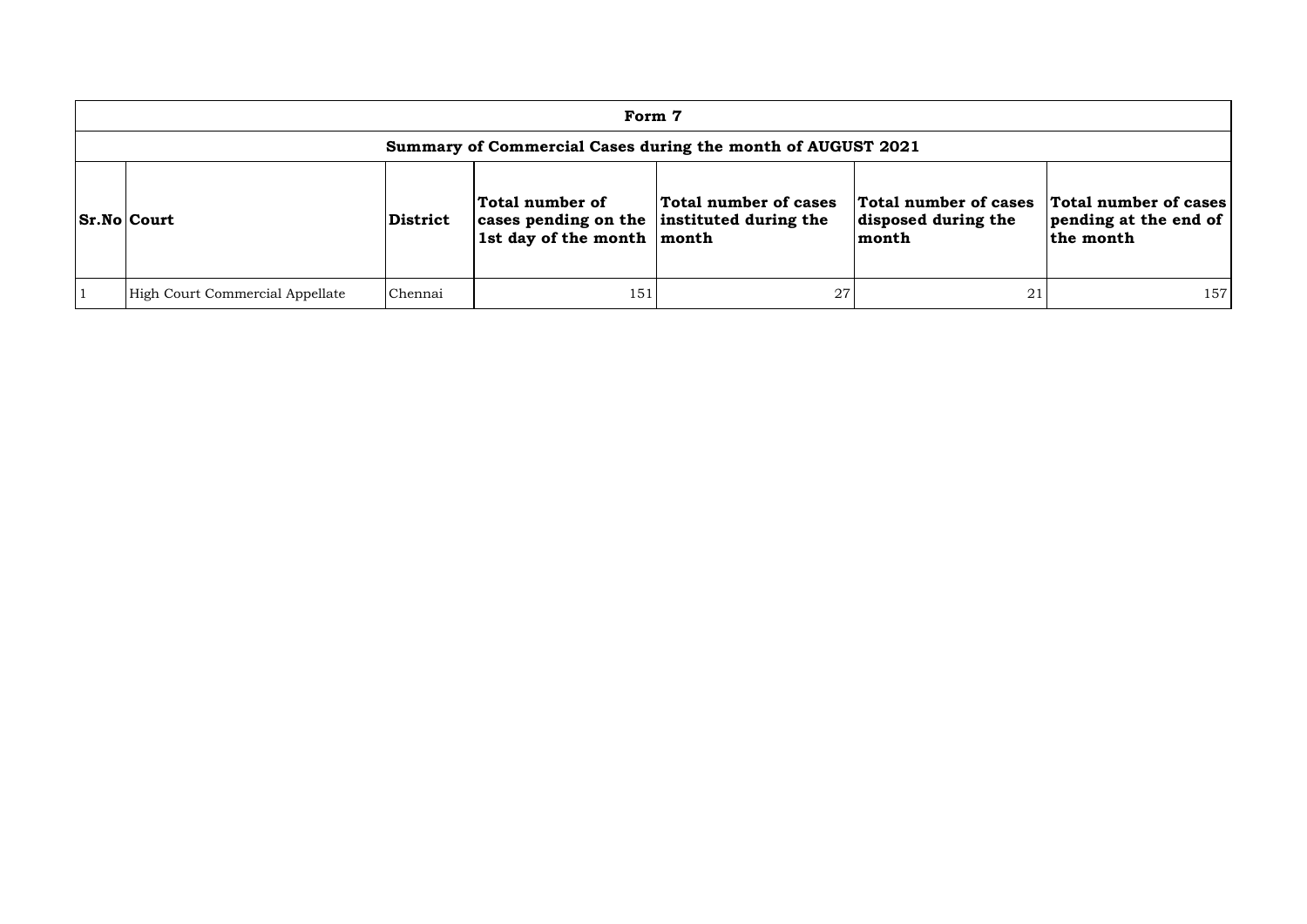# **AUGUST 2021 COMMERCIAL APPELLATE DIVISION OF MADURAI BENCH OF MADRAS HIGH COURT**

| Form 1                                                       |                                                           |  |                                               |     |                                                             |                                                |                         |                       |  |  |
|--------------------------------------------------------------|-----------------------------------------------------------|--|-----------------------------------------------|-----|-------------------------------------------------------------|------------------------------------------------|-------------------------|-----------------------|--|--|
| List of cases e-filed/e-mail during the month of AUGUST 2021 |                                                           |  |                                               |     |                                                             |                                                |                         |                       |  |  |
| $ Sr.No $ Court                                              | $\left \text{District}\right _{\text{No.}}^{\text{Case}}$ |  | Petitioner Name Vs.<br><b>Respondent Name</b> |     | <b>Advocate Mobile</b><br>$ {\bf Advocate} \text{Number} \$ | <b>Advocate E-</b><br>$\left  \right.$ mail Id | Date of<br>Registration | $\mathbf{Da}$<br>fili |  |  |
| Madurai<br>Bench                                             | Madurai NIL                                               |  | <b>NIL</b>                                    | NIL | <b>NIL</b>                                                  | <b>NIL</b>                                     | <b>NIL</b>              | NIL                   |  |  |

| Date of<br>Registration | Date of e-<br>filing |
|-------------------------|----------------------|
| NIL                     | NH.                  |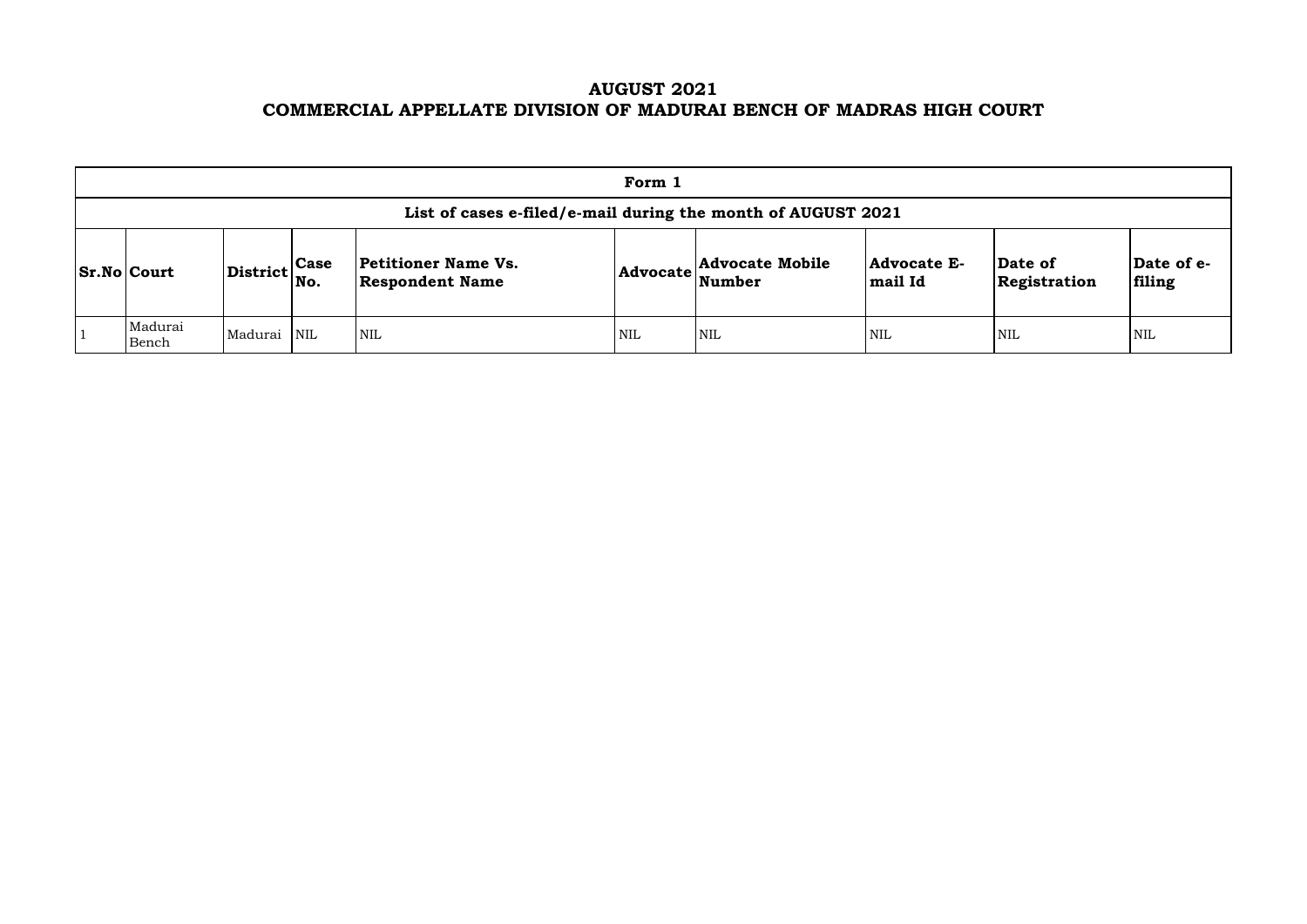| Form 2                                                                                  |                   |            |                                                      |            |                         |                |  |  |  |
|-----------------------------------------------------------------------------------------|-------------------|------------|------------------------------------------------------|------------|-------------------------|----------------|--|--|--|
| List of cases in which e-payment of Court fees was made during the month of AUGUST 2021 |                   |            |                                                      |            |                         |                |  |  |  |
| <b>Sr.No Court</b>                                                                      | District Case No. |            | <b>Petitioner Name Vs. Respondent</b><br><b>Name</b> | Advocate   | Date of<br>Registration | Date o<br>Fees |  |  |  |
| Madurai Bench                                                                           | Madurai           | <b>NIL</b> | <b>NIL</b>                                           | <b>NIL</b> | NIL                     | NIL            |  |  |  |

### **Date of e-payment of Court Fees**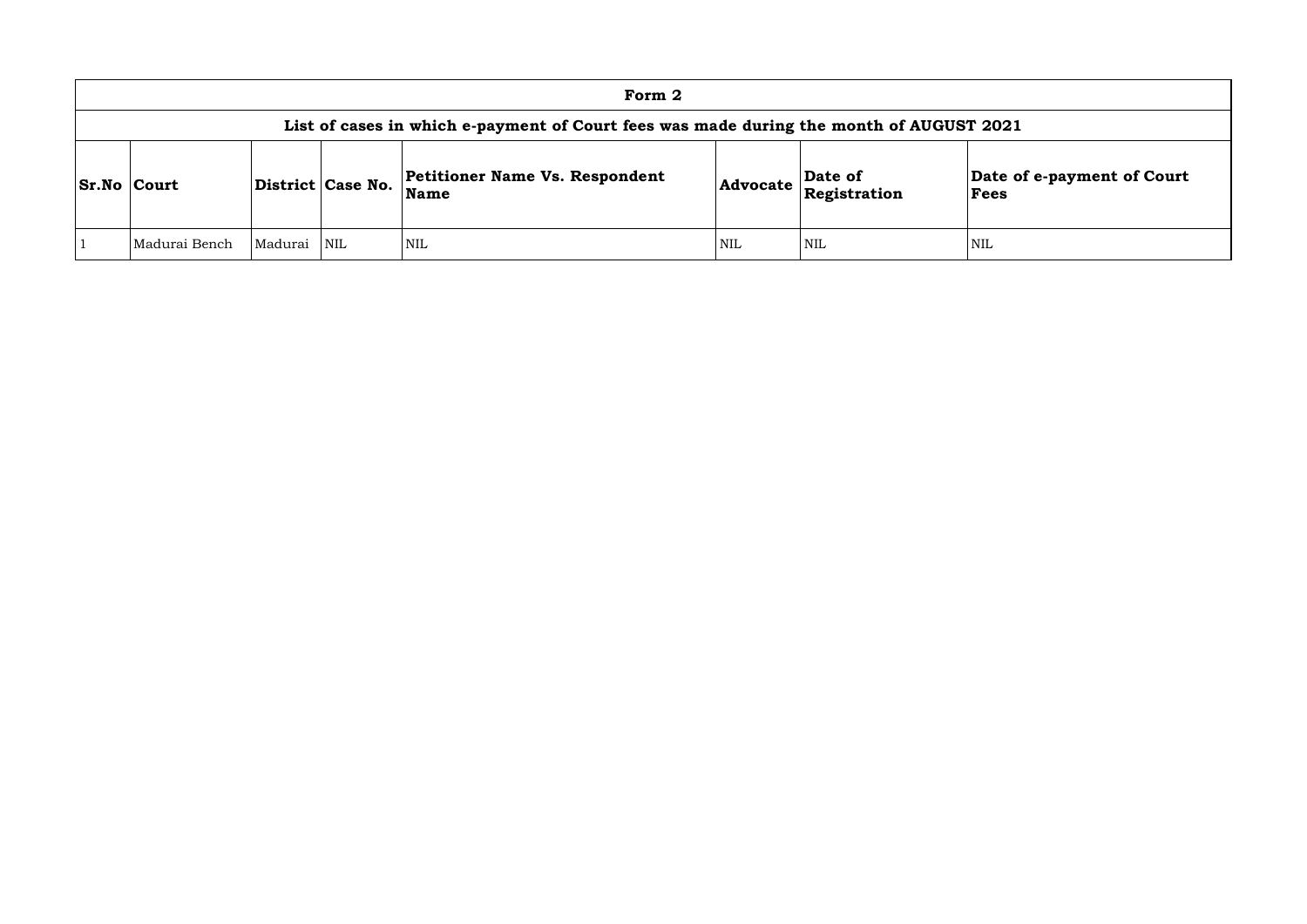### **of Electronic Service of Process**

| Form 3                                                                                               |             |  |                                                      |     |                                                                       |                                    |  |  |  |
|------------------------------------------------------------------------------------------------------|-------------|--|------------------------------------------------------|-----|-----------------------------------------------------------------------|------------------------------------|--|--|--|
| List of cases in which Electronic Service of Process has taken place during the month of AUGUST 2021 |             |  |                                                      |     |                                                                       |                                    |  |  |  |
| District Case No.<br><b>Sr.No Court</b>                                                              |             |  | <b>Petitioner Name Vs. Respondent</b><br><b>Name</b> |     | $\left  \text{Advocate} \right $ $\left  \text{Resistration} \right $ | Date of Electro:<br><b>Process</b> |  |  |  |
| Madurai Bench                                                                                        | Madurai NIL |  | <b>NIL</b>                                           | NIL | <b>NIL</b>                                                            | NIL                                |  |  |  |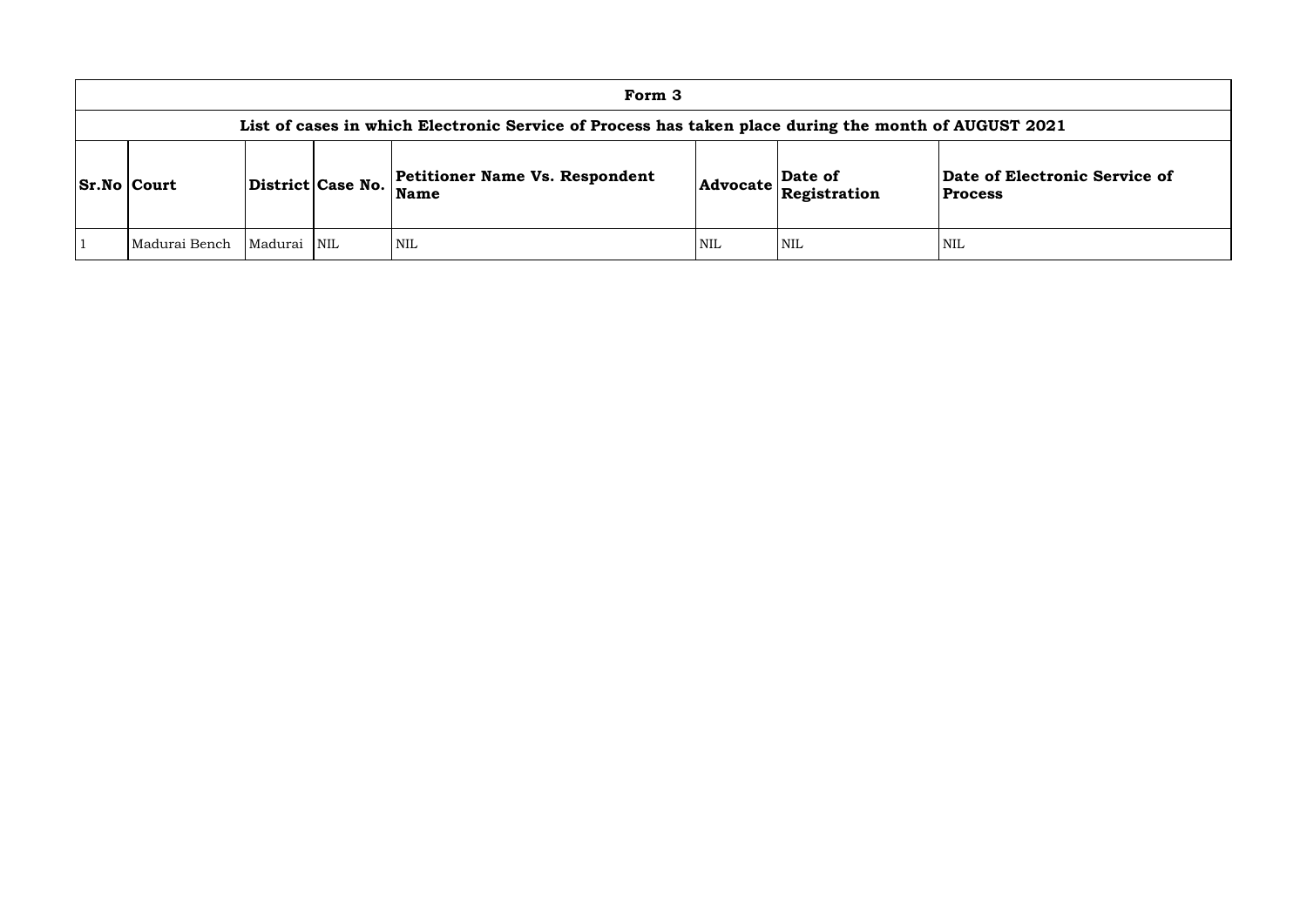|              | Form 4                                                                        |                 |            |            |                  |                                      |  |  |  |
|--------------|-------------------------------------------------------------------------------|-----------------|------------|------------|------------------|--------------------------------------|--|--|--|
|              | List of total no. of cases randomly allocated during the month of AUGUST 2021 |                 |            |            |                  |                                      |  |  |  |
| <b>Sr.No</b> | <b>Court</b>                                                                  | <b>District</b> | Court Name | Court No.  | <b>Case Type</b> | <b>Case Count (No. of cases rand</b> |  |  |  |
|              | Madurai Bench                                                                 | Madurai         | <b>NIL</b> | <b>NIL</b> | <b>NIL</b>       | <b>NIL</b>                           |  |  |  |

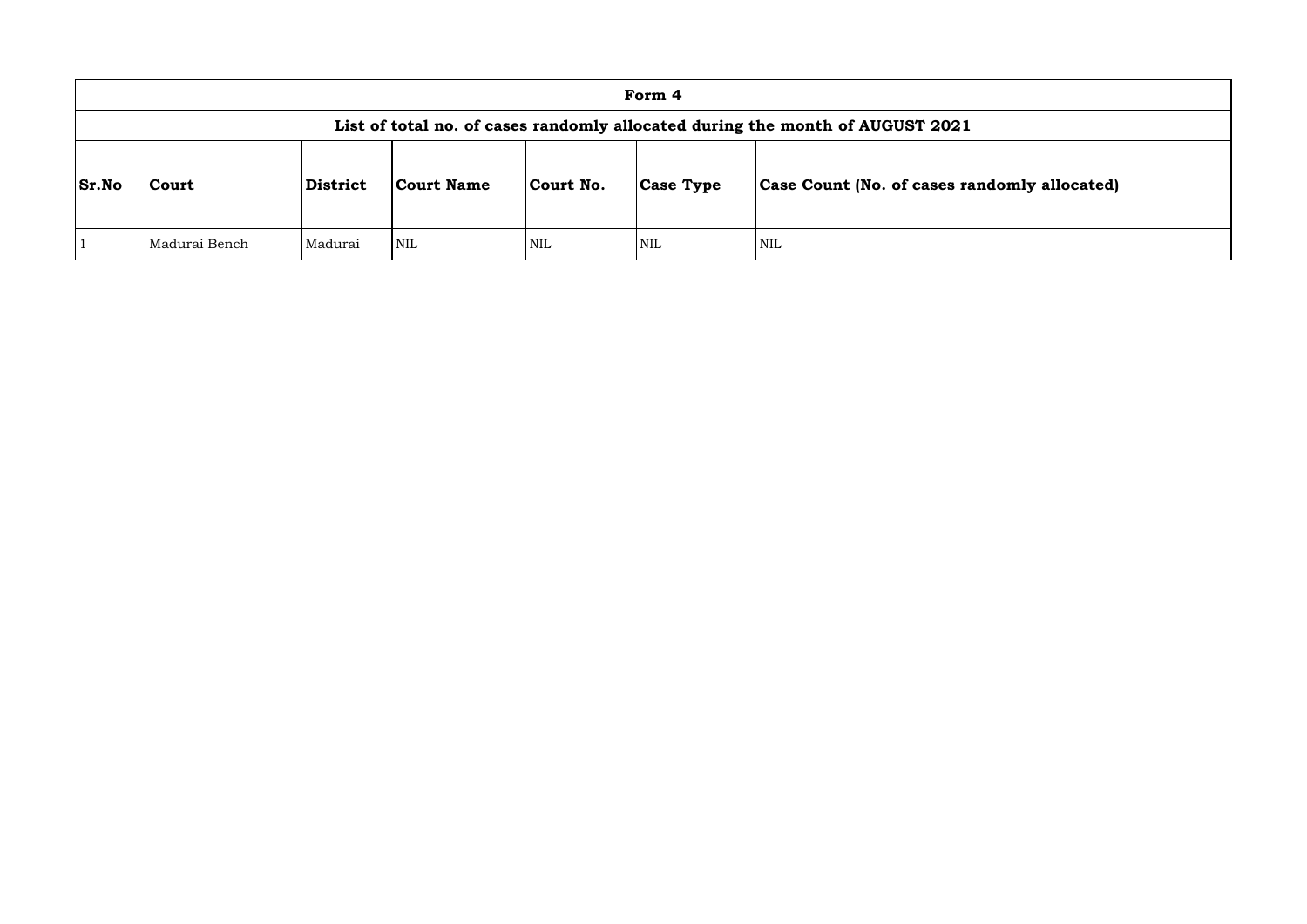| Form 5                                                                                  |         |      |                                               |            |                                            |                      |  |  |  |  |
|-----------------------------------------------------------------------------------------|---------|------|-----------------------------------------------|------------|--------------------------------------------|----------------------|--|--|--|--|
| List of cases in which Case Management Hearing was held during the month of AUGUST 2021 |         |      |                                               |            |                                            |                      |  |  |  |  |
| <b>Sr.No Court</b><br>District Case No.                                                 |         |      | Petitioner Name Vs. Respondent<br><b>Name</b> |            | Date of<br><b>Advocate</b><br>Registration | Date of C<br>Hearing |  |  |  |  |
| Madurai Bench                                                                           | Madurai | 'NIL | <b>NIL</b>                                    | <b>NIL</b> | <b>NIL</b>                                 | NIL                  |  |  |  |  |

**e of Case Management** ring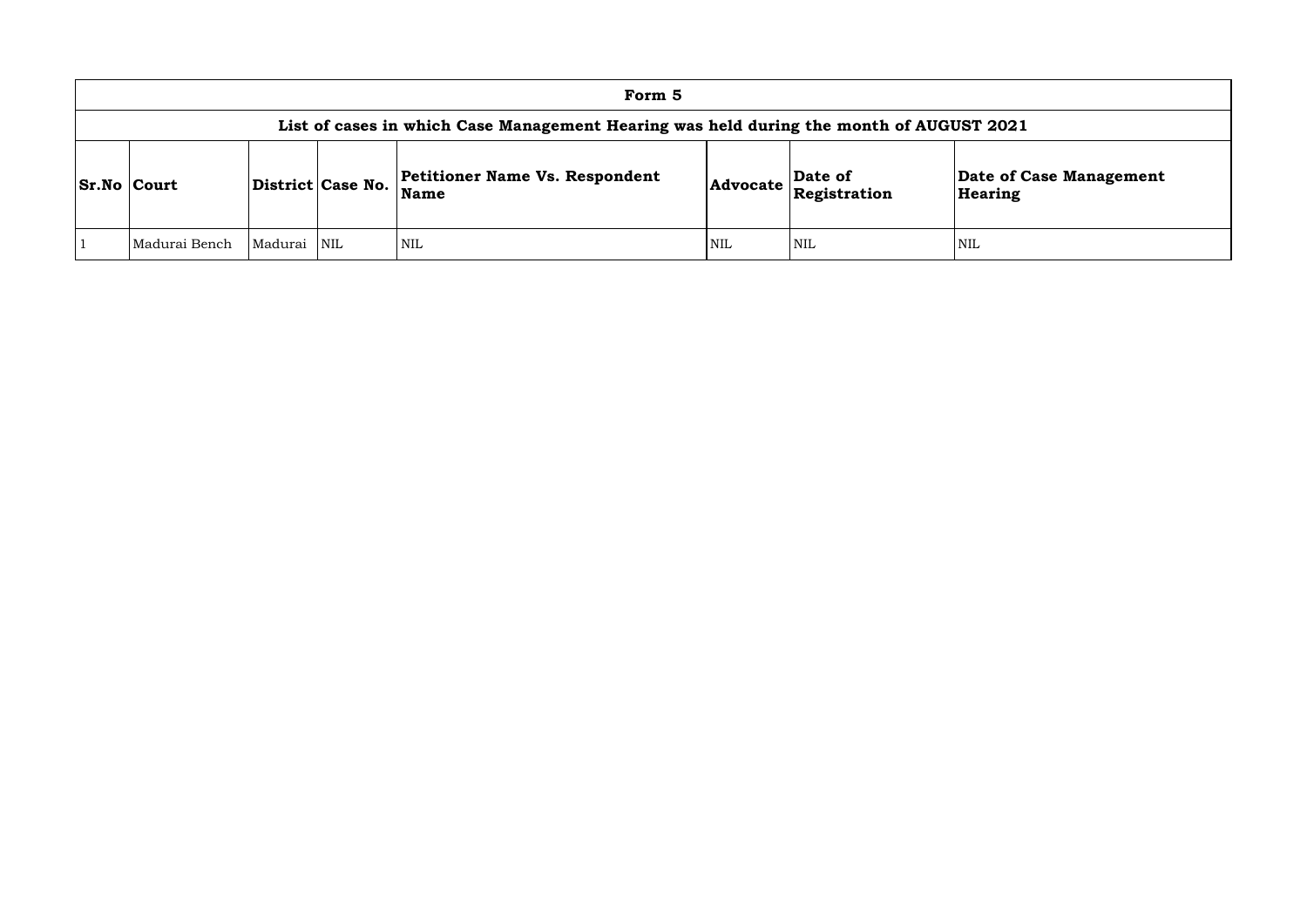| Form 6                                                              |                             |            |                                                          |            |                                                     |                                                                                                                                |            |                                |                                                   |                                   |                                                                                                          |     |
|---------------------------------------------------------------------|-----------------------------|------------|----------------------------------------------------------|------------|-----------------------------------------------------|--------------------------------------------------------------------------------------------------------------------------------|------------|--------------------------------|---------------------------------------------------|-----------------------------------|----------------------------------------------------------------------------------------------------------|-----|
| Contested commercial cases disposed during the month of AUGUST 2021 |                             |            |                                                          |            |                                                     |                                                                                                                                |            |                                |                                                   |                                   |                                                                                                          |     |
| <b>Sr.No Court</b>                                                  | <b>District</b>             | No.        | Petitioner<br><b>Case Name Vs.</b><br>Respondent<br>Name | Advocate   | Date of<br><b>Registration Institution Decision</b> | Whether<br><b>Urgent</b><br><b>Relief was</b><br> sought<br>and Pre-<br><b>Mediation</b><br>did not<br>take place<br> (Yes/No) | Date of    | <b>Days</b><br>for<br>disposal | Nature of Disposal<br>$ $ (Contested/Settled) $ $ | Date of<br>execution<br>of decree | <b>Number</b><br>of days<br>for<br>execution Act<br>of decree Section<br>from date<br>$ $ of<br>decision |     |
| Bench                                                               | Madurai  <sub>Madurai</sub> | <b>NIL</b> | <b>NIL</b>                                               | <b>NIL</b> | <b>NIL</b>                                          | <b>NIL</b>                                                                                                                     | <b>NIL</b> | <b>NIL</b>                     | <b>NIL</b>                                        | <b>NIL</b>                        | <b>NIL</b>                                                                                               | NIL |